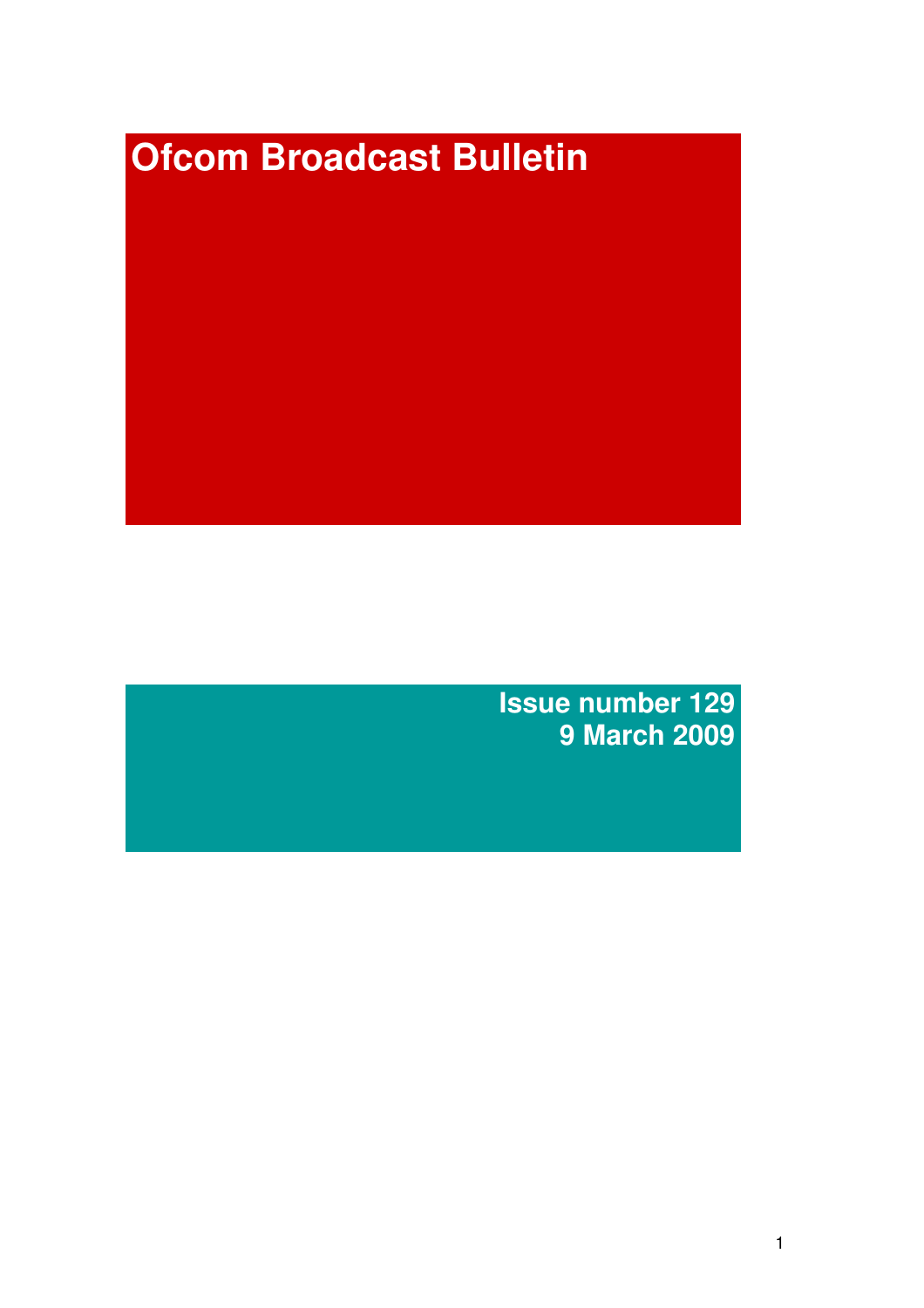# **Contents**

| Introduction                                                                                                                         | 3  |
|--------------------------------------------------------------------------------------------------------------------------------------|----|
| <b>Standards cases</b>                                                                                                               |    |
| <u>In Breach</u>                                                                                                                     |    |
| <b>BritCops: Frontline</b><br>Bravo, 8 January 09, 17:00                                                                             | 4  |
| <b>Louis Theroux's Weird Weekends: UFOs</b><br>Dave, 4 January 2009 at 20:00                                                         | 5  |
| Not in Breach                                                                                                                        |    |
| <b>The X Factor</b><br>ITV1, Various dates 2008                                                                                      | 6  |
| <b>Fairness &amp; Privacy cases</b>                                                                                                  |    |
| Upheld                                                                                                                               |    |
| <b>Complaint by Mr D</b><br>A Girl's Guide to 21 <sup>st</sup> Century Sex, Fiver, 24 April 2008                                     | 9  |
| <b>Partly Upheld</b>                                                                                                                 |    |
| <b>Complaint by Mr Clement Dortie</b><br>Amy: My Body for Bucks, BBC3, 20 April 2008                                                 | 15 |
| <b>Not Upheld</b>                                                                                                                    |    |
| <b>Complaint by Mr Kulwarn Cheema</b><br>Road Wars, Sky 3, 20 August 2008 (and repeats on Sky 1 and Sky 2)                           | 23 |
| <b>Complaint by Mr Michael Shrimpton</b><br>David Kelly: The Conspiracy Files, BBC2, 25 February 2007                                | 29 |
| <b>Complaint by Ms Annette Howard</b><br>Come Dine With Me, Channel 4 Television,<br>31 December 2007 and 1, 2, 3 and 4 January 2008 | 39 |
| Other programmes not in breach/resolved                                                                                              | 44 |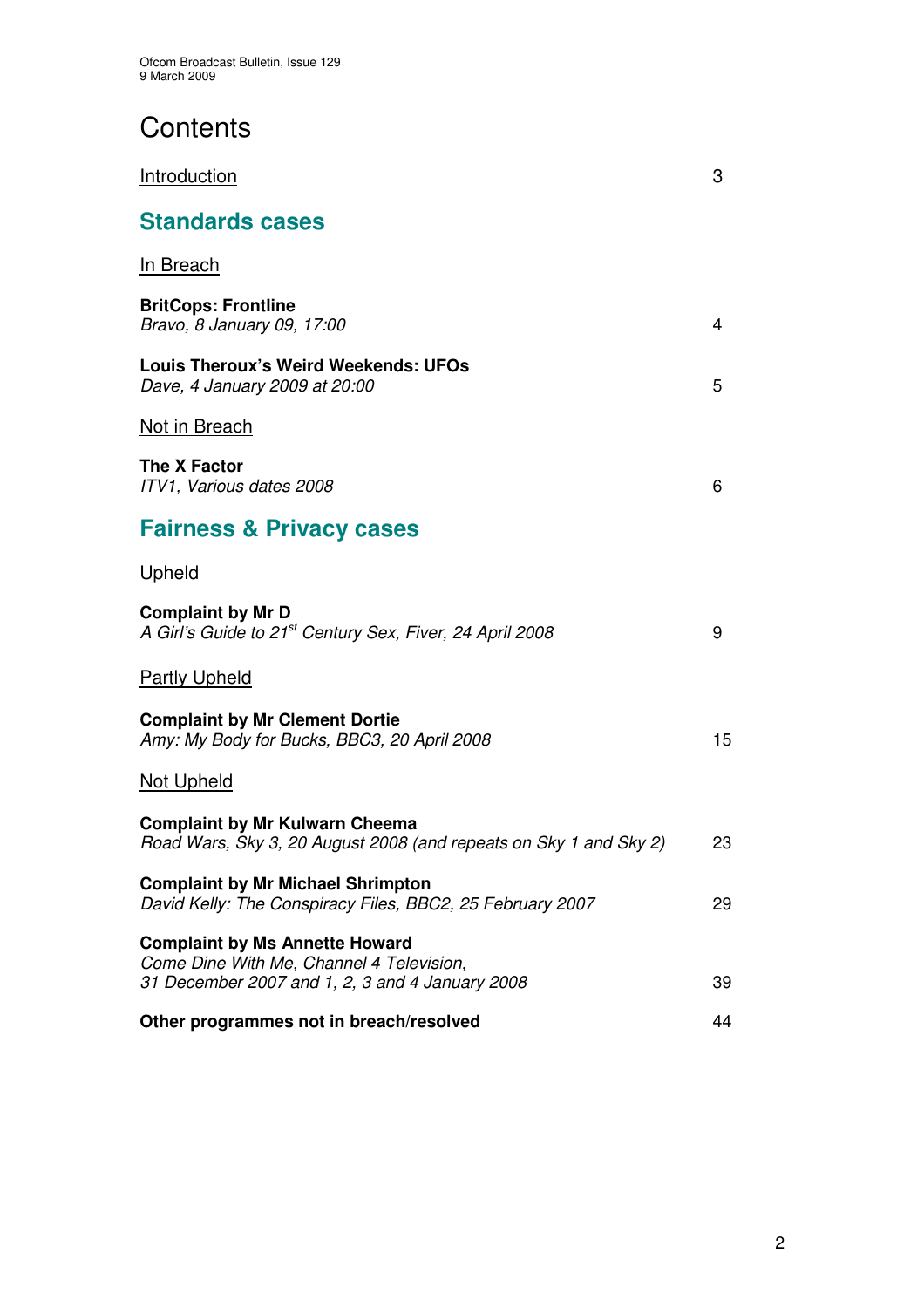# Introduction

The Broadcast Bulletin reports on the outcome of investigations into alleged breaches of those Ofcom codes which broadcasting licensees are required to comply. These include:

- a) Ofcom's Broadcasting Code ("the Code") which took effect on 25 July 2005 (with the exception of Rule 10.17 which came into effect on 1 July 2005). This Code is used to assess the compliance of all programmes broadcast on or after 25 July 2005. The Broadcasting Code can be found at http://www.ofcom.org.uk/tv/ifi/codes/bcode/
- b) the Code on the Scheduling of Television Advertising ("COSTA") which came into effect on 1 September 2008 and contains rules on how much advertising and teleshopping may be scheduled in programmes, how many breaks are allowed and when they may be taken. COSTA can be found at http://www.ofcom.org.uk/tv/ifi/codes/code\_adv/tacode.pdf.
- c) other codes and requirements that may also apply to broadcasters, depending on their circumstances. These include the Code on Television Access Services (which sets out how much subtitling, signing and audio description relevant licensees must provide), the Code on Electronic Programme Guides, the Code on Listed Events, and the Cross Promotion Code. Links to all these codes can be found at http://www.ofcom.org.uk/tv/ifi/codes/

From time to time adjudications relating to advertising content may appear in the Bulletin in relation to areas of advertising regulation which remain with Ofcom (including the application of statutory sanctions by Ofcom).

It is Ofcom policy to state the full language used on air by broadcasters who are the subject of a complaint where it is relevant to the case. Some of the language used in Ofcom Broadcast Bulletins may therefore cause offence.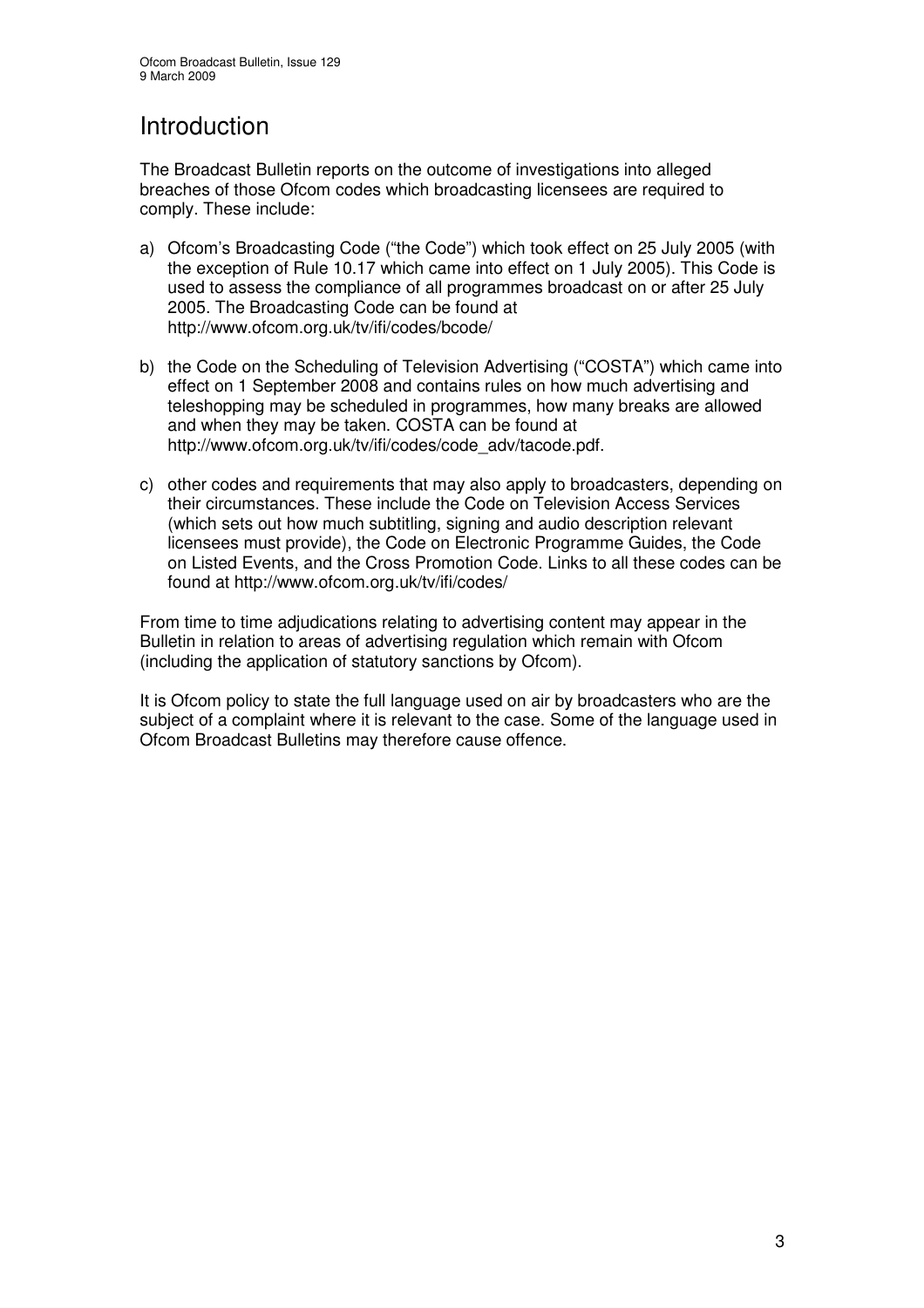# **Standards cases**

# **In Breach**

# **Brit Cops: Frontline Crime**

*Bravo, 8 January 2009, 17:00*

### **Introduction**

In this episode of *Brit Cops: Frontline Crime*, the fly on the wall documentary series, a camera crew followed police officers patrolling the streets of Plymouth in the early hours of the morning. Ofcom received two complaints from viewers who heard repeated uses of the words *"fuck"* and *"fucking"* as the police reprimanded members of the public for drunk and disorderly conduct.

### **Response**

Virgin Media, which is responsible for compliance of Bravo, explained that a version of the programme with the offensive language bleeped out and suitable for broadcast at 17:00 had been scheduled. However, due to a technical error by their outsourced play-out provider, an unedited version was played out instead. As soon as the broadcaster was alerted to the error it investigated how the mistake occurred. As a consequence a number of processes have been put into place to prevent any recurrence.

The broadcaster acknowledged the seriousness of this incident and apologised unreservedly to the complainants for the error.

### **Decision**

The Code requires that licensees do not broadcast the most offensive language before the watershed. The repeated use of the words *"fuck"* and *"fucking"* in this episode of *Brit Cops: Frontline Crime* were clear examples of such language.

Ofcom noted the broadcaster's apology and that this error occurred as a result of a technical problem. Nonetheless, all broadcasters are required to put in place robust procedures that ensure the most offensive language is not broadcast before the watershed. Ofcom has therefore recorded a breach of Rule 1.14.

### **Breach of Rule 1.14**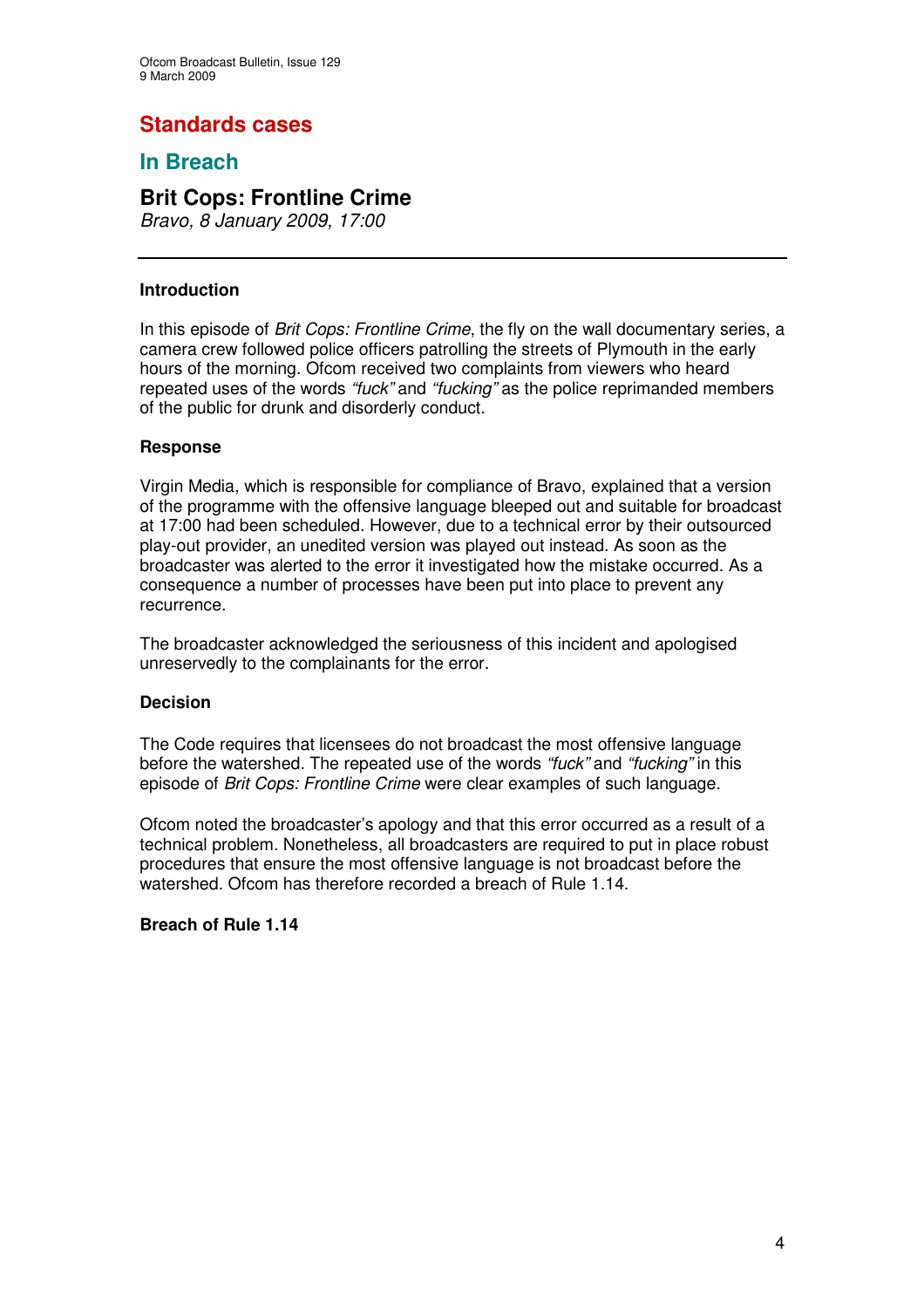# **In Breach**

# **Louis Theroux's Weird Weekends: UFOs**

*Dave, 4 January 2009 at 20:00*

### **Introduction**

*Louis Theroux's Weird Weekends* is a documentary series which follows Louis Theroux around the world as he reports on obscure and obsessive sub-cultures. The series was originally broadcast on BBC Two and was repeated on the channel Dave.

This particular episode was entitled *"UFOs"* and featured several people in the south west of the United States who believe in extra-terrestrials and UFOs. During the programme Louis Theroux met two local businessmen who were feuding over their competing businesses. When discussing their rift the men used language such as *"fuck"* and *"bald faced fucker"* on four occasions. Three viewers complained about the broadcast of this language before the watershed.

The Dave channel is operated and complied by UKTV. Ofcom wrote to UKTV, asking it to comment under Rule 1.14 (the most offensive language must not be broadcast before the watershed).

### **Response**

UKTV accepted that the expletives should not have been used in the broadcast. It apologised for any offence caused and explained that the bad language was included as a result of human error. The programme was assessed as requiring language edits for a 20:00 broadcast, but the edit was incorrectly scheduled for a date after the programme was transmitted. In response to the error, UKTV said that it has implemented additional compliance measures to ensure that programmes are correctly scheduled for pre- and post- watershed broadcast and appropriately edited. It also stated that it broadcast an on-air apology before the transmission of the next episode the following week.

### **Decision**

Rule 1.14 prohibits the broadcast of the most offensive language before the watershed. Ofcom research on offensive language<sup>1</sup> identified that "fuck" and its derivatives were considered by viewers to be very offensive.

Ofcom notes that the broadcast of this language on this occasion occurred as a result of human error. We also welcome UKTV's on-air apology the following week and note that it has made subsequent steps to improve its compliance as a result. However, the broadcast of such language before the 21:00 watershed is a clear breach of Rule 1.14.

### **Breach of Rule 1.14**

<sup>&</sup>lt;sup>1</sup> "Language and Sexual Imagery in Broadcasting: A Contextual Investigation", September 2005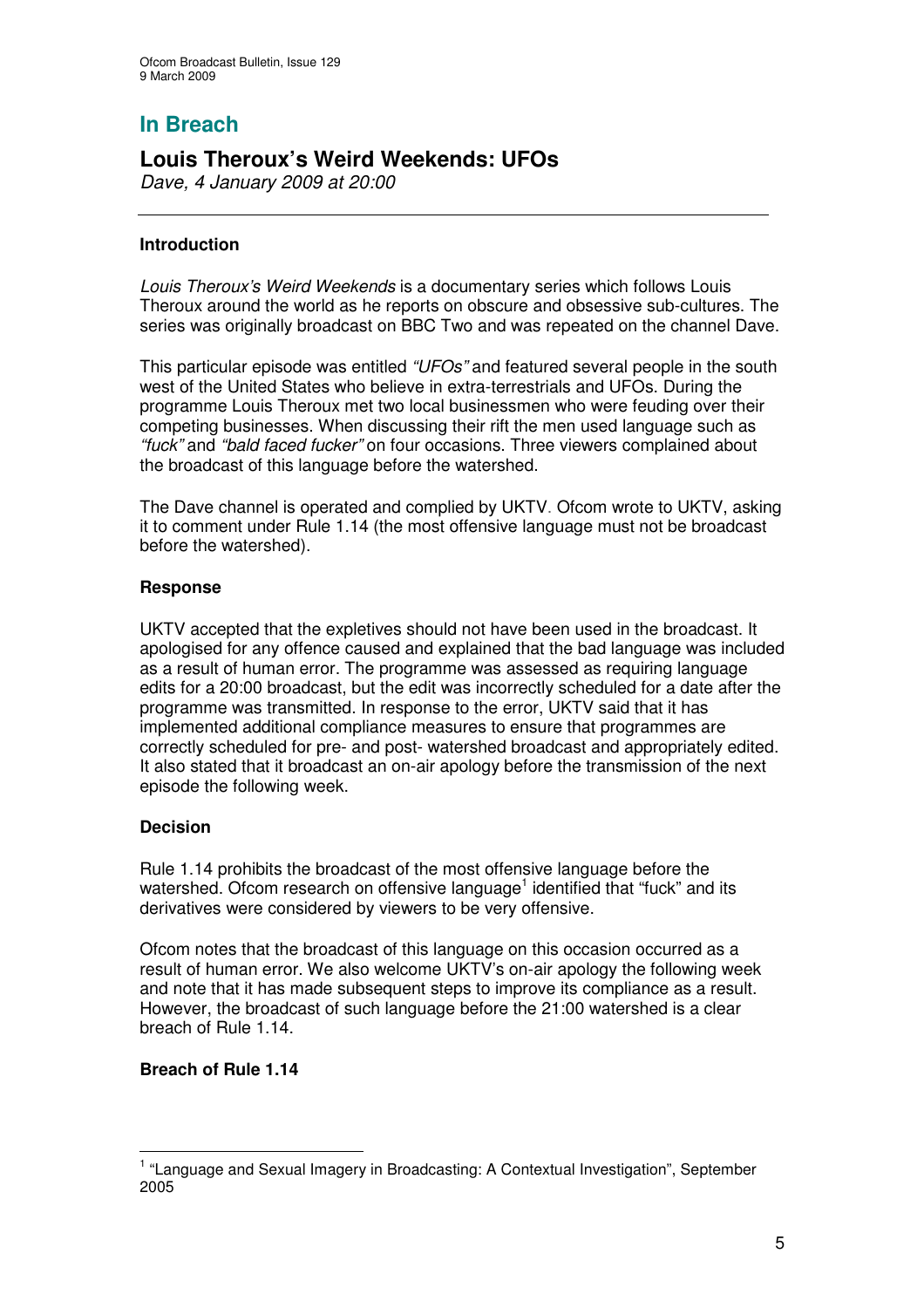# **Not In Breach**

**The X Factor** *ITV1, Various dates 2008*

### **Introduction**

*The X Factor* is a popular musical talent show broadcast weekly from late summer until Christmas. A combination of a panel of four judges and viewers' votes decide which act wins the prize of a £1,000,000 recording contract.

The programme is broadcast live on Saturday nights and invites viewers to vote for their favourite act via a premium rate telephone number. The two contestants who receive the fewest votes must perform again in a 'sing off'. The judges then decide which of the two acts to eliminate from the competition. In the final three weeks, the outcome is determined solely by viewers' votes.

Ofcom received 944 complaints about the voting mechanism or how the competition was conducted. The majority of complainants raised one or more of the following issues:

- a) they experienced problems getting through when attempting to vote and thus, they believed, some of the results were unfair. The highest volume of complaints of this nature related to editions broadcast on 1 and 8 November 2008, on which contestants Austin Drage and Laura White were eliminated respectively;
- b) the number they dialled did not correspond with the message advising which contestant a vote had been recorded for;
- c) during one particular recap of the voting numbers broadcast on 18 October 2008, the telephone number allocated to contestant Ruth Lorenzo was incorrect and as such, she may not have received all of the votes intended for her; and
- d) contestant Diana Vickers was unable to perform in the contest on 8 November owing to illness and therefore automatically went through to the subsequent week. Some complainants thought this was unfair on the other contestants.

### **Response**

Channel Television Ltd ("Channel TV"), an ITV licence holder, which is responsible for compliance of the programme on behalf of the ITV network (ITV1) responded to Ofcom. At Ofcom's request, Channel Television supplied information about the performance of the voting platform and the incident on 18 October 2008 during the recap of voting numbers.

Like many programmes that involve public voting, the BT Recorded Information Delivery Equipment (RIDE) platform was used. BT's RIDE is a termination platform capable of handling around 200,000 votes per minute, irrespective of the phone service provider used by the caller. Additionally, calls reach RIDE using the first generic eight digits [the 'stem digits'] of the premium rate number (in this case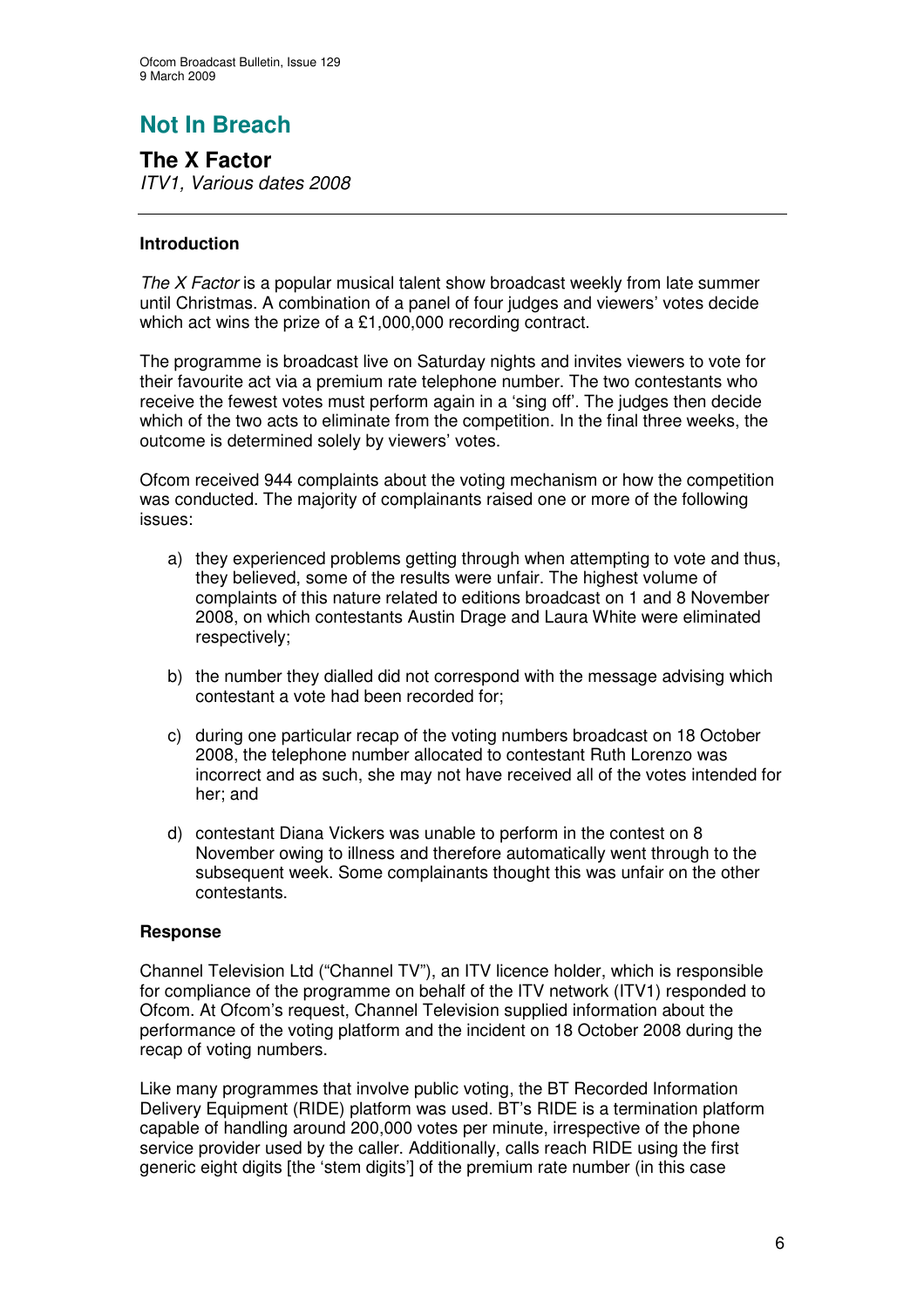09016161). Once calls reach the platform, the last three digits identifying each contestant determine who a vote is recorded for. It therefore gives no priority to callers dialling a particular number and does not differentiate between mobile and landline telephone calls.

In order to monitor RIDE's performance, Channel Television and the programme's premium rate telephony provider, Harvest Media, checked voting lines before, during and after each show from various landline and mobile service providers. Similar checks were done on the audio message attached to each number to ensure that it corresponded with the correct contestant. Channel Television has explained that any failures would have been automatically flagged to the network management team for their immediate attention.

Channel Television said that although the RIDE platform can get busy during certain periods (for example, when lines first open), BT reported no capacity issues. Channel Television also requested performance reports on the exchanges local to the home towns of contestants Austin Drage and Laura White (who were eliminated on 1 and 8 November 2008) but again, BT recorded no congestion problems.

In its response, the broadcaster included several examples of complainants who had contacted them claiming the automated message advising of their vote did not match the telephone number they had dialled. However, it transpired they had either misdialled or used the number allocated to the same contestant the previous week. (The contestants' identifying final phone digits change from week to week.)

Channel Television acknowledged that on the show broadcast on 18 October 2008 a single digit was missing from Ruth Lorenzo's voting number when the full range of numbers were promoted using a 'split screen' device soon after lines opened. Nevertheless, it argued that the number was on-screen for less than five seconds and that on all other occasions, it was displayed correctly. It also provided voting data that indicated there was no significant change in the momentum of votes Ms Lorenzo was receiving in the moments after the error. It added that as the number was incomplete, callers would not have accessed any service and as such, no charge would have been applied. Notwithstanding this, it regretted the error and implemented additional checks into its standard procedures for subsequent programmes.

### **Decision**

Ofcom sought and received substantial information and comment from Channel Television. The information included voting figures from the RIDE platform and evidence relating to misdialled calls. Generally, the licensee confirmed that no technical breakdowns or errors of any sort had occurred over the series.

Addressing viewers' concerns in turn:

*a) they experienced problems getting through when attempting to vote and thus, they believed, some of the results were unfair. The highest volume of complaints of this nature related to editions broadcast on 1 and 8 November 2008;*

Ofcom can confirm that the design of the RIDE system means it cannot give priority to calls for any particular contestant. All the contestants' voting lines begin with the same eight 'stem' digits. Once calls have reached the platform the last three digits of the number dialled determine which contestant the vote is registered for. Therefore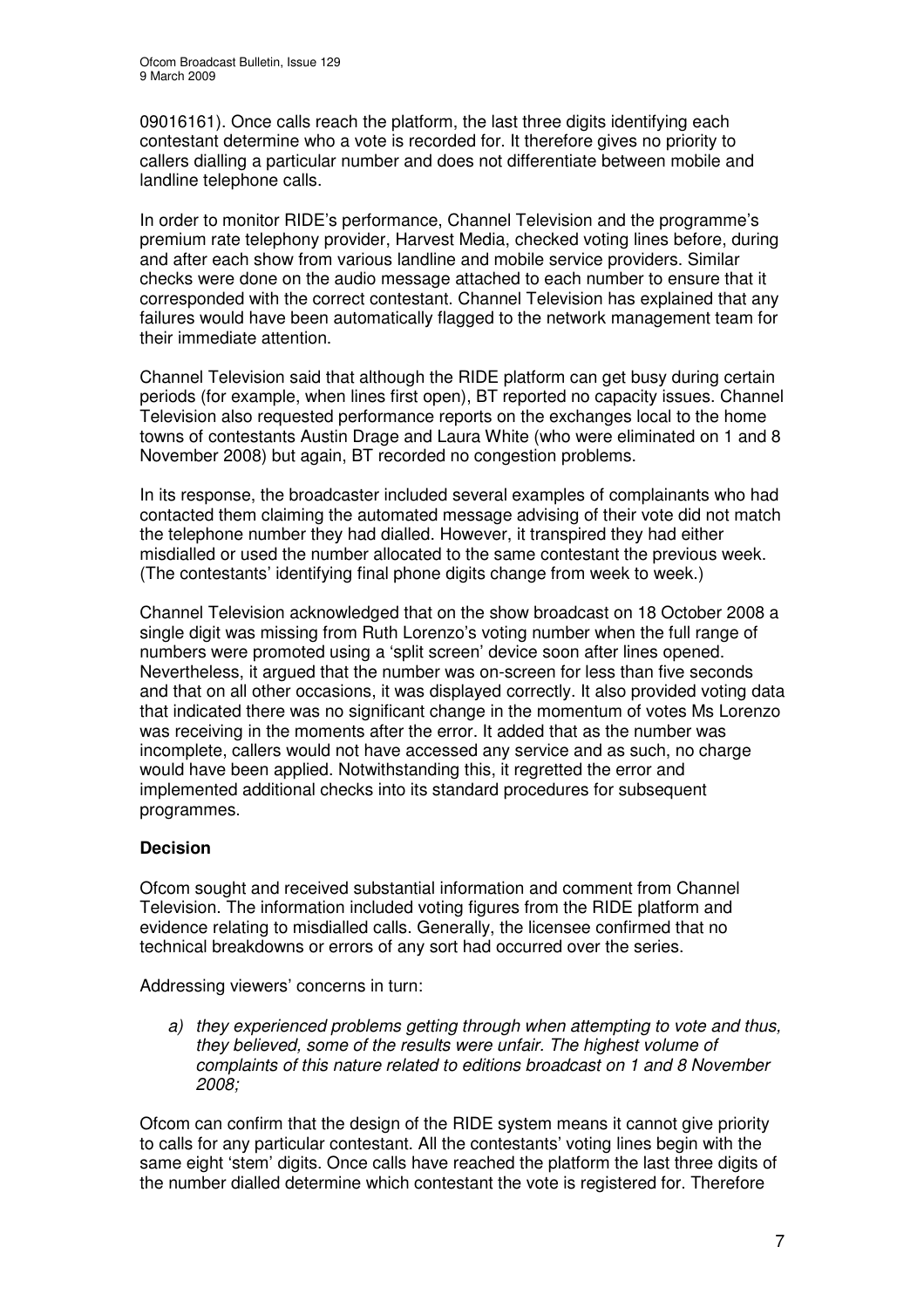even if a particularly high number of calls are made to the RIDE platform at any one time, no single contestant can be disadvantaged.

Ofcom noted the broadcaster's confirmation that there were no significant problems or capacity issues on the RIDE platform or within the BT Network during the voting windows. Ofcom also recognised that Channel Television could not make similar assurances for mobile operators, cable networks (e.g. Virgin Media) or Carrier Preselect providers that use BT's infrastructure (e.g. Talk Talk, Sky Talk, Tiscali) and in any event, that it that would be unreasonable to make it accountable for network performance beyond its control.

*b) the number they dialled did not correspond with the message advising which contestant a vote had been recorded for;*

Taking into account the extensive checking procedure, the small number of complaints of this nature and evidence provided by the licensee of proven instances of misdialling, Ofcom concluded that there was no other likely explanation other than viewers misdialling.

*c) during one particular recap of the voting numbers broadcast on 18 October 2008, the telephone number allocated to contestant Ruth Lorenzo was incorrect and as such, she may not have received all of the votes intended for her;*

Ofcom considered this an unfortunate error. Even so, our decision must reflect the degree of actual (financial) harm this mistake might have caused to viewers. Having reviewed the telephony report provided, we find that the incident did not materially influence voting patterns or, importantly, the outcome – particularly as Ms Lorenzo progressed to the subsequent week without participating in the 'sing off'. Given the broadcaster's swift implementation of more robust procedures, Ofcom does not believe further regulatory action is warranted in this instance.

*d) contestant Diana Vickers was unable to perform in the contest on 8 November owing to illness and therefore automatically went through to the subsequent week. Some complainants thought this was unfair on the other contestants.*

Ofcom noted that the absence of Ms Vickers was explained from the outset and that no opportunity to vote for her was given. The decision to allow to her to advance to the following week presented no possibility of material harm to viewers and as such rested entirely with the broadcaster and production team.

It is important that Ofcom is clear that the terms on which participants compete, including decisions that have to be made during a contest because of unforeseen events, are generally matters for the broadcaster to decide. Ofcom is not responsible for the design of 'reality' or talent shows. We will intervene in circumstances only where we consider viewers to have been misled or otherwise improperly disadvantaged.

In summary, the data available to Ofcom did not indicate shortcomings in the series design, editorial judgment or administrative and technical arrangements such that viewers' or callers' interests were abused.

### **Not In Breach**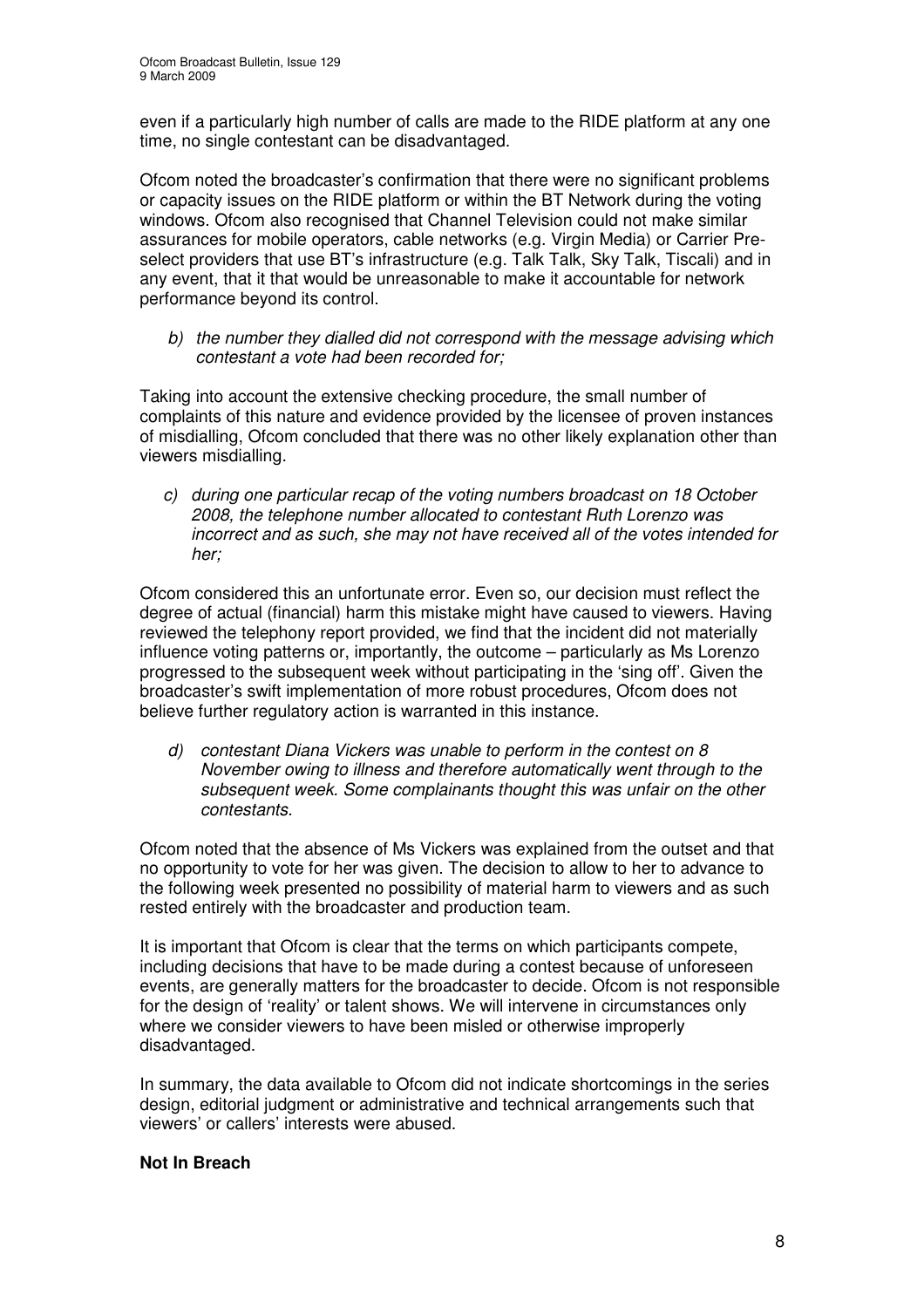# **Fairness and Privacy Cases**

# **Upheld**

# **Complaint by Mr D**

*A Girl's Guide to 21 st Century Sex, Fiver, 24 April 2008*

**Summary:** Ofcom has upheld this complaint of unwarranted infringement of privacy in the programme as broadcast.

This programme was part of a series that featured advice and information from a range of doctors and sexual health practitioners on sexual behaviour and practices. It also featured the sexual experiences of individuals. In this programme interview footage of Mr D was included in which he talked about how he derived sexual pleasure from wrapping his body in cling film. Footage of Mr D wrapped in cling film was shown in the programme which included the close-up images of his mouth, eye and the side of his head.

Mr D complained to Ofcom that his privacy was unwarrantably infringed in the broadcast of the programme in that he was identifiable.

Ofcom found as follows:

- Ofcom's considered that Mr D had a legitimate expectation of privacy in that the assurances given to him by the programme makers before and after filming him explicitly guaranteed his anonymity;
- Ofcom considered that his privacy was infringed by close up shots of Mr D's eye, mouth and the side of his head being included in the programme; and
- Ofcom did not consider that there was any public interest in the broadcast of the footage of Mr D which made him identifiable, or any other justification, which outweighed his right to privacy. Of tom therefore found that Mr D's privacy was unwarrantably infringed in the broadcast of the programme.

### **Introduction**

On 24 April 2008 Fiver, one of Five's cable and satellite services, broadcast an edition of its factual, educational documentary series *A Girl's Guide to 21 st Century Sex.* The programme was first broadcast by Five on 4 December 2006 and since then has been repeated on Five and on Fiver.

The series featured advice, information and tips from a range of doctors and sexual health practitioners on sexual behaviour and practices. This programme included footage of Mr D being interviewed about how he derived sexual pleasure from wrapping his body in cling film. Mr D explained how he had perfected the skill of covering his whole body, including his head, with cling film and how he felt "*completely removed from the universe*" when wrapped up.

Images of Mr D wrapping himself up in cling film accompanied footage of him being interviewed. Most of the images of his face and head were obscured either by being out of shot or blurred. However, the programme also included close-up shots of his mouth, eye and the side of his head.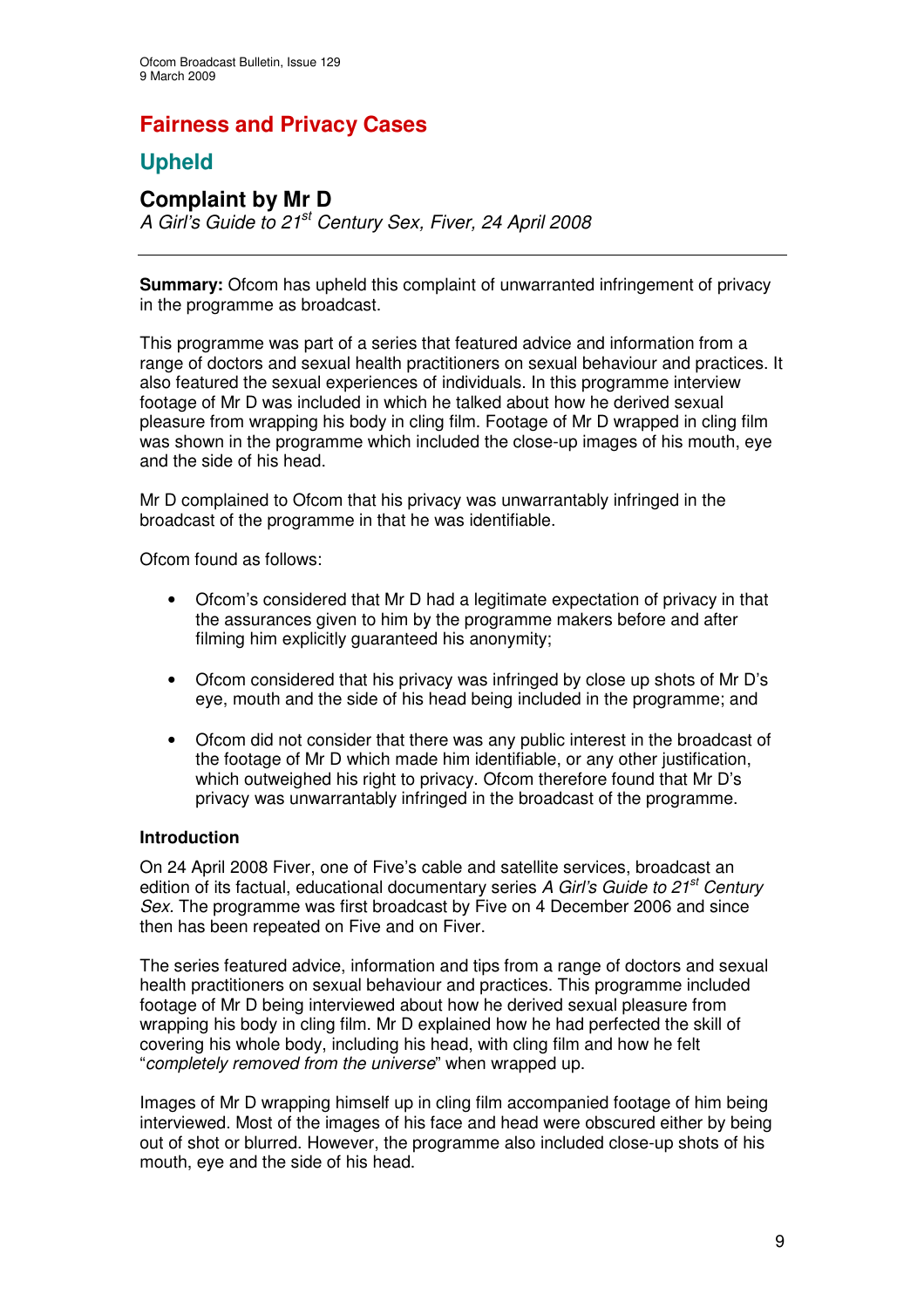The filming of Mr D's interview took place on 30 November 2005. Prior to this date, and before the filming took place, Mr D and the programme makers exchanged a series of emails in which they discussed his fetish and the details of the filming itself. During the email exchanges, the matter of Mr D's anonymity was discussed:

- On 26 September 2005, Mr D told the programme makers that "I insist that you do not do anything that could in any way reveal my identity", to which the programme makers responded on the following day by saying that "should you wish to take part in the show we would offer you total anonymity".
- On 6 October 2005, Mr D wrote to the programme makers: "although you offer me total anonymity I know there is still a chance someone will recognise a verbal pattern or physical characteristic…so if any one recognised me my life would be made hell". On the same day, the programme makers contacted Mr D and stated "I completely understand your wish for anonymity – it is something that we can 100% guarantee should you agree to contribute to the programme. We have a contract/release form that can be signed which legally guarantees this for you".
- On 28 November 2005, in an email discussing where the filming would take place, Mr D reminded the programme makers: "…as long as you can still guarantee my anonymity…". The programme makers replied on the same day and referred to the release form that Mr D would be asked to sign on the day of filming. They said that the release form "will state there in writing that you contribute on the condition of your total anonymity".
- On 1 December 2005, Mr D again emailed the programme makers about the issue of his anonymity. He said that "Firstly, I want you to know that I would be unhappy for you to show my face even when wrapped in cling film as I think I would still be recognisable to friends and family. Secondly, I was wondering if you would be disguising my voice in any way, I would prefer it if you did." The programme makers replied on the same day saying "Please do not worry about us showing your face in the programme. You have both a verbal and written guarantee that this will not happen. However, I genuinely feel that disguising your voice would really take away from the authenticity of your contribution".
- On 20 January 2006, Mr D sought confirmation about his anonymity from the programme makers and queried whether anonymity also related to the still photographs he had provided. The programme makers replied on the same day stating that "the contributor release that you signed on the day of filming guarantees your anonymity. You will not be identified either from the film or your stills. Your face will be disguised".

Mr D complained to Ofcom that his privacy was unwarrantably infringed in the programme as broadcast.

### **The Complaint and Broadcaster's response**

### **Mr D's case**

In summary, Mr D complained that his privacy was unwarrantably infringed in the programme as broadcast in that he was identifiable in the broadcast.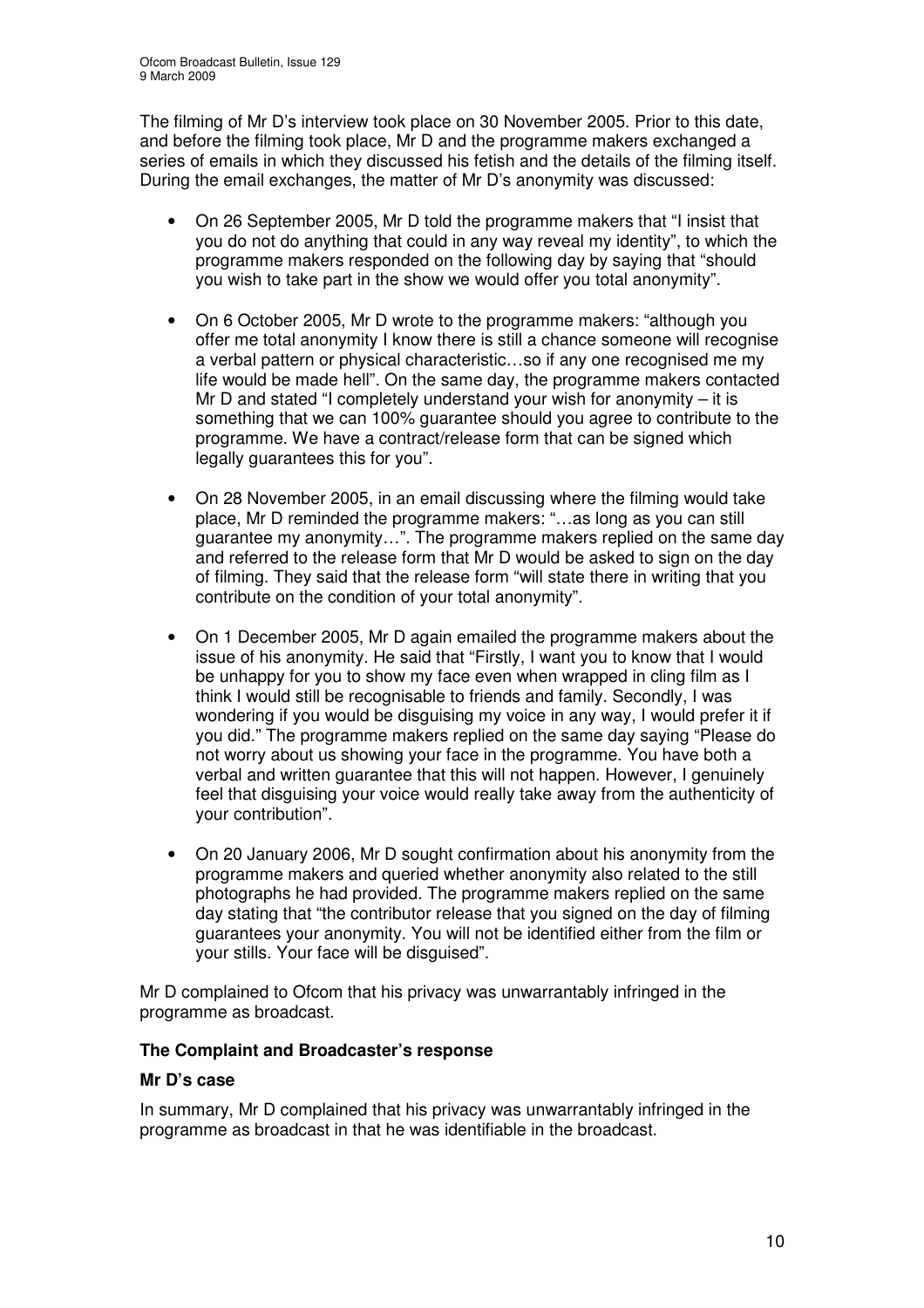By way of background to his complaint, Mr D said that, due to the nature of his interview, he had insisted that he must not be identifiable in the programme when broadcast. To this end, Mr D said that he had signed a consent release form and had asked that his face be obscured at all times and that his voice be disguised electronically. Mr D said that he had stressed to the programme makers the importance to him of remaining anonymous and that he was assured by them that his anonymity was "something that we can 100% guarantee".

Mr D said that the programme was first broadcast in 2006, but that it had been repeated since. He said that after the broadcast of the programme broadcast on 24 April 2008, he was contacted by a friend who had recognised him from the images shown. Mr D said that it was down to "good fortune" that nobody had recognised him from the earlier broadcasts of the programme.

### **Five's case**

In summary, Five responded to Mr D's complaint that his privacy was unwarrantably infringed in the programme as broadcast. Five said that Mr D had signed voluntarily a Contributor Release Form when he was interviewed on the 30 November 2005. The form specifically stated that:

"My consent is given on the condition that I am not identified in the programme by name and that my face will not be shown as part of my contribution, should my contribution appear in the programme".

Five said that the programme's producer, Ms Forbes, had confirmed that the programme makers had agreed not to identify Mr D by name, and also to disguise his face. On the day of filming, Five said that the programme makers took the unusual precaution, of obscuring the camera lens with grease so that his face would not be apparent even from the rushes. To this end, Five said that the programme makers stuck to the letter of their agreement with Mr D.

Five said that in accordance with the assurances given to Mr D by the programme makers, Mr D was not identified by name in the programme, but was referred to as "*32 year old Paddy*". Also, whenever Mr D's face was visible, it was fully blurred. Five said that the only exceptions were two brief close-ups of his eye, two of his mouth, and one brief image of the back of his head from behind the ear. Five said that this was done in such a way as to ensure that he would not be recognisable. Five also said that the programme makers were adamant that they did not agree to disguise Mr D's voice.

Five said that it did not accept that Mr D's privacy was unwarrantably infringed. It acknowledged that whilst it was unfortunate that Mr D was recognised by a friend, albeit after the programme had been repeated numerous times, this was neither the fault of Five nor the programme makers who had acted in good faith and had adhered to their agreement. Five said that it was further arguable that after the initial transmission, no breach of privacy could have been committed, as the material had by then already entered the public domain. Five also said that it was significant that Mr D did not make a complaint after the initial or subsequent broadcasts of the programme, but only after he had been recognised.

### **Decision**

Ofcom's statutory duties include the application, in the case of all television and radio services, of standards which provide adequate protection to members of the public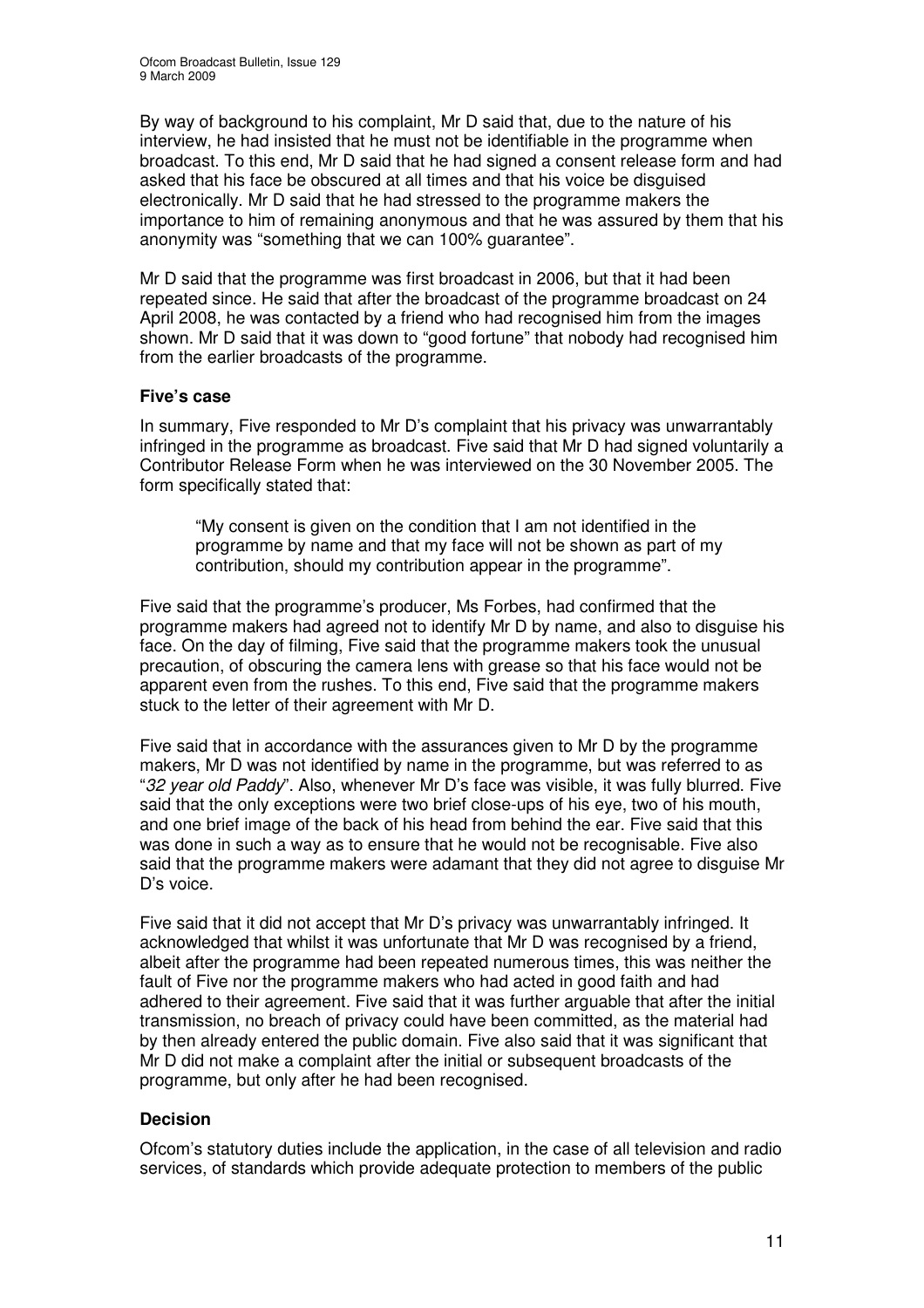and all other persons from unfair treatment in programmes included in such services and unwarrantable infringement of privacy in the broadcast and in the making of programmes included in such services.

In carrying out its duties, Ofcom has regard to the need to secure that the application of these standards is in the manner that best guarantees an appropriate level of freedom of expression. Ofcom is also obliged to have regard in all cases, to the principles under which regulatory activities should be transparent, accountable, proportionate and consistent and targeted only at cases in which action is needed. This complaint was considered by Ofcom's Executive Fairness Group. Ofcom considered the complaint and the broadcaster's response, together with supporting material and a recordings and transcripts of the programme as broadcast and the unedited footage taken at the scene of Mr D's interview. In its considerations, Ofcom took account of Ofcom's Broadcasting Code ("the Code").

Ofcom's recognises that the line to be drawn between the public's right to information and the citizen's right to privacy can sometimes be a fine one. In considering complaints about the unwarranted infringement of privacy, Ofcom will therefore, where necessary, address itself to two distinct questions: First, has there been an infringement of privacy? Second, if so, was it warranted? (Rule 8.1 of the Code).

Ofcom recognises that there is a distinction between an individual being specifically *identified* in a programme, for instance by being named, and being rendered *identifiable* in a programme, for example through footage of him or her. In Ofcom's view where a programme maker agrees to take steps to protect a contributor's identity, it is important that the contributor is given sufficient information to be able to understand in advance of transmission the nature of the steps to be taken.

Ofcom considered Mr D's complaint that his privacy was unwarrantably infringed in the broadcast of the programme in that he was identifiable in the broadcast. Ofcom first considered whether or not Mr D had a legitimate expectation of privacy in respect of the footage of him that was broadcast in the programme.

Ofcom noted the email exchanges prior to and after filming his interview, between the programme makers and Mr D, about his anonymity. In particular, it noted the following assurances given to Mr D by the programme makers: "we would offer you total anonymity"; "I completely understand you wish for anonymity…it is something we can 100% guarantee…we have a contract/release form that can be signed which legally guarantees this for you"; "you contribute on the condition of your total anonymity"; and, "please do not worry about us showing your face".

Ofcom noted that these assurances arose out of Mr D's wish that he should not be identified by name in the programme nor have his face shown (as detailed in his consent form and in email correspondence). Ofcom noted from the email correspondence that the programme makers understood that Mr D did not want to be identified and considered that he had been led to understand by the programme makers' assurances that steps would be taken by them to ensure that his face would not be shown in the programme. Ofcom took the view that it was clear that such steps were fundamental to Mr D's decision to participate in the programme.

Ofcom also noted that Mr D raised the prospect with the programme makers that his voice be disguised in the programme. However, the programme makers explained to Mr D that it would not be possible to disguise his voice for editorial reasons. Ofcom acknowledged that Mr D did not pursue the matter of disguising the verbal pattern of his voice with the programme makers any further. Ofcom took this to effectively mean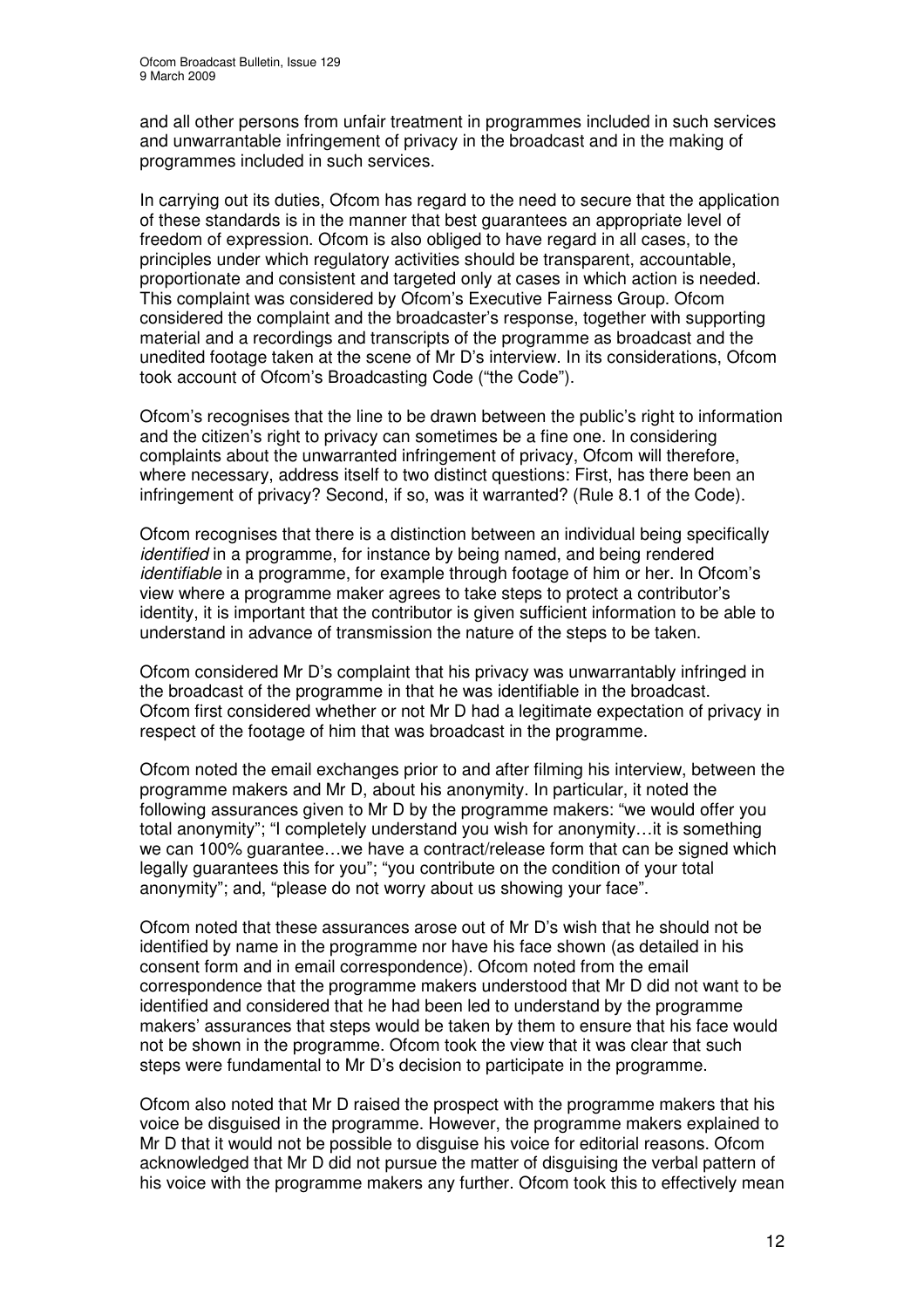that Mr D understood his voice would not be disguised in the programme, but only in the context of the assurance given to him that his face would not be shown. Ofcom considered that the unequivocal pre-transmission assurances given to Mr D by the programme makers heightened his expectation of privacy.

Ofcom noted that the programme was originally broadcast on 4 December 2006 and repeated five times after that. Ofcom recognised that Mr D had not complained about the programme until he was recognised by a friend in a subsequent re-broadcast. Ofcom noted Five's assertion that "after the initial transmission, no breach of privacy could have been committed, as the material had by then already entered the public domain". Ofcom considered that the fact that the programme had been repeated a number of times since its first broadcast did lessen Mr D's expectation of privacy in relation to the programme complained of (namely the broadcast on 24 April 2008) although, in Ofcom's view, the prior disclosure of this material did not in itself mean that no infringement of privacy could result from the subsequent broadcasts.

Ofcom recognised that the kind of information revealed by participants in a programme of this type (dealing with sexual behaviours and practices) was likely to be of a highly personal nature and is likely to attract an expectation of privacy (subject to the contributor provided truly informed consent for its disclosure). In this particular case, Ofcom considered that Mr D's contribution was particularly sensitive in nature, in that it related to a fetish, and had an enormous potential to cause him embarrassment. Ofcom noted that Mr D persistently sought reassurance from the programme makers that his anonymity would be protected in the programme (in relation to shots of his face). It should have been clear to the programme makers that not only did Mr D not want his identity disclosed widely but also (because of the very sensitive and personal nature of the information) did not want to be identifiable to family and friends (that is, those who knew him best and were most able to identify him). As a result of his numerous requests for reassurance Ofcom noted that he was lead to believe by the programme makers that his anonymity was "…something that we can 100% guarantee…". All these factors, in Ofcom's view, heightened Mr D's expectation of privacy.

Having taken all the factors above into account, Ofcom was satisfied that in these circumstances Mr D had a legitimate expectation of privacy. It considered that the assurances given to him by the programme makers before and after filming explicitly guaranteed his anonymity in that his face would not be shown (or at least would be disguised). In Ofcom's view this outweighed any diminishing of Mr D's expectation of privacy resulting from the prior disclosure in earlier broadcasts. Ofcom then considered whether or not Mr D's privacy was infringed in the broadcast of the programme.

Ofcom noted that the close up shots of Mr D's eye, mouth and side of his head were included in the programme. Ofcom considered that the use of these close up shots along with his voice was likely to be sufficient to render him identifiable. In particular, Ofcom considered that the inclusion of close up shots of Mr D's mouth, eye and the side of his head would have enabled his friends and family to identify him. In Ofcom's view, the close up shots provided viewers with personal identifying information about Mr D. Ofcom concluded therefore that the inclusion of this footage of Mr D in the programme did infringe his privacy.

Ofcom finally considered whether or not the inclusion of the footage of Mr D that rendered him identifiable in the programme was warranted. In doing so, Ofcom took account of the content and context of the programme, namely a factual educational programme about sexual practices and behaviour. Ofcom did not consider that there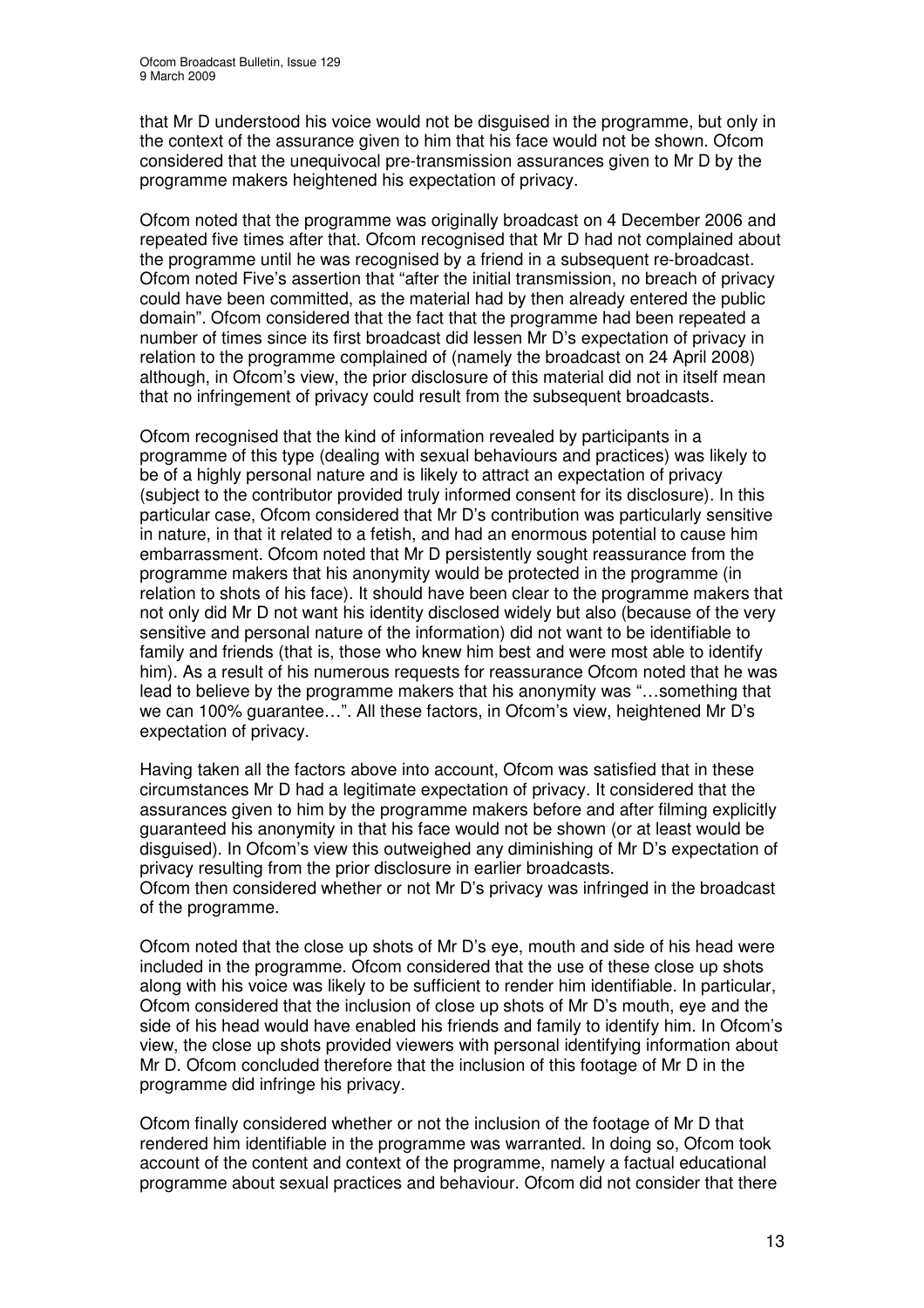was any public interest in the broadcast of this material which made Mr D identifiable, or any other justification, which would have outweighed Mr D's right to privacy. Ofcom therefore found that Mr D's privacy was unwarrantably infringed in the broadcast of the programme.

**Accordingly, Ofcom has upheld Mr D's complaint of unwarranted infringement of privacy in the broadcast of the programme. The broadcaster was found in breach of Rule 8.1 of the Code.**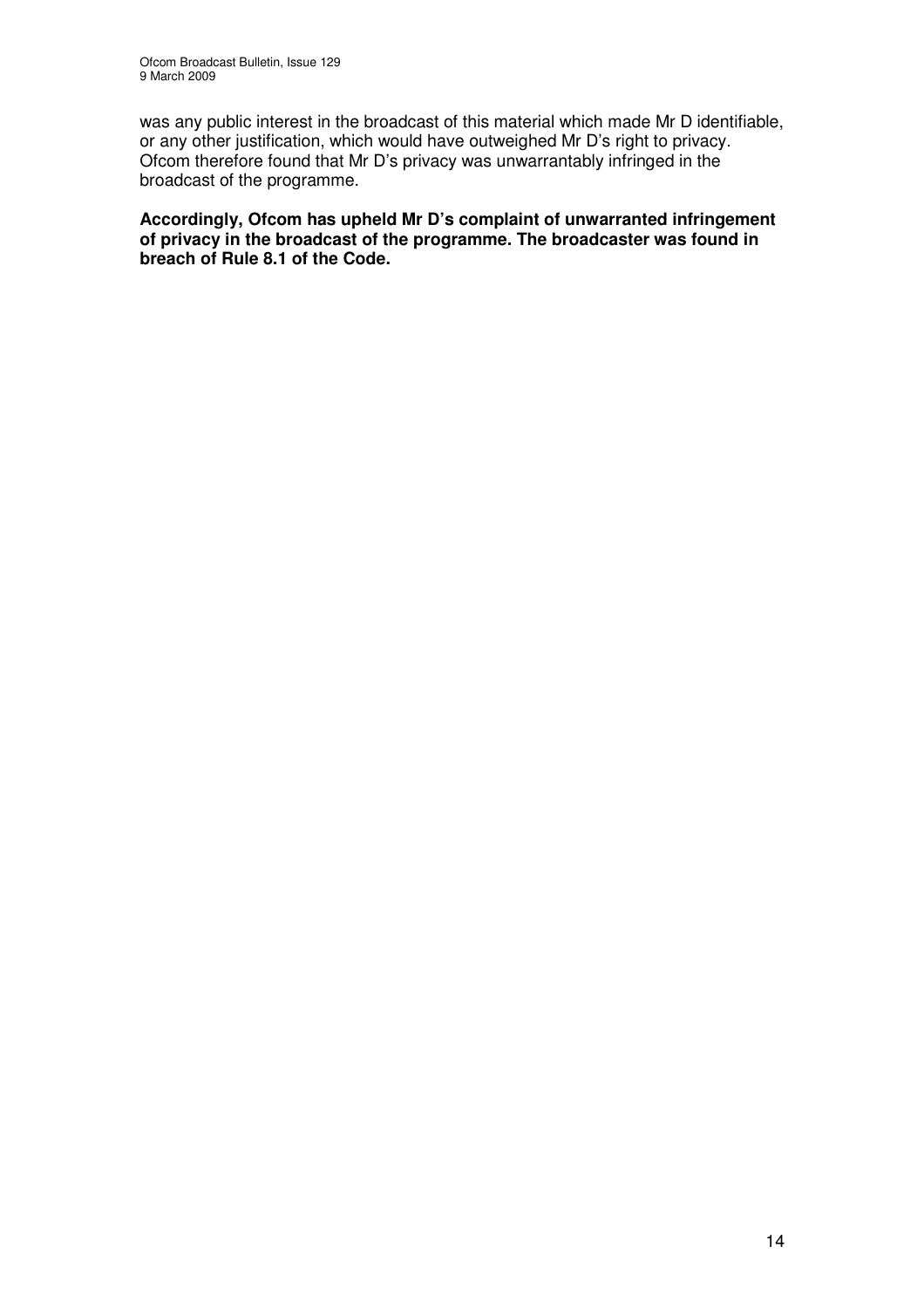# **Partly Upheld**

# **Complaint by Mr Clement Dortie**

*Amy: My Body for Bucks, BBC3, 20 April 2008*

**Summary:** Ofcom has partly upheld this complaint of unfair treatment made by Mr Clement Dortie.

The programme set out to investigate the findings of research that suggested that a growing number of higher education students work in the sex industry to fund their studies. To do so the programme followed a single mother and student called Amy who worked as a lap dancer in an attempt to support herself and pay for her education. In a bid to find out how to earn more money Amy was shown meeting another student who worked as an escort, and a soft porn actress. She was also shown going to a casting for a job as a "promo girl" for a promotions manager, Tony (the complainant), who subsequently hired her to work at an after-show party on the night of the Brit Awards. Amy was shown working at the event and leaving it early to get the last train home.

In summary Ofcom found the following:

- The programme was unfair to Mr Dortie because he was not given sufficient information about the programme's nature and purpose before he agreed to participate.
- Mr Dortie's contribution to the programme was not unfairly edited in the broadcast programme.

### **Introduction**

On 20 April 2008, BBC3 broadcast the programme *Amy: My Body for Bucks*. The programme followed Amy, a single mother, who had started stripping and lap dancing in order to pay her way through university. The programme said that research suggested that a growing number of higher education students work in the sex industry to fund their studies. Amy explained in the programme that she was looking for ways to make more money that would allow her to look after her child and continue with her studies.

In a bid to find out how to earn more money Amy was shown meeting another student who worked as an escort, and a soft porn actress. She was also shown going to a casting for a job as a "promo girl" for a promotions manager, Tony (the complainant), who subsequently hired her to work at an after-show party on the night of the Brit Awards. Amy talked about the advice Tony had given her to improve her look (following the casting).

The programme broadcast footage of Amy working at the Brit Awards party and later explaining to Tony that she needed to leave work early to catch the last train home.

After speaking to Tony and leaving the event Amy said:

*"He's such a fucking wanker."*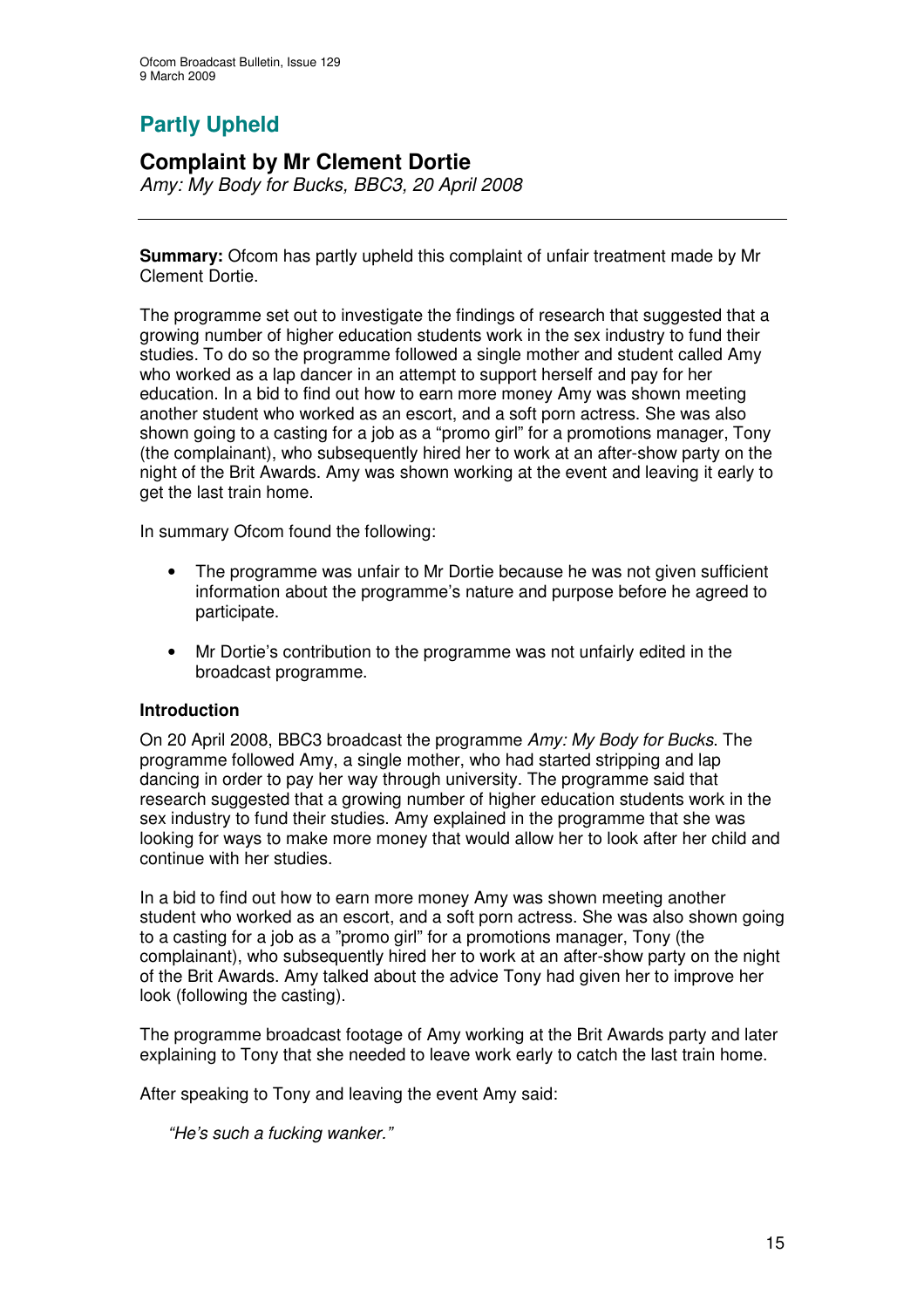Towards the end of the programme, footage was shown of Amy returning to work as a stripper and lap dancer.

Ofcom received a complaint from Mr Clement Anthony Dortie, who was referred to as *"Tony"* in the programme. Mr Dortie complained that he was treated unfairly in the programme as broadcast.

### **The Complaint**

### **Mr Dortie's case**

In summary, Mr Dortie complained that he was unfairly treated in the programme as broadcast in that:

a) Mr Dortie was misled about the nature of the programme, including details of Amy's former career, which resulted in him being portrayed as a person who hired strippers.

By way of background. Mr Dortie said the programme makers deliberately concealed the fact that their programme was about the sex industry or a stripper. In addition, Mr Dortie said he had had been told by the programme makers that Amy was a single mother, student and model. He said that if he had known that she was a lap dancer he would not have employed her, as he was shown doing in the programme, as the reputation of his promo-girls was important to his clients. Mr Dortie said the BBC actively encouraged Mr Dortie to hire Amy and induced him into trusting them by expressly stating that "they are the BBC" and therefore they would never "stitch him up".

- b) Mr Dortie's contribution to the programme was unfairly edited in that:
	- i) It omitted his numerous comments about the importance of his promo-girls having a "clean" background. This gave the unfair impression that he employed staff with Amy's sort of background, to promote his business.
	- ii) The programme had been edited to make it appear that Mr Dortie had criticised Amy's appearance for the sake of it and failed to mention his offer of a free hair consultation.
	- ii) The programme omitted his positive comments about being able to help someone who was in an unfortunate position. For example, Mr Dortie commented that Amy's pay of £75, plus a goody bag worth £200, was a very good rate for promotions work when it was compared with what a nurse earned for several hours of work.

By way of background Mr Dortie said this comment had been removed from a part of the programme in which Amy was shown complaining about her role at the event; losing money by deciding to work at the event; and referring to Mr Dortie as *"a wanker"*.

### **The BBC's statement**

In summary the BBC responded to Mr Dortie's complaint as follows:

a) The BBC said that it accepted that Mr Dortie had not been "fully informed about Amy's background and the nature of the programme". It said that this was "unacceptable and a matter of regret".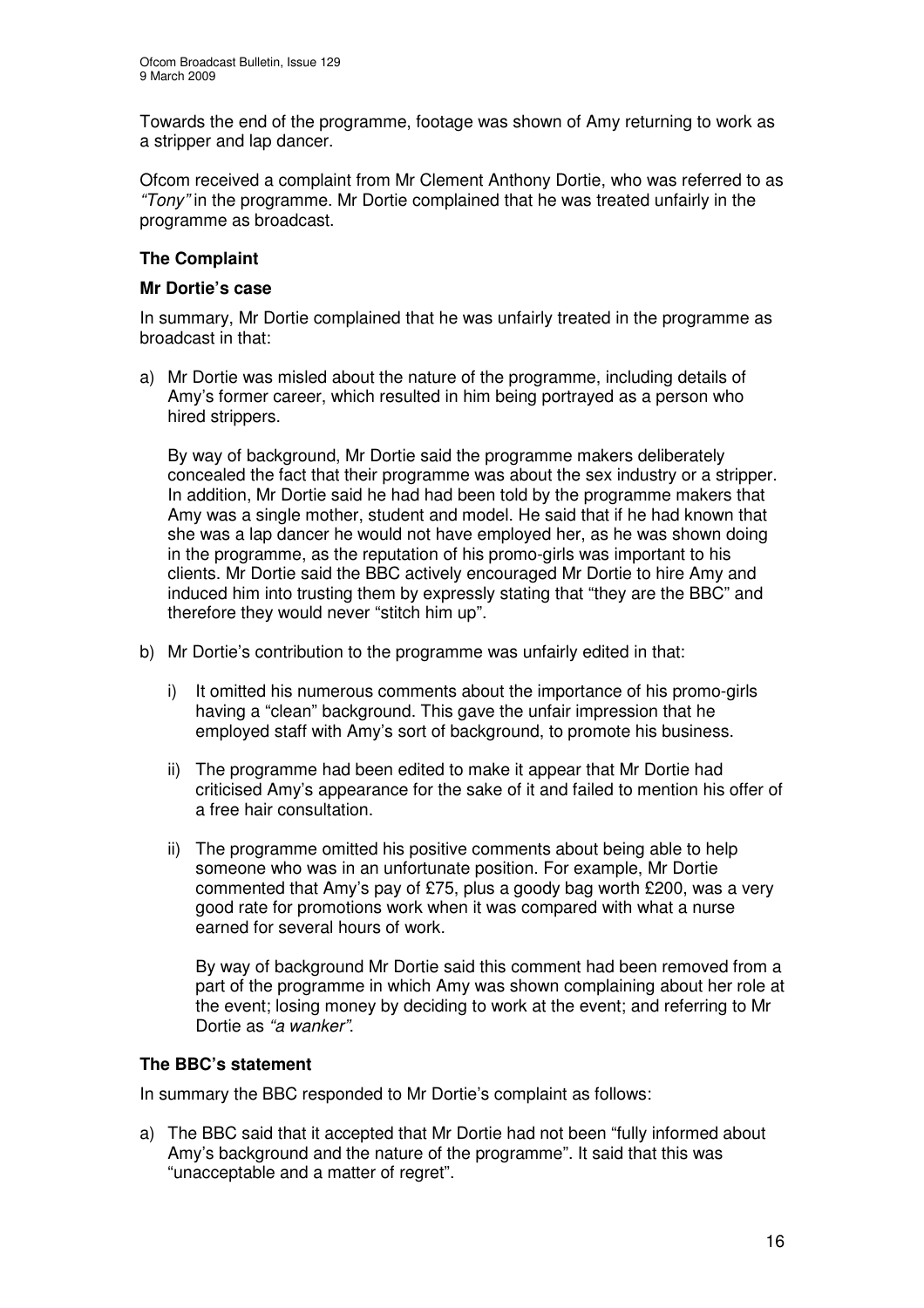The BBC asked Ofcom to consider that when Mr Dortie raised his concerns with the programme makers (the day after transmission) they took immediate and appropriate action. This action included a verbal and written apology to Mr Dortie (which had been copied to a number of Mr Dortie's business associates) and the issuing of a public apology which was reported on the website of *Broadcast* magazine. BBC provided Ofcom with copies of its post broadcast correspondence with Mr Dortie and his solicitors, and a copy of the *Broadcast* magazine article. The BBC also asked Ofcom to consider that it removed the programme from BBC iPlayer and re-edited the programme to remove all references to Mr Dortie.

The BBC said that while it recognised that Mr Dortie had not been provided with sufficient information about the nature of the programme it did not believe that viewers would have gained the impression that Mr Dortie was an individual who hired strippers, as he suggested in his complaint.

The BBC said it was clear in the programme that Amy did not tell people what she did for a living. Given this the BBC said there was no reason for viewers to assume that Mr Dortie had been aware of Amy's work as a lap dancer.

b) In response to Mr Dortie's complaint that his contribution had been edited unfairly, the BBC said that the programme gave a fair and accurate portrayal of the events involving Mr Dortie.

The BBC provided Ofcom with the relevant unedited and untransmitted recordings of Mr Dortie's contribution. The BBC responded to each head of the complaint as follows:

- i) In response to the complaint that the programme omitted Mr Dortie's comment about the importance of his promo-girls having a clean background, the BBC reiterated that it did not believe that the programme gave viewers the impression that Mr Dortie hired staff who worked in the sex industry. It also said the programme gave no indication that Mr Dortie knew Amy was a lap dancer and therefore there was no reason why viewers would have assumed he knowingly employed people from this industry to promote his business.
- ii) In response to the complaint regarding Mr Dortie's criticisms of Amy and the omission of his offer of a free hair consultation, the BBC referred to an extract from the programme in which Amy commented on the feedback she had had from Mr Dortie. The BBC said viewers would have understood that Mr Dortie's comments had been intended as constructive feedback, based on his experience in the industry. It said that Amy appeared to implicitly accept the feedback despite being genuinely disappointed at what she regarded as Mr Dortie's negative reaction. The BBC said that the programme's portrayal of Mr Dortie's comments, and Amy's reaction, was fair and accurate.

As regards the omission of Mr Dortie's offer of a hair consultation at a hair salon, the BBC said that when Amy turned up for her consultation the salon had no knowledge of her and it was clear that Mr Dortie had not spoken to the proprietor. It said that Amy contacted the proprietor again on the day of the event but was told that an appointment had not been arranged and she would have to pay if she made one.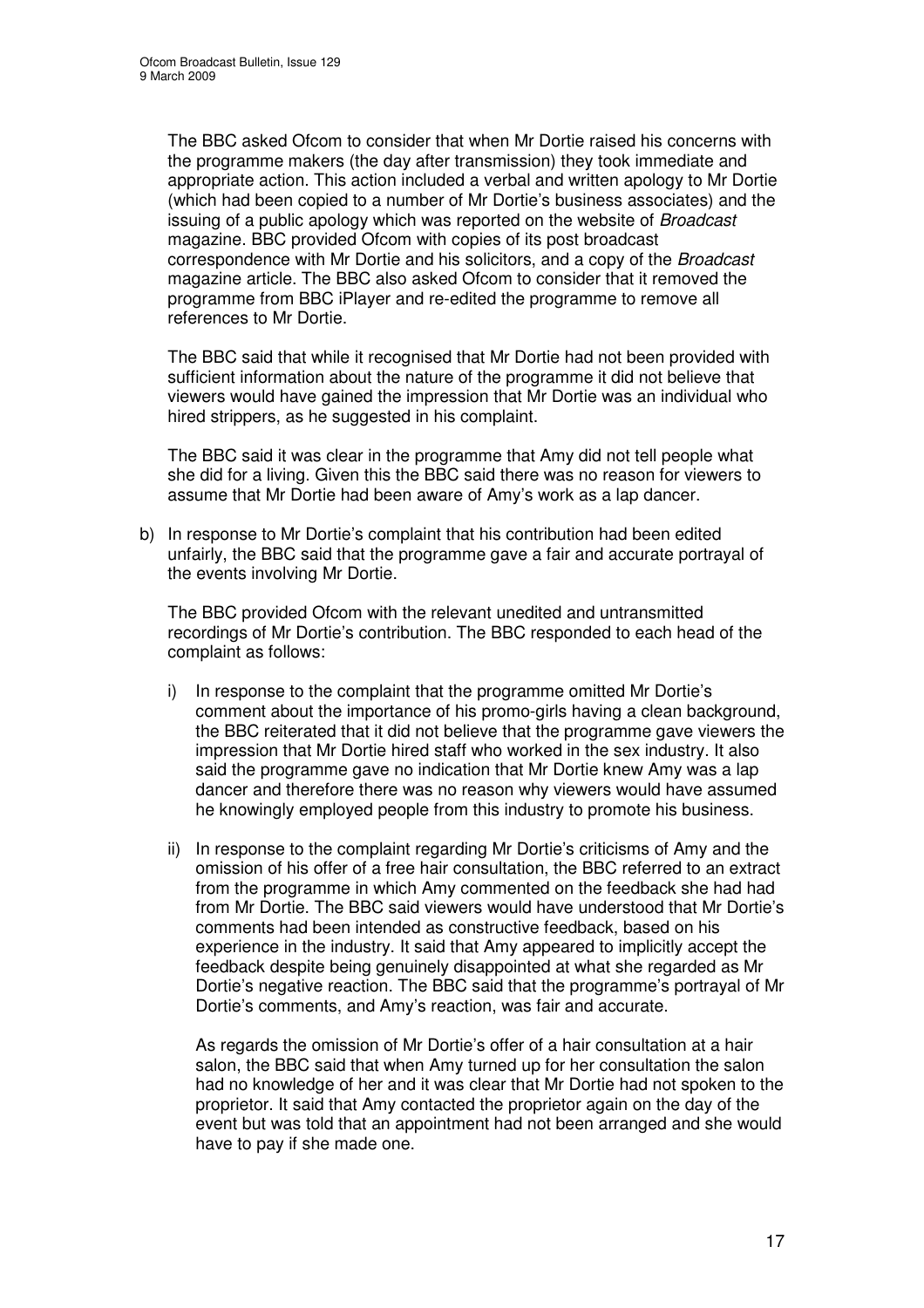iii) With regard to Mr Dortie's complaint about the removal of his positive comments (for example, about being able to help someone in an unfortunate position and the fact that Amy's pay was very good when compared with that of a nurse), the BBC said Mr Dortie had been portrayed as a fair and reasonable employer.

The BBC said that the programme showed Mr Dortie paying his staff in advance in cash. It was also clear that he allowed them to help themselves to the contents of goody bags (which he explained was unusual for promo-girls). The BBC said it believed that viewers would have made their own judgement about Amy's role and remuneration. It did not believe it was unfair to Mr Dortie to exclude his comment that the job compared favourably to the earnings of a nurse.

The BBC said that it recognised that Mr Dortie was upset by Amy's reference to him in the programme as "*a fucking wanker*". However, it believed it was justified to include her reaction in the context of a programme which was examining the efforts of a teenage student to make money in a predominantly adult industry. The BBC said the programme fairly represented Mr Dortie's position and made it clear that it was Amy who had broken their agreement and acted unprofessionally. It did not believe that viewers would have drawn a negative impression of Mr Dortie's behaviour from Amy's comments. However, it said that any such impression would have been offset by the comments by Mr Dortie that were included in the programme.

The BBC said the audience was given both sides of the story and left to draw its own conclusions about Amy's behaviour and whether her reaction was justified.

### **Decision**

Ofcom's statutory duties include the application, in the case of all television and radio services, of standards which provide adequate protection to members of the public and all other persons from unfair treatment and unwarranted infringement of privacy in, or in the making of, programmes included in such services.

Where there appears to have been unfairness in the making of the programme, this will only result in a finding of unfairness, if Ofcom finds that it has resulted in unfairness to the complainant in the programme as broadcast.

In carrying out its duties, Ofcom has regard to the need to secure that the application of these standards is in the manner that best guarantees an appropriate level of freedom of expression. Ofcom is also obliged to have regard, in all cases, to the principles under which regulatory activities should be transparent, accountable, proportionate and consistent and targeted only at cases in which action is needed.

Mr Dortie's complaint was considered by Ofcom's Executive Fairness Group. In reaching its decision, Ofcom carefully considered all the relevant material provided by both parties. This included a recording of the programme as broadcast and transcript, both parties' written submissions, and recordings of the unedited and untransmitted material.

a) Ofcom first considered the complaint that Mr Dortie was misled about the nature of the programme, which resulted in unfairness to him. Ofcom considered whether the programme makers' actions ensured that the programme as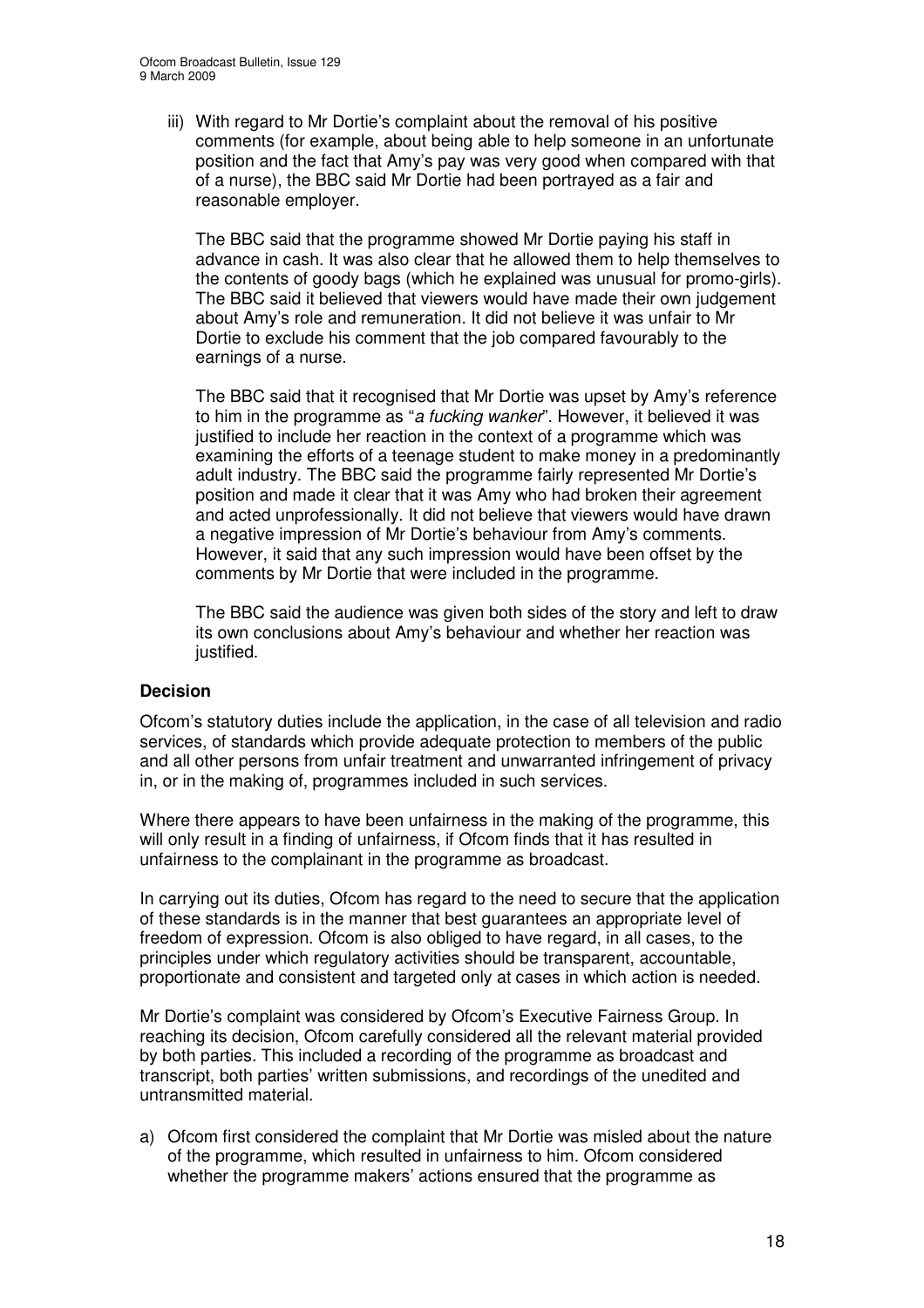broadcast avoided unjust or unfair treatment of individuals, as set out in Rule 7.1 of the Ofcom Broadcasting Code ("the Code"), and whether they were fair in their dealings with Mr Dortie as a potential contributor to the programme (as outlined in Practice 7.2 of the Code). In particular, Ofcom considered whether Mr Dortie gave his 'informed consent' to participate in the programme (as outlined in Practice 7.3 of the Code).

Practice 7.3 of the Code sets out that in order for potential contributors to a programme to be able to make an informed decision about whether to take part, they should be given sufficient information about their involvement, including: the programme's nature and purpose; their likely contribution; any changes to the programme that might affect their decision to contribute; and the contractual rights and obligations of both parties.

Ofcom first considered the nature and content of the broadcast programme. Ofcom noted that the programme title, *Amy: My Body for Bucks*, made clear that the programme was about a woman using her body to earn money. Ofcom noted that the programme said that research suggested that a growing number of higher education students work in the sex industry to fund their studies and Amy was shown as an example of this. The programme focused on Amy's efforts to make enough money through lap dancing and stripping to pay her college fees and support herself and her young daughter. She was shown meeting with women who worked in the escort and porn industry to find out how they made their money.

Ofcom next considered the information that was made available to Mr Dortie before he agreed to take part in the programme. Ofcom noted that both parties agreed that Mr Dortie was told that Amy was a single mother trying to earn money through acting and modelling. Both parties agreed that Mr Dortie was not informed that the programme was about a young woman who had earned money as a stripper and lap dancer, nor that it would include contributions from those working in the sex industry.

Ofcom then considered whether the nature of the information made available to Mr Dortie resulted in unfairness to him. In Ofcom's view there was no implication in the programme that Mr Dortie hired strippers, as he complained. However he was nonetheless a contributor to a programme that focused on the sex industry as a source of income for a young single mother and student. Given the sensitivity of the subject matter, Ofcom considered that it was reasonable that the programme makers should have advised Mr Dortie of the full context of Amy's background, as explored in the programme, in order for him to provide informed consent for his participation. Ofcom noted from the information provided that Mr Dortie was not fully informed of the programme's subject matter or Amy's background in lap dancing and stripping. In the circumstances Ofcom found that he was not given sufficient information about the programme's nature and purpose in order to give his informed consent to take part and this resulted in unfairness to him.

b) In considering head b) of the complaint of unfairness, Ofcom looked at each individual sub-heads of the complaint in turn.

Ofcom had particular regard to whether the programme makers' actions ensured that the programme as broadcast avoided unjust or unfair treatment of individuals, as set out in Rule 7.1 of the Code, and whether Mr Dortie's contributions had been edited fairly (as outlined in Practice 7.6 of the Code).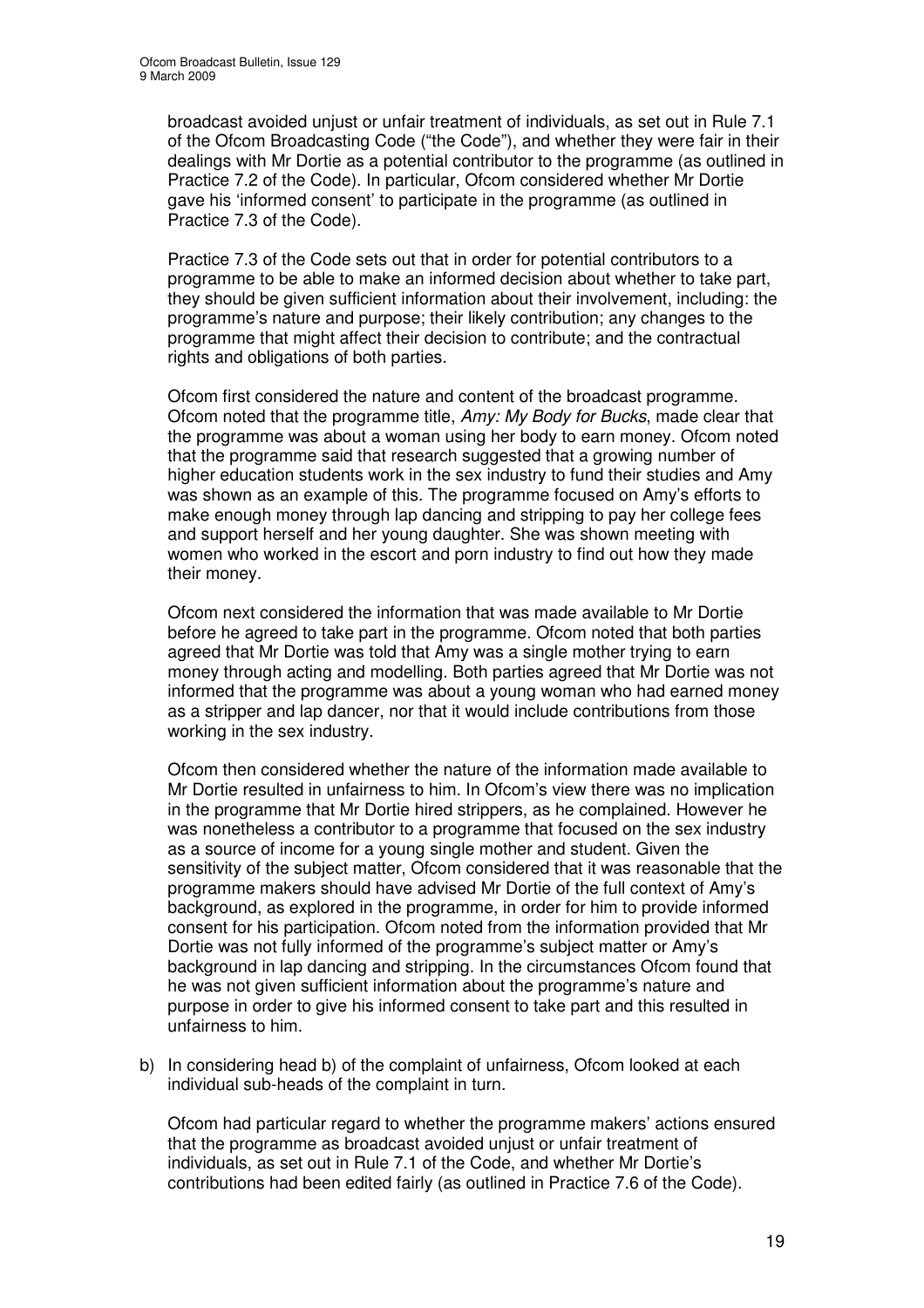i) Ofcom considered Mr Dortie's complaint that his contribution to the programme was unfairly edited in that it omitted his numerous comments about the importance of the promo-girls he worked with having a "clean" background. Mr Dortie said that this was unfair because it gave the impression that he employed staff with Amy's background in order to promote his business.

Ofcom viewed the full untransmitted material provided by the broadcaster. Ofcom noted that Mr Dortie had made comments about his "golden rules" and the fact that he was looking for promo-girls who worked hard rather than girls who were interested in the glamour industry, meeting famous people or becoming the subject of "kiss and tell" stories.

Ofcom considered that the selection and presentation of material is a matter of editorial discretion as long as it does not result in unfairness. As such, Ofcom considered that the producer was under no obligation to include Mr Dortie's comments about the importance of the girls he hired having a clean background as long as this did not result in any unfairness to him. Ofcom considered that the programme fairly reflected Mr Dortie's dealings with Amy (as shown in the full untransmitted material) and there was no suggestion that he employed staff with a background in the sex industry, or even that he was aware of Amy's previous jobs as a stripper and lap dancer. The omission of the comments about employing staff with a "clean" background did not therefore lead to Mr Dortie being portrayed unfairly and therefore did not result in any unfairness to him.

ii) Ofcom next considered Mr Dortie's complaint that the programme was unfair to him because it had been edited to make it appear that he had criticised Amy's appearance for the sake of it and failed to mention his offer of a free hair consultation.

Ofcom reviewed the unedited and untransmitted material provided by the broadcaster. Ofcom noted that Mr Dortie had made several comments about how Amy could improve her appearance. For example, he had recommended a hairdresser and suggested that he would arrange a consultation for Amy.

Ofcom noted that these comments were not included in the programme as broadcast. The programme included the following references to the comments Mr Dortie made about Amy's appearance:

- Voiceover: "*It's one of Amy's first castings and she's realised from Tony's feedback, there's still a lot to learn.*"
- Amy: "*My pink bikini wasn't the best one to pick. I should have had a different colour because pink's not really good for my skin tone. Basically I need to sort my hair out, get better pictures, that sort of thing… I don't feel brilliant about it but these take money don't they?*"

Ofcom considered that the programme fairly presented Amy's references to Mr Dortie's advice about how she could improve her appearance as constructive criticism. It made clear that Amy was inexperienced and could benefit from acting on the feedback she had received.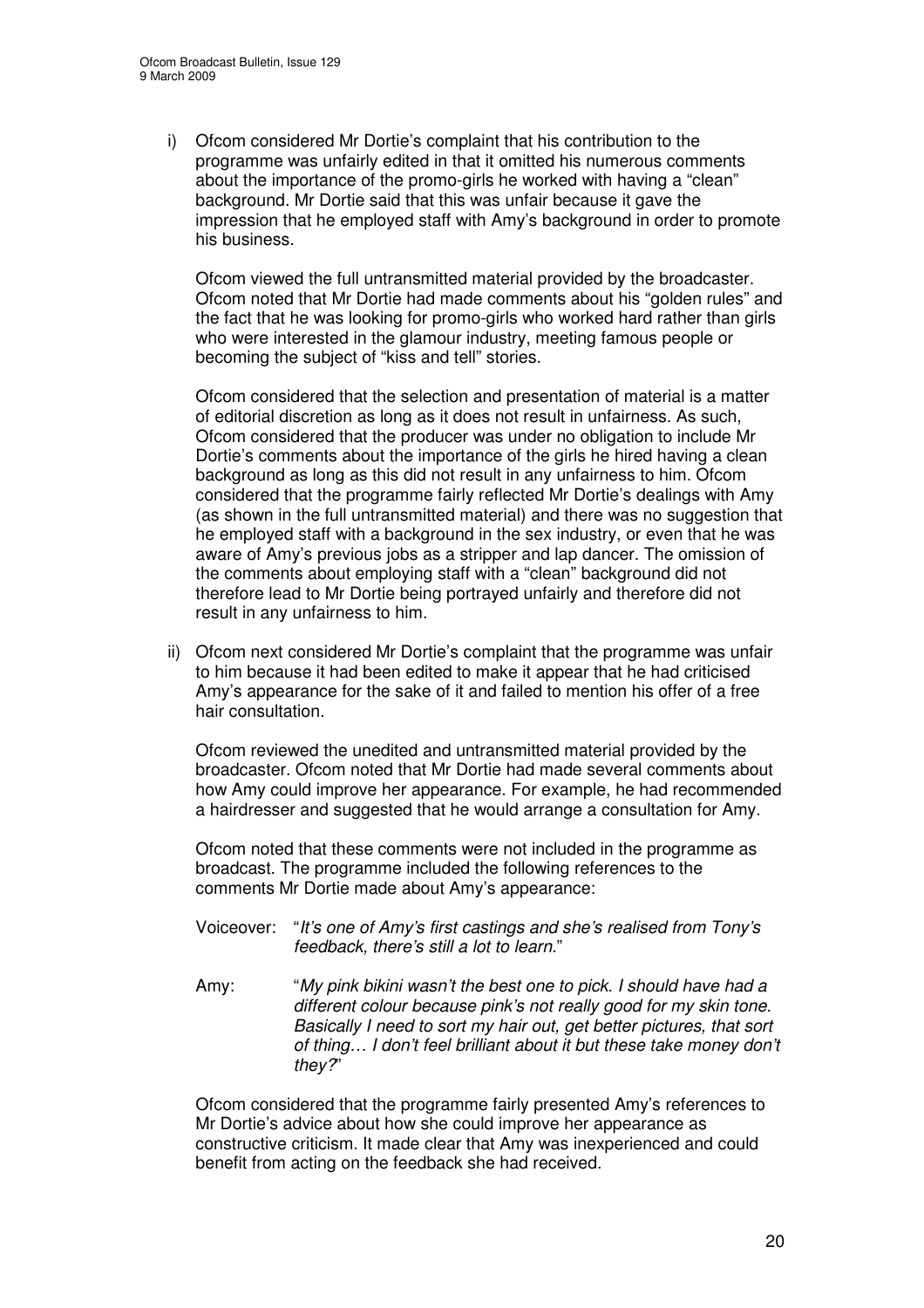As above at b)i), Ofcom noted that the selection and presentation of material is a matter of editorial discretion as long as it does not result in unfairness. Ofcom found that Amy's account of Mr Dortie's comments about her appearance fairly represented the comments that he had made in the full untransmitted material and did not suggest that he had criticised her appearance "for the sake of it" as he complained. As a result, the omission of his comments about a free hair consultation did not result in unfairness to him. Taking these factors into account, Ofcom found that the material included in the programme that referred to Mr Dortie's comments about Amy's appearance was not unfairly edited.

iii) Ofcom lastly considered Mr Dortie's complaint that the programme was unfairly edited because it omitted his comments about helping someone who was in an unfortunate position and that Amy was paid £75 plus a goody bag (which he said compared favourably to the amount that nurses earn for hospital work). As background to the complaint, Mr Dortie said this comment had been removed from a part of the programme in which Amy was shown complaining about her role at the event; losing money by deciding to work at the event; and referring to Mr Dortie as *"a wanker"*.

As discussed above, in Ofcom's view the selection of material for broadcast is a matter of editorial discretion as long as it does not result in unfairness. In order to consider this complaint of unfair editing Ofcom again viewed the full untransmitted material. Ofcom noted that Mr Dortie made reference to the free goody bag and compared the rate of pay for promotions work and hospital work. Mr Dortie commented that he gave Amy the job because she seemed like a nice girl and he wanted to give her an opportunity.

Ofcom noted that in the broadcast programme the voiceover explained that Amy was getting paid £75 for the night's work, but also indicated the financial implications of her decision to accept work in London, as follows:

"*Trouble is she's only getting paid £75 tonight and had already spent £50 on her train fare.*"

The programme also included the following reference to the goody bags:

Tony: "*The thing with goody bags is normally if you work on an event you don't get one. So help yourself.*"

In Ofcom's view, this comment made it clear that Amy and the other girls received a goody bag in addition to the money they were paid for the evening's work. Ofcom therefore considered that the programme fairly presented the nature of the payment arrangements.

In relation to Mr Dortie's statement that the omission of his comments resulted in unfairness to him because the programme included other negative comments about him, Ofcom noted the full context of this section of the programme. Amy was shown leaving the job early, and the programme included the following statements:

Voiceover: "*Amy's booked to work till 12.30pm and Tony's already paid her, but she decides to leave early, letting him down*."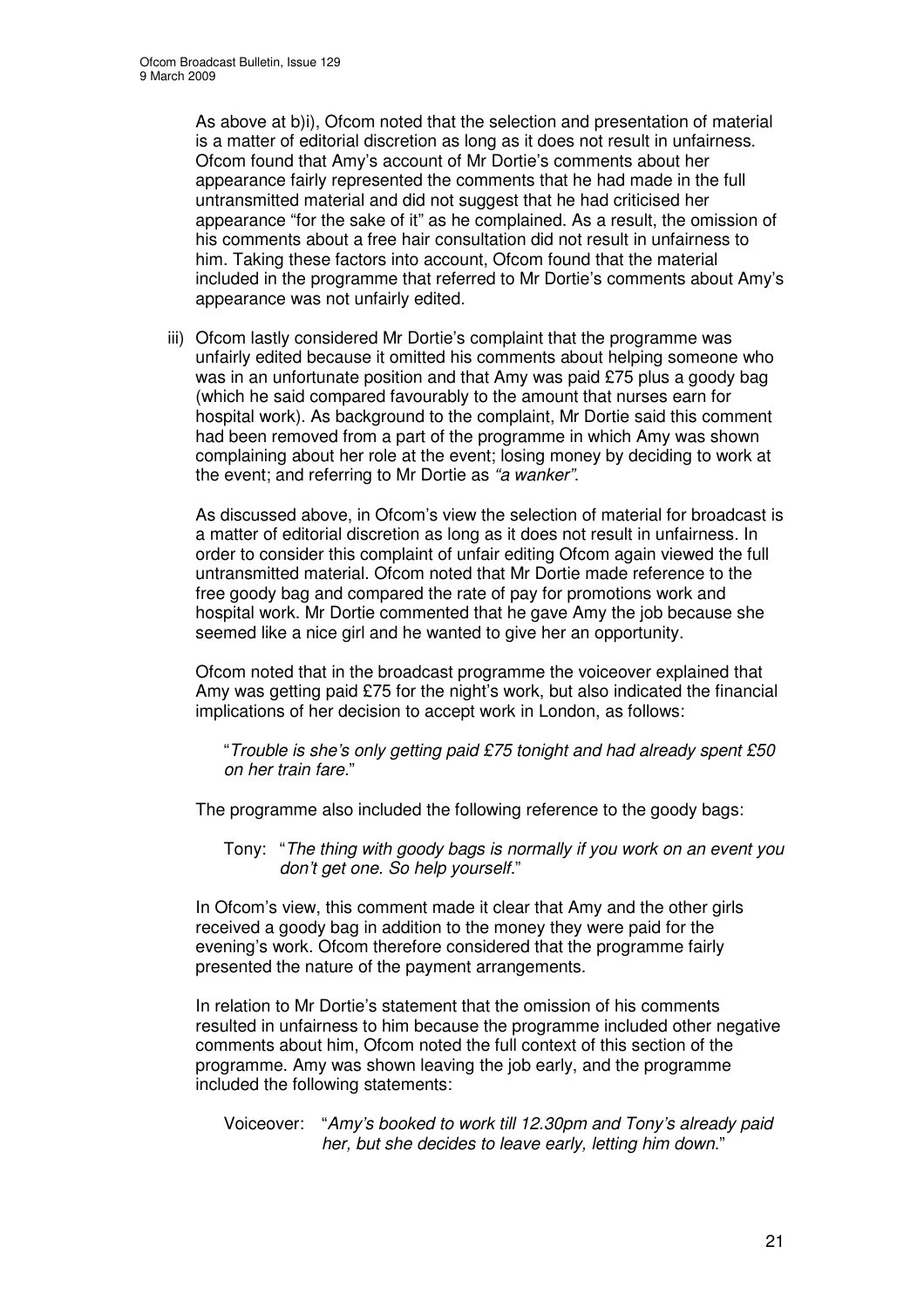- Amy: "*He's such a fucking wanker, you know I don't swear very much but he is a \*\*\*\*. He said, right, I have booked you til half past 12 so you should stay til half past 12. He said, yeah, but you know it depends whether you want to get any work ever again as to whether you go. Kind of basically threatening me*."
- Mr Dortie: "*I don't think we have had a promo-girl that has left before the celebrities. The easy thing is to say 'Yeah she's gone blah blah blah', she's made a decision, she has left. I personally don't think she made the right decision but that is her decision.*"
- Interviewer: "*Would you employ her again?*"
- Mr Dortie: "*Never.*"
- Amy: "*I have learnt a big lesson tonight. Well it was hardly walking celebrities down the red carpet was it? It was opening flipping doors. I'm not a door man*."
- Interviewer: "*You've lost money haven't you?"*
- Amy: "*Yeah I will have lost money tonight. Well that is it, this is going back to Primark now. I'm never wearing suits again*."

Ofcom acknowledged that Amy's comment about Mr Dortie "*fucking wanker*" was clearly offensive to him, however in Ofcom's view it reflected her personal views and was not endorsed by the programme. Further, the comment was placed in a context in which Amy was clearly shown to be leaving "*early*" and therefore reneging on their agreement and "*letting him* [Mr Dortie] *down*"; no criticism of Mr Dortie was made by the programme. The programme also fairly represented Mr Dortie's position on Amy's early departure.

In the circumstances Ofcom found that the editing of this section of the programme fairly reflected the untransmitted material, and the views of both Amy and Mr Dortie, and did not result in unfairness to Mr Dortie.

### **Accordingly Ofcom has partly upheld Mr Dortie's complaint of unfair treatment in the programme as broadcast.**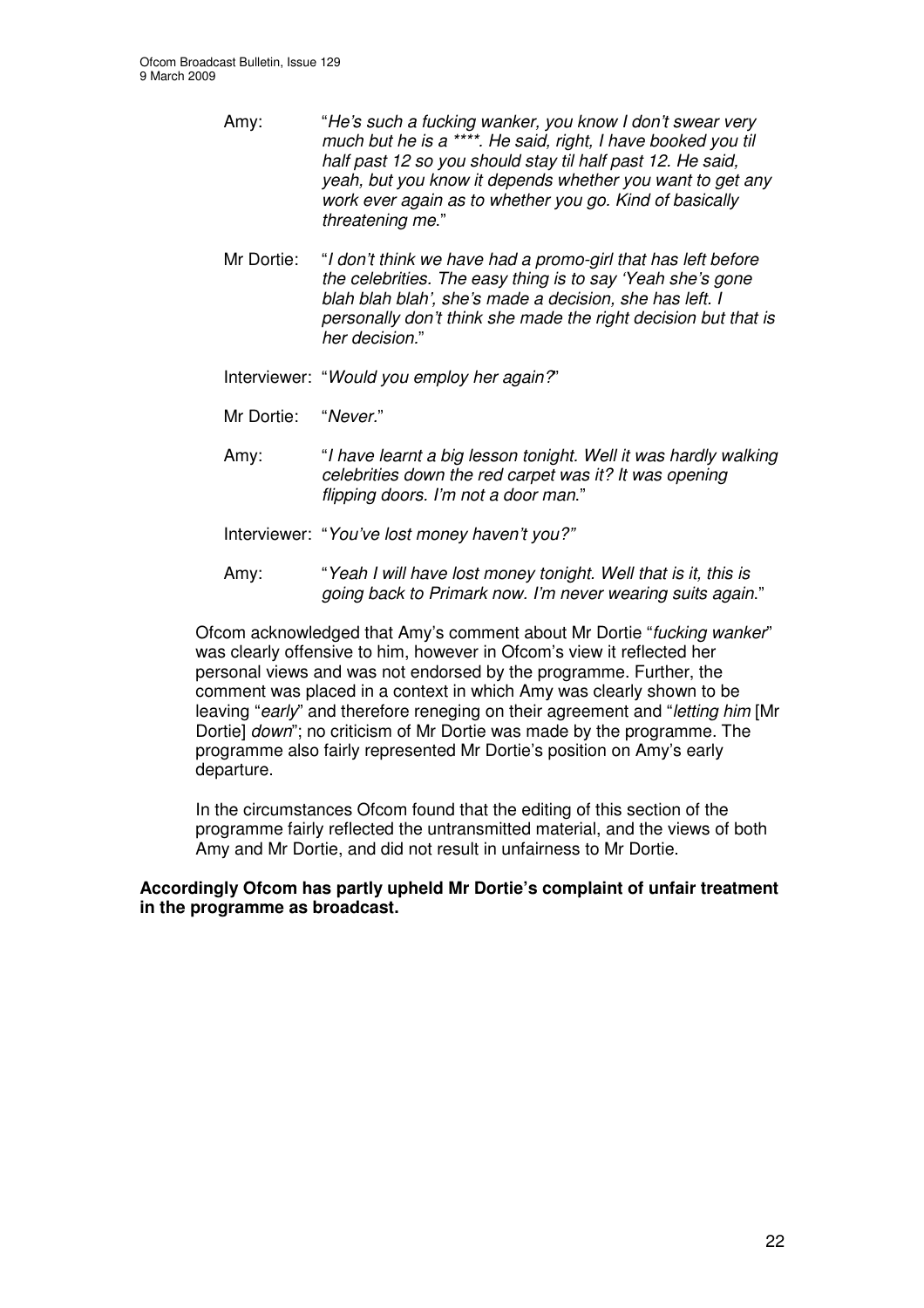# **Not Upheld**

# **Complaint by Mr Kulwarn Cheema**

*Road Wars, Sky 3, 20 August 2008 (and repeats on Sky 1 and Sky 2)*

**Summary:** Ofcom has not upheld this complaint of unfair treatment and unwarranted infringement of privacy made by Mr Cheema.

The programme featured incidents filmed during police patrols. It included footage which showed Mr Cheema being pulled over and arrested by the police on suspicion of theft of a stolen vehicle. The programme stated that Mr Cheema was not charged for theft but that he had been cautioned for possession of cannabis. Mr Cheema complained that he was unfairly portrayed as an example of someone committing a crime and that his privacy was unwarrantably infringed by the filming and broadcast of the footage without his consent.

In summary Ofcom found the following:

- The programme had not unfairly portrayed the circumstances around Mr Cheema's arrest.
- Mr Cheema did not have a legitimate expectation of privacy in relation to the filming or broadcast of footage of him being arrested by the police as he was filmed openly in a public place and found to be in possession of an illegal drug. Therefore, his privacy was not unwarrantably infringed in the making or the broadcast of the programme.

### **Introduction**

On 20 August 2008 Sky 3 broadcast an edition of Road Wars (also repeated in August and September 2008 on Sky 1 and Sky 2). The programme was introduced as follows:

*"We've caught some criminals on tape now on Sky 3 and their driving leaves a lot to be desired. With strong language it's Road Wars."*

The programme itself followed the work of the Thames Valley Police and other police forces. This episode featured a man arrested on suspicion of theft of a vehicle.

Viewers saw a police officer pulling over a vehicle that was said to have been reported as stolen. The police officer was shown asking the driver if he was the owner of the vehicle and the driver stated that it was his friend's car.

The man was not named in the broadcast but footage of him being questioned, searched and placed in the police vehicle was shown. The programme also showed footage of the driver throwing what was found to be a joint of cannabis from the car, just prior to him being pulled over by the police.

At the end of the item the commentary stated that:

*"The car was recovered and returned to the [owner]. The driver didn't face any theft charges but was cautioned for the possession of cannabis."*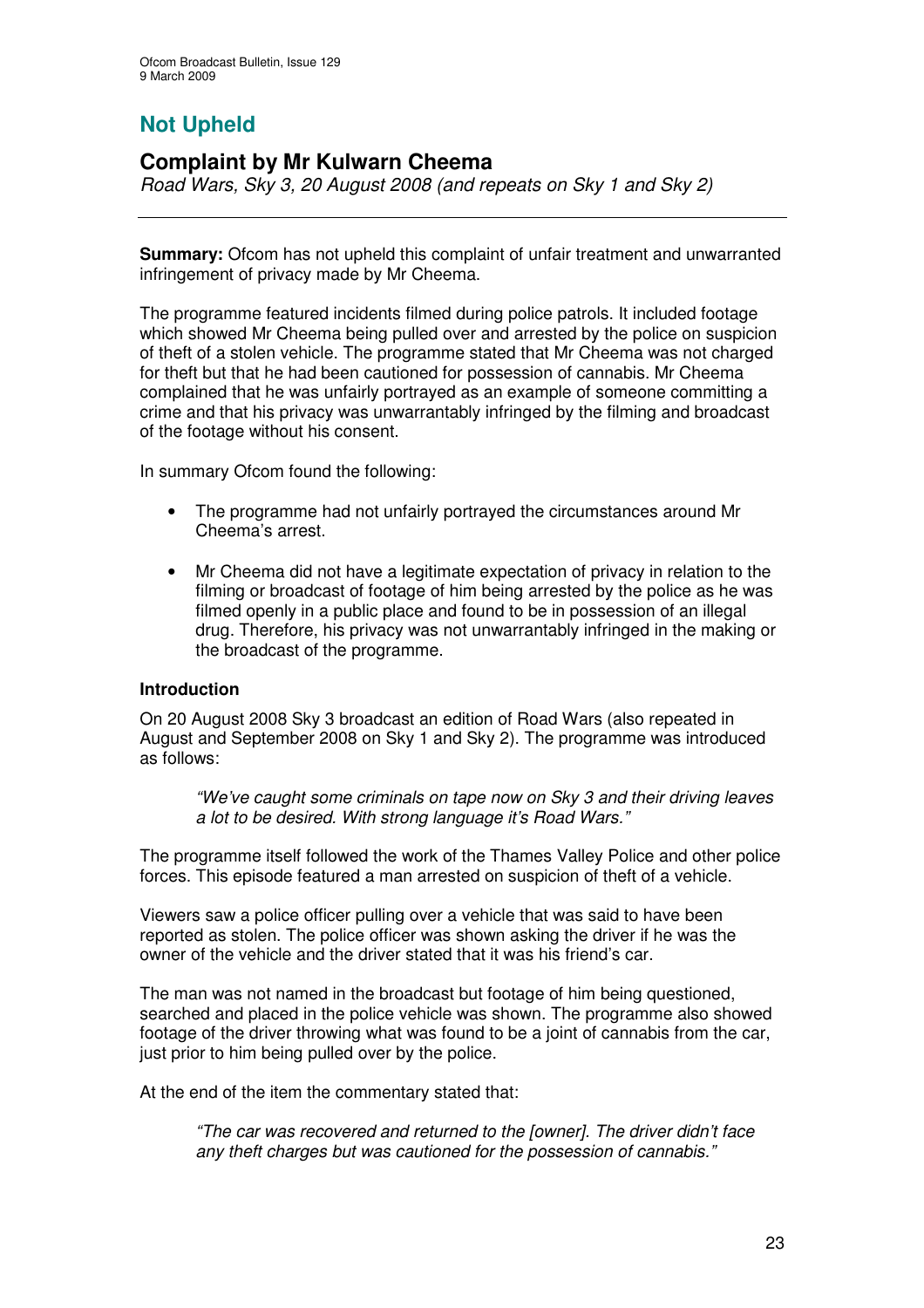Ofcom received a complaint from the driver that was pulled over by the police - Mr Kulwarn Cheema. Mr Cheema complained that he was treated unfairly and his privacy was unwarrantably infringed in the making and broadcast of the programme.

### **The Complaint**

### **Mr Cheema's case**

In summary, Mr Cheema complained that he was treated unfairly in the programme as broadcast in that:

a) The programme portrayed him as an example of someone committing a crime even though he had not committed a crime. Mr Cheema said that although he had been taken to the police station he was later released and found not guilty.

In summary Mr Cheema complained that his privacy was unwarrantably infringed in the making of the programme in that:

b) He was filmed by the programme makers without his consent. Mr Cheema said he was not told the purpose of the filming at the time.

In summary Mr Cheema complained that his privacy was unwarrantably infringed in the programme as broadcast in that:

c) The programme showed footage of him, in which his face had not been obscured, being searched and put into the police vehicle. This was broadcast without his knowledge or consent.

### **Sky's case**

a) In summary, Sky responded to Mr Cheema's complaint of unfairness as follows:

Mr Cheema claimed that the programme unfairly portrayed him as having committed a crime despite the fact that he was found not guilty. However, Sky disputed his claim that he had not committed a crime and was innocent.

Sky said that the programme featured footage of Mr Cheema being stopped by the police while driving a vehicle which was identified as stolen. He was then shown being searched and questioned by the police at the vehicle. The broadcaster said that the police officer suspected that Mr Cheema was in possession of cannabis because it appeared that he had disposed of a joint of cannabis from the car window before being stopped by the police. He was then placed into a police vehicle.

The broadcaster said that while Mr Cheema was not charged in relation to the theft of the vehicle, he was cautioned for possession of cannabis and had therefore committed a criminal offence. The broadcaster said that this was made clear in the programme as the narrator stated that "*the driver didn't face any theft charges but was cautioned for possession of cannabis*". The broadcaster said that admission from the suspect that an offence had been committed was a prerequisite for issuing a caution (as outlined in 'Home Office Circular 016 / 2008: Simple Cautioning Of Adult Offenders').

Sky concluded that Mr Cheema was not treated unfairly in the programme as broadcast because he had committed a crime and received a caution from the police.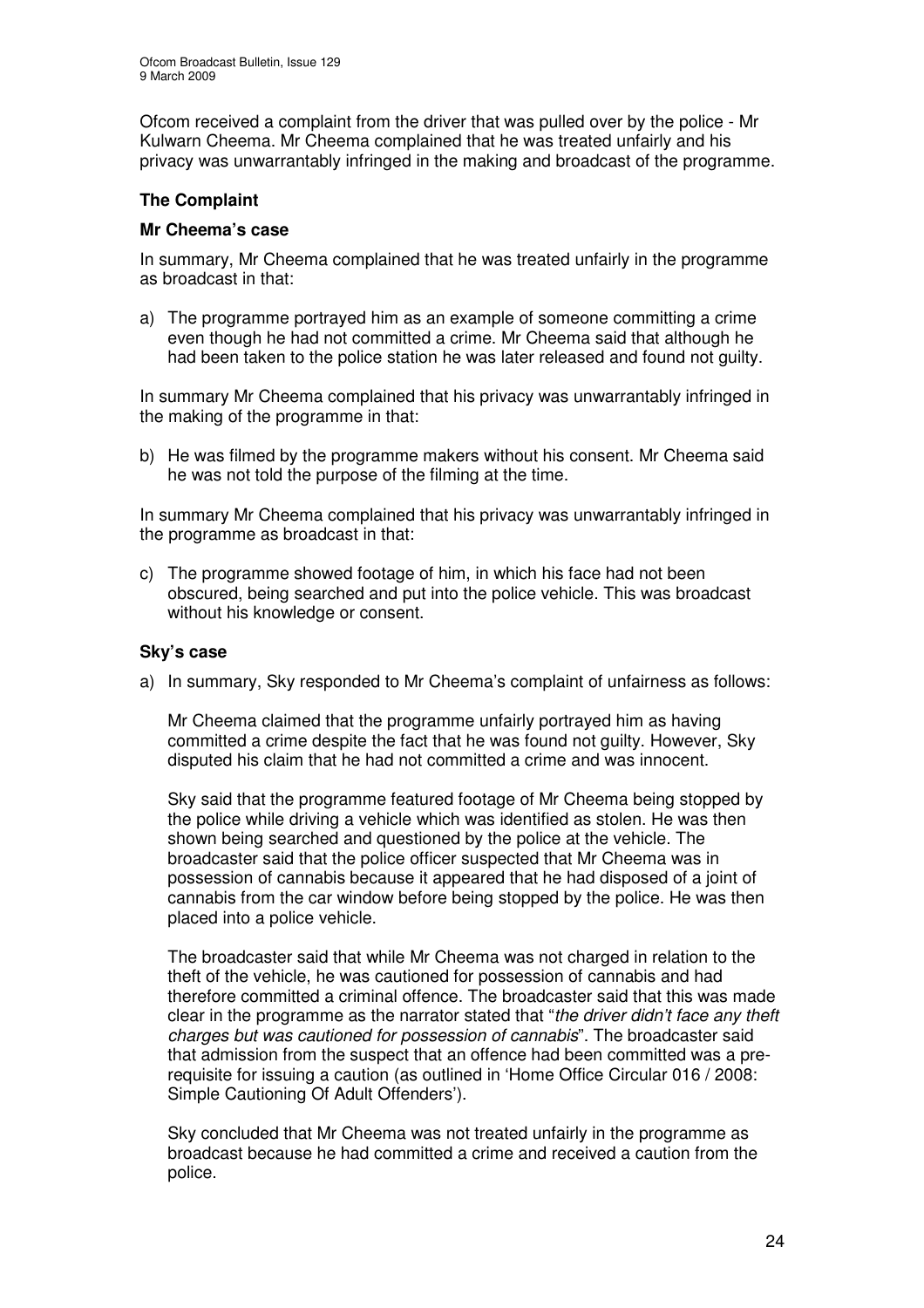b) In summary, Sky responded to Mr Cheema's complaint of unwarranted infringement of privacy in the making of the programme as follows:

Sky said that Mr Cheema did not have a legitimate expectation of privacy in relation to being stopped, searched, questioned by the police and placed in a police vehicle. The broadcaster said that this was because he was driving on a public road and he threw a joint of cannabis out of his car before being stopped by the police in public view. It added that neither the crime for which he was cautioned, nor the crime for which he was initially suspected, warranted him being questioned in private. Sky said that neither circumstance gave rise to a reasonable expectation of privacy in a public place nor were they of such a sensitive or unusual nature that filming should have been stopped on the basis that a legitimate expectation of privacy had arisen. The broadcaster further stated that the cameraman was visible to Mr Cheema at the time of filming and no filming was conducted in secret.

The broadcaster further stated that if Ofcom did consider that Mr Cheema had a legitimate expectation of privacy then any infringement of privacy was warranted. It said that Mr Cheema did not request that the filming stop or make clear any concerns he had, at the time, about the continued filming of the incident. It said that the programme followed Thames Valley police officers attending incidents as and when they took place. It was therefore not possible, or appropriate, to seek prior consent for filming and seeking consent at the time could risk disrupting the work of the police.

Sky said that there was clear public interest in showing the work of the police, and the situations they faced, and this outweighed any right to privacy Mr Cheema may have had in these circumstances. It also said that there was public benefit in highlighting the consequences of committing a criminal offence.

c) In summary, Sky responded to Mr Cheema's complaint of unwarranted infringement of privacy in the broadcast of the programme as follows:

For the same reasons as outlined with reference to the making of the programme, Sky said that Mr Cheema did not have a legitimate expectation of privacy in relation to the broadcast of footage of him, without his face obscured, being stopped, searched and put into a police vehicle. Sky said that any personal distress resulting from the broadcast of the programme was not relevant to the consideration of Mr Cheema's expectation of privacy. It said that if Ofcom did consider Mr Cheema had a legitimate expectation of privacy then the infringement was warranted and the footage was not of such a nature that its broadcast without Mr Cheema's consent was unwarranted. Furthermore, Mr Cheema did not contact the programme makers before the first broadcast of the programme to make his objections known. Sky said the public interest justification for any infringement of privacy in the making of the programme also applied to the broadcast of the programme. It said that Mr Cheema did not make any attempt to inform the programme makers of his objections to the broadcast of the footage.

By way of background, Sky said that it had compliance procedures in place with the production companies it worked with to ensure that the programmes they made adhered to the relevant codes. It was informed of the status of legal proceedings for each subject featured in the programme before broadcast. Sky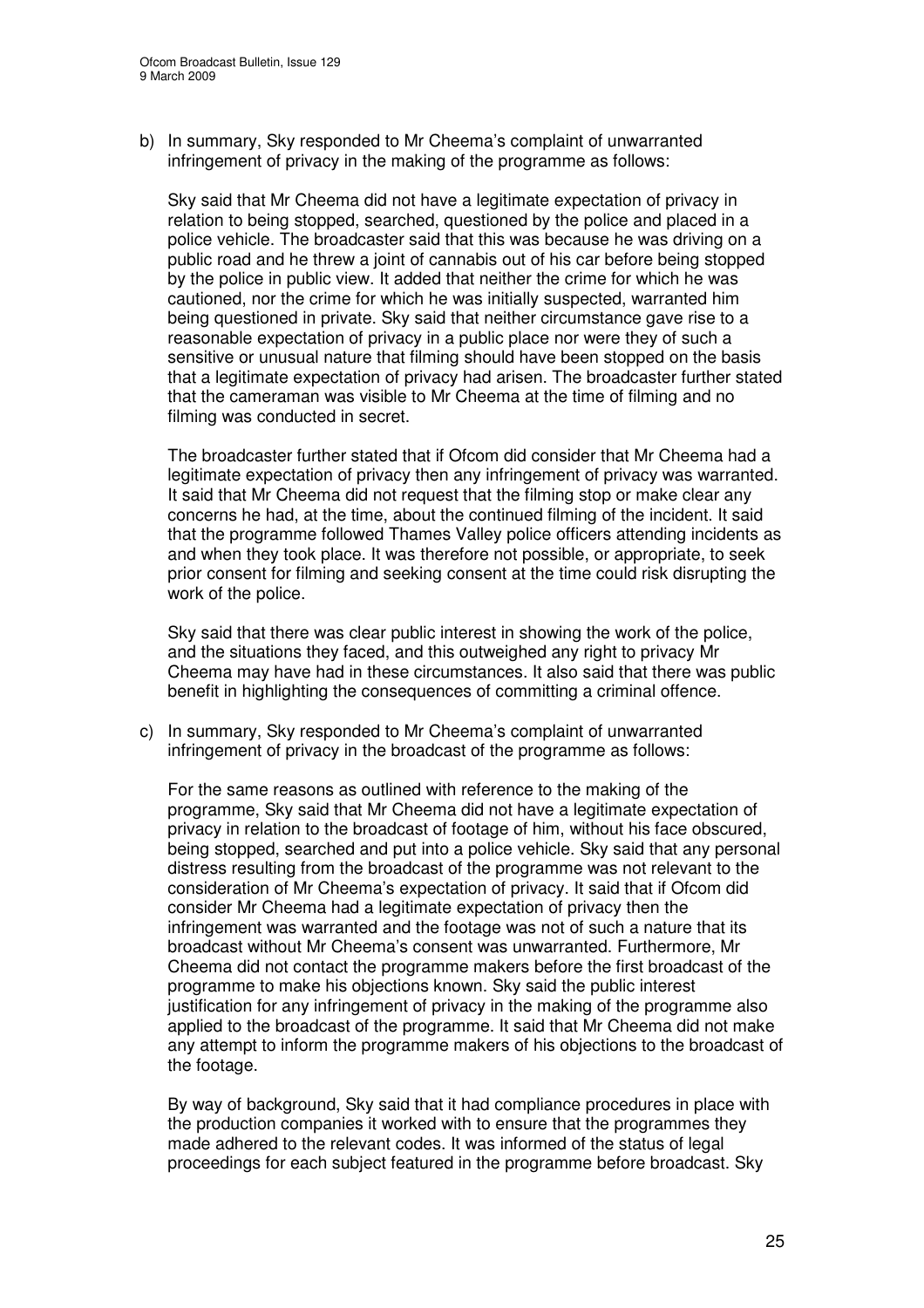did not obscure the faces of people who were found to have committed illegal acts.

However Sky said that the edition of *Road Wars* which was the subject of Mr Cheema's complaint was first broadcast on Sky 1 on 6 July 2005. Following reediting in line with Sky's editorial policy for factual entertainment programmes, Mr Cheema's image would be obscured in future repeats of the episode in question.

### **Decision**

Ofcom's statutory duties include the application, in the case of all television and radio services, of standards which provide adequate protection to members of the public and all other persons from unfair treatment and unwarranted infringement of privacy in, or in the making of, programmes included in such services.

Where there appears to have been unfairness in the making of the programme, this will only result in a finding of unfairness, if Ofcom finds that it has resulted in unfairness to the complainant in the programme as broadcast.

In carrying out its duties, Ofcom has regard to the need to secure that the application of these standards is in the manner that best guarantees an appropriate level of freedom of expression. Ofcom is also obliged to have regard, in all cases, to the principles under which regulatory activities should be transparent, accountable, proportionate and consistent and targeted only at cases in which action is needed.

Mr Cheema's complaint was considered by Ofcom's Executive Fairness Group. In reaching its decision, Ofcom carefully considered all the relevant material provided by both parties. This included a recording and transcript of the programme as broadcast and the parties' written submissions.

a) Ofcom first considered the complaint that Mr Cheema was unfairly portrayed as an example of a person committing a crime even though he had not committed an offence.

Ofcom had particular regard to whether the programme makers' actions ensured that the programme as broadcast avoided unjust or unfair treatment of individuals, as set out in Rule 7.1 of the Ofcom Broadcasting Code ("the Code"), and whether they had taken reasonable care to satisfy itself that material facts had not been presented, disregarded or omitted in a way that was unfair to an individual or organisation (as outlined in Practice 7.9 of the Code).

Ofcom noted that the programme featured incidents filmed on patrol with officers from Thames Valley Police, including an incident involving Mr Cheema. The relevant section of the programme showed Mr Cheema being pulled over by the police as information from a database suggested that the car he was driving was stolen. He was shown being questioned and arrested by the police on suspicion of theft of a motor vehicle. Mr Cheema was shown stating that the car belonged to a friend. One of the officers found a joint of cannabis on the ground close to the car and the programme included slow motion footage of Mr Cheema throwing it out of the car window as he was being pulled over. An officer explained that the vehicle was a hire car that had been reported stolen by the hire company because the person that hired the car had provided false details. The following commentary, explained how the case concluded: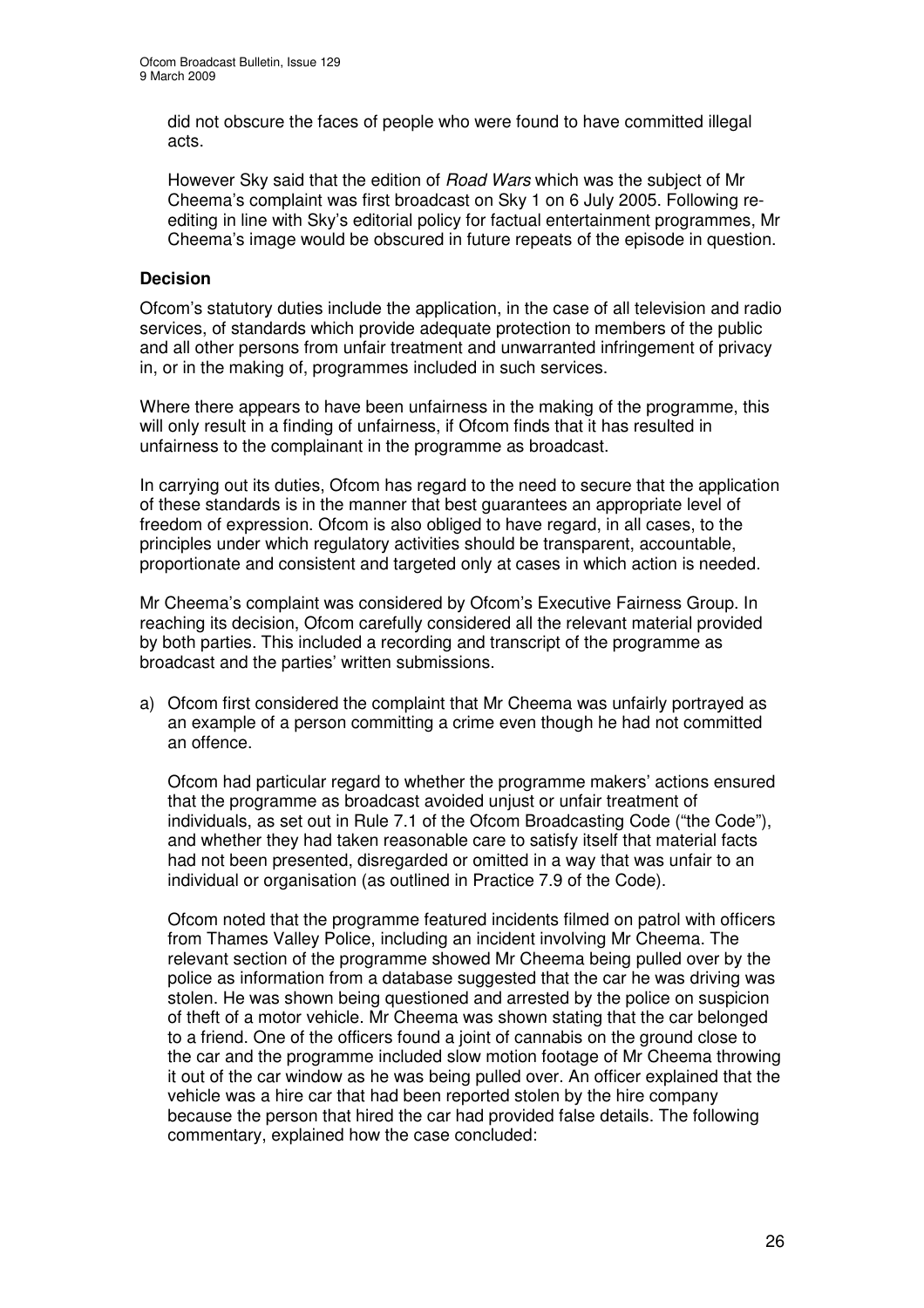*"The car was recovered and returned to the hire company. The driver didn't face any theft charges but was cautioned for the possession of cannabis."*

In Ofcom's view, this explicit statement that Mr Cheema was cautioned for the possession of cannabis but did not face charges for theft, unambiguously reflected the nature of his criminal activity. Further, it placed the footage in which he was shown being pulled over, questioned and arrested by the police into context. As such, Ofcom found that the programme did not present the material facts in relation to the incident unfairly, and Mr Cheema was not portrayed unfairly in the programme.

b) Ofcom next considered Mr Cheema's complaint that his privacy was unwarrantably infringed in the making of the programme because he was filmed by the programme makers without his consent and without being told the purpose of the filming.

In Ofcom's view, the line to be drawn between the public's right to information and the citizen's right to privacy can sometimes be a fine one. In considering complaints about the unwarranted infringement of privacy both in relation to the making and the broadcast of the programme, Ofcom must consider two distinct questions: First, has there been an infringement of privacy? Secondly, if so, was it warranted? This is in accordance with Rule 8.1 of the Code which states:

"Any infringement of privacy in programmes or in connection with obtaining material included in programmes, must be warranted".

Ofcom also considered the complaint with reference to Practice 8.5 of the Code which states that any infringement of privacy in the making of a programme should be with a person's consent or be otherwise warranted.

In considering whether or not there had been an infringement of privacy, Ofcom was first required to consider whether Mr Cheema had a legitimate expectation of privacy in relation to the circumstances in which he was filmed. Ofcom noted that Mr Cheema was filmed throwing a joint of cannabis out of the window of the car he was driving, as he was being pulled over by the police. He was filmed being questioned and arrested for suspicion of theft of a motor vehicle and being searched by the police.

Ofcom considered the nature of the footage filmed of Mr Cheema. Ofcom noted that the programme's purpose was to show police officers dealing with a variety of situations that arose during patrols of the Thames Valley area and that the footage of Mr Cheema was filmed in this context. He was filmed because the police suspected that he had committed criminal offences, namely that he had stolen a vehicle and was in possession of cannabis. Ofcom noted that the images of Mr Cheema were filmed openly through the window of the police car, and from outside the police car, after he had been stopped while driving on a public road. In Ofcom's view, when a person is filmed either committing or being arrested for an offence, that person's expectation of privacy is diminished in light of their actions. In Mr Cheema's case, Ofcom considered that by committing an offence for which he was later cautioned (namely possession of cannabis), Mr Cheema's expectation of privacy was lessened.

Taking into account all of the factors above, it is Ofcom's view that Mr Cheema did not have a legitimate expectation of privacy in circumstances where he was filmed while engaged in activity for which he was arrested and subsequently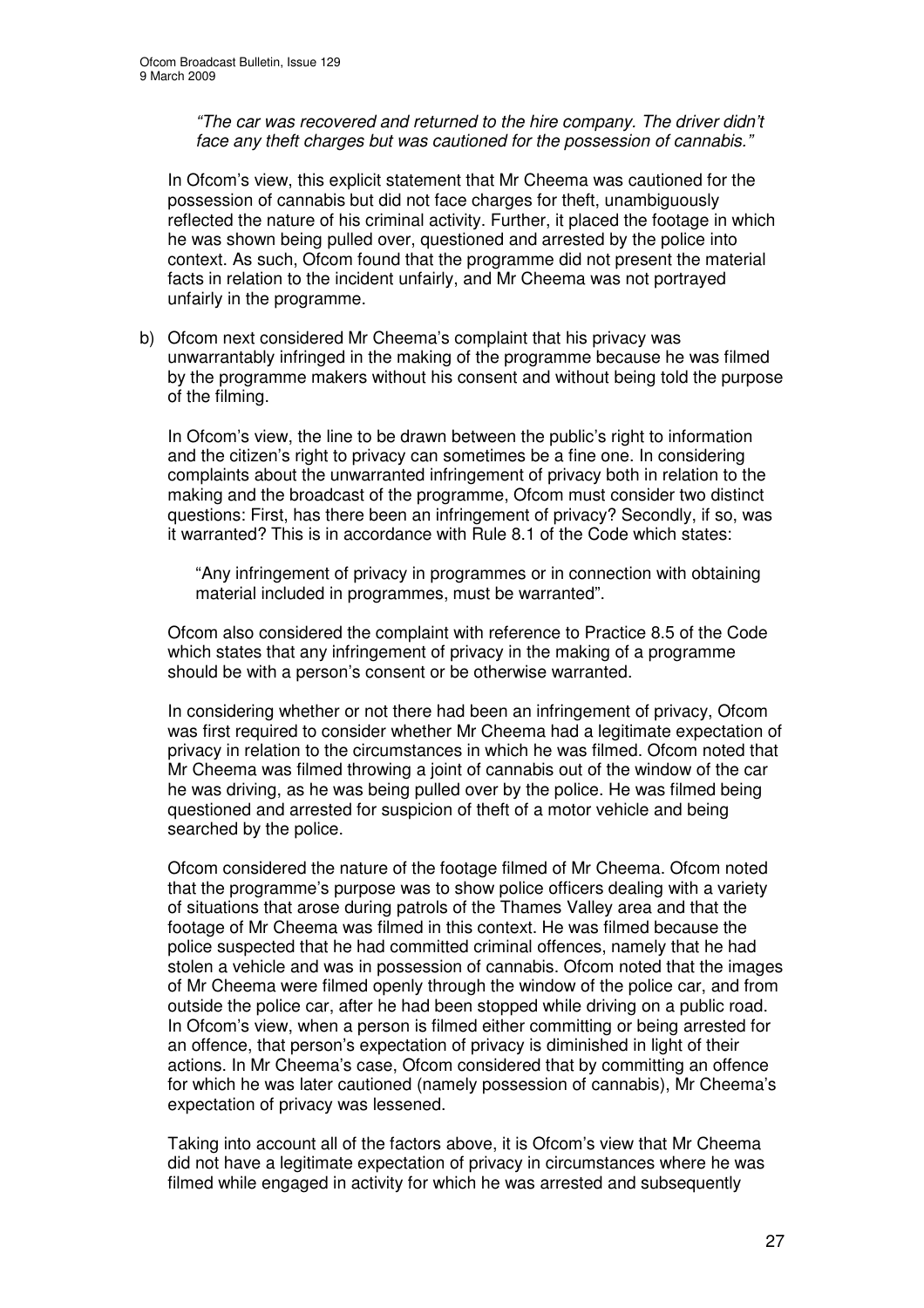cautioned. Ofcom therefore found that there was no infringement of privacy in relation to the footage filmed of his arrest by the police. As a result, it was not necessary for Ofcom to further consider whether any infringement of privacy was warranted.

c) Ofcom lastly considered Mr Cheema's complaint that his privacy was unwarrantably infringed in the programme as broadcast as it included footage of him being searched and put into a police vehicle. Mr Cheema said the footage was broadcast without his knowledge or consent and that his face was not obscured.

In considering whether or not there had been an infringement of privacy, Ofcom was first required to consider whether Mr Cheema had a legitimate expectation of privacy in relation to the footage that was broadcast. Ofcom noted that the programme included footage of Mr Cheema being pulled over and arrested by the police. While Mr Cheema was not named, Ofcom acknowledged that his face was visible and he was therefore identifiable. However Ofcom also noted that Mr Cheema's actions took place on a public street in full view of those around him.

Ofcom further noted that Mr Cheema was not charged for theft (the offence for which he was originally pulled over). However he was issued with a caution for the possession of cannabis. In light of the fact that Mr Cheema had committed a criminal offence, and taking into account all the circumstances discussed above, Ofcom was satisfied that he did not have a legitimate expectation of privacy in relation to the broadcast of the footage of him engaged in activity which led to his arrest, and of the arrest itself. Ofcom therefore found that Mr Cheema's privacy was not infringed in the programme as broadcast and it was not necessary for Ofcom to further consider whether any infringement of privacy was warranted.

**Accordingly Ofcom has not upheld Mr Cheema's complaint of unfair treatment or unwarranted infringement of privacy in either the making or the broadcast of the programme.**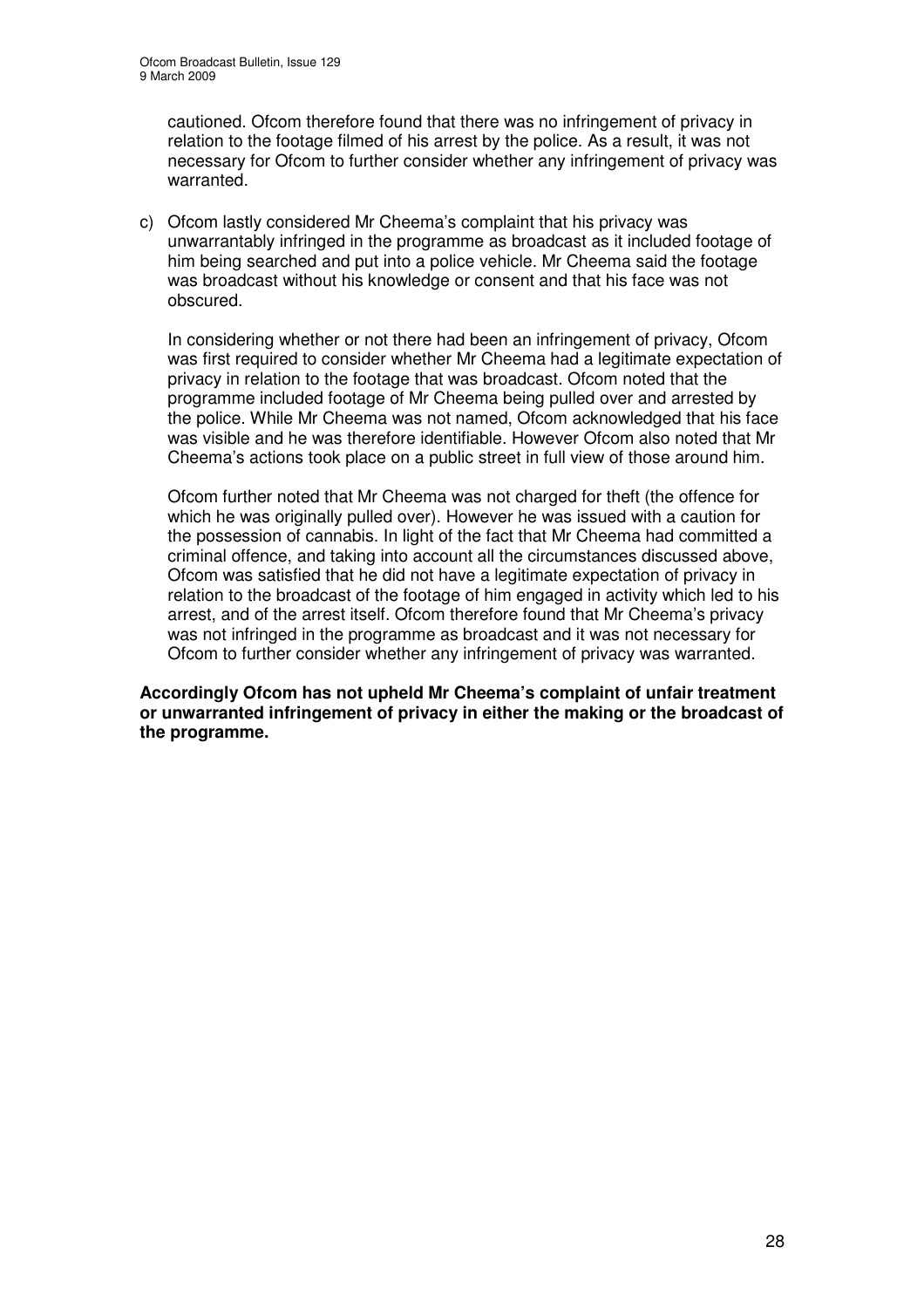# **Not Upheld**

# **Complaint by Mr Michael Shrimpton**

*David Kelly: The Conspiracy Files, BBC2, 25 February 2007*

**Summary:** Ofcom has not upheld this complaint of unfair treatment made by Mr Michael Shrimpton.

The BBC broadcast a documentary on 25 February 2007 that looked at the circumstances surrounding the death of weapons inspector Dr David Kelly in July 2003. Dr Kelly died at the time when the controversy about Iraq's weapons of mass destruction was at its height. The programme looked at theories that he was murdered by intelligence agencies and at the findings of the Hutton Inquiry, which concluded that Dr Kelly committed suicide. The programme included interviews with doctors, lawyers and politicians. One of the lawyers interviewed in the programme was Mr Michael Shrimpton, who explained his view that Dr Kelly had been assassinated.

Ofcom found as follows:

- Mr Shrimpton was one of a number of people in the programme who set out their views that Dr Kelly was murdered. Mr Shrimpton was not misled about the nature of the programme and his contribution was not included without his consent.
- It was not unfair for Mr Shrimpton to be described as a barrister in the programme.
- The extract used in the programme of interview footage of Mr Shrimpton set out fairly the key points of his theory regarding the death of Dr Kelly.
- No unfairness arose from the reference to similarities between Mr Shrimpton's theory and the story in a novel by Tom Clancy. Mr Shrimpton was given the opportunity to dismiss any link between the two.

### **Introduction**

On 25 February 2007, the BBC broadcast a documentary that looked at the circumstances surrounding the death of weapons inspector Dr David Kelly in July 2003. Dr Kelly died at the time when the controversy about Iraq's weapons of mass destruction was at its height. The programme looked at theories that he was murdered by intelligence agencies and at the findings of the Hutton Inquiry, which concluded that Dr Kelly committed suicide. The programme included interviews with doctors, lawyers and politicians. One of the lawyers interviewed in the programme was Mr Michael Shrimpton. Mr Shrimpton explained his view that Dr Kelly had been assassinated and said that he had information from within the intelligence community in support of his view that Dr Kelly had been murdered. He explained how he believed the murder had been committed and referred to his contacts in the intelligence community. In untransmitted footage, Mr Shrimpton explained his view that the figure given in the Hutton Report for the amount of paracetamol allegedly ingested by Dr Kelly was either a mistake or suggested that he had ingested 800 times a lethal dose.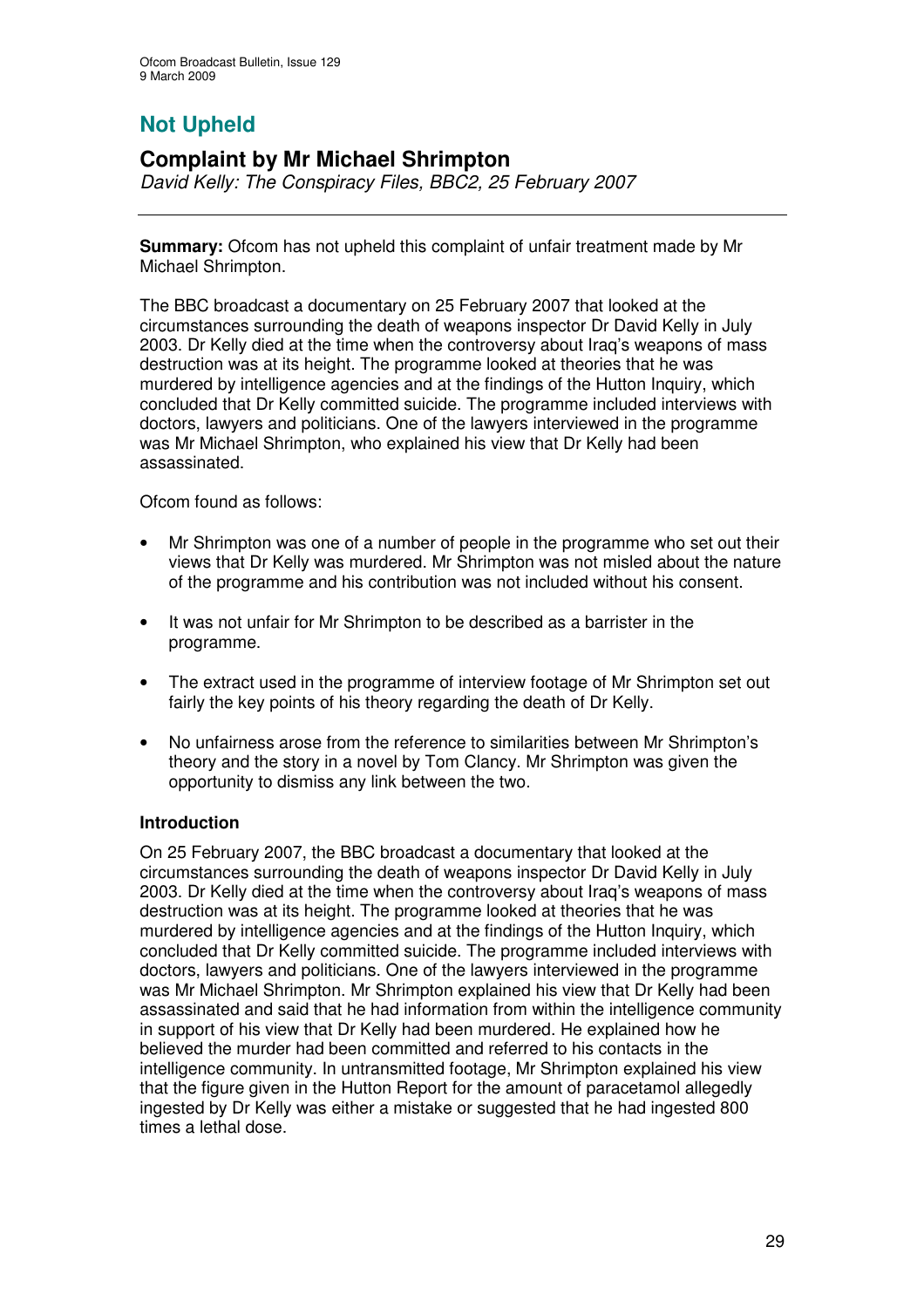Mr Shrimpton complained to Ofcom that he was treated unfairly in the programme as broadcast.

### **The Complaint**

### **Mr Shrimpton's case**

In summary, Mr Shrimpton complained that he was treated unfairly in that:

- a) He was misled into participating in the programme, which was broadcast without his consent. Mr Shrimpton said he was informed, incorrectly, that the programme would be a serious examination of the arguments for and against the suicide and murder theories. He said he gave consent to participate initially on the basis of the programme makers' representation of the nature of the programme. He then withdrew his consent when he discovered the programme would not be a serious examination of the issues but would present what he considered to be the point of view most favourable to the Government.
- b) He was described in the programme as a barrister against his express wishes. He said that he had refused consent to be described as a barrister, as he had not acted as a barrister either at the inquest or in the Hutton Inquiry.
- c) His interview was unfairly edited. The programme makers failed to include the main points he put to them and edited his contribution so as to make him appear to be a "crank" and a conspiracy theorist.
- d) He was portrayed unfairly in that his home library was rearranged without his knowledge so as to make a facetious point about a Tom Clancy novel. Mr Shrimpton said that this led to an implication, given the similarity between the book's plot and Mr Shrimpton's views about Dr Kelly's death, that Mr Shrimpton's theory had been drawn from the novel.

### **The BBC's case**

The BBC said, by way of introduction, that *The Conspiracy Files* was a series of programmes examining contrasting theories about what happened in some of the biggest news stories of recent years. The programme complained of set out to look at the various questions that had been raised following Dr Kelly's death in 2003.

The BBC said that the programme featured interviews with a number of people, including doctors, lawyers, security experts and politicians, who had all questioned the official account of Dr Kelly's death and put forward a range of theories about how he had died. This included Mr Shrimpton, who believed that Dr Kelly had been assassinated by a branch of the intelligence services.

In summary the BBC responded to Mr Shrimpton's complaint as follows:

a) The BBC first responded to the complaint that Mr Shrimpton was misled into participating and that the programme was broadcast without his consent. The BBC said that Mr Shrimpton was first contacted by the programme makers in 2006 as part of their research into the theories about Dr Kelly's death. The programme makers explained to him that the documentary would include contributions from a number of people putting forward various arguments and counter-arguments as to how Dr Kelly died and would leave the audience to draw their own conclusions. An initial meeting was held in September 2006 and Mr Shrimpton subsequently agreed to take part in lengthy filming sessions in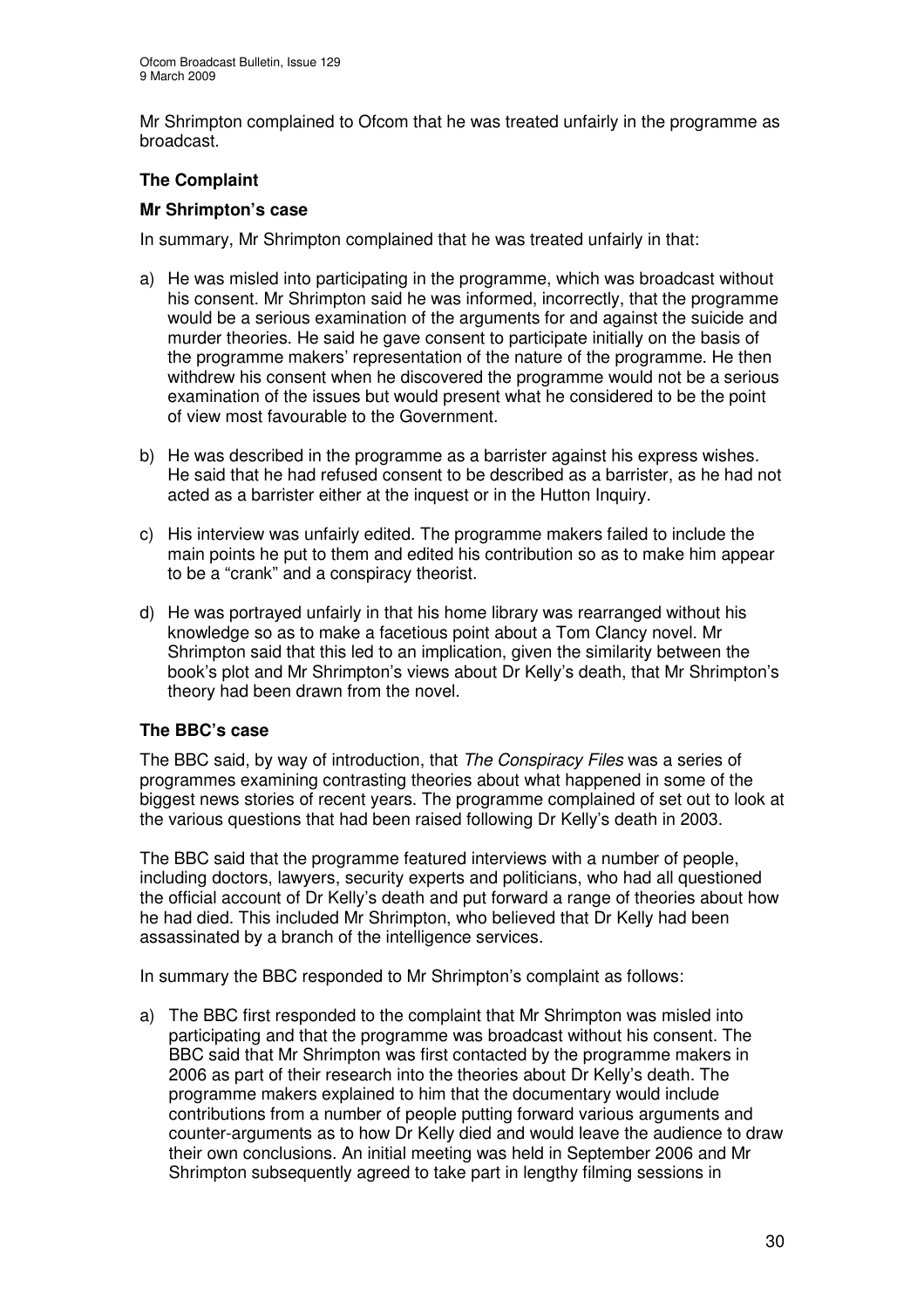London, at his home and at the scene of Dr Kelly's death. This included two indepth, sit-down interviews. The BBC said that on each occasion the programme makers explained the nature of the documentary to Mr Shrimpton.

The BBC said that following the final day of filming, Mr Shrimpton was asked to sign a consent form. He returned this to the BBC with a hand-written amendment, which suggested that he had read the form carefully rather than simply signing it without understanding its purpose.

The BBC said that email correspondence provided by Mr Shrimpton indicated that there was a degree of disagreement prior to broadcast as to the manner in which he was to be described in the programme. However, at no point during this correspondence had Mr Shrimpton suggested that he had been misled about the nature or content of the programme. A number of emails were exchanged in the days prior to transmission, but they implicitly assumed that the broadcast would go ahead. The programme makers therefore had no reason to consider that Mr Shrimpton had withdrawn his consent at the time of broadcast.

The BBC said that the aim of the documentary was to air various theories surrounding Dr Kelly's death. It was not a detailed exploration of a particular theory but offered the proponents of a number of theories the opportunity to explain in their own words why they did not accept the official version of events. Their views were balanced by counter-arguments towards the end of the programme. Mr Shrimpton was allowed to present his theory in his own words and was given adequate time and space to ensure that his views were fairly and accurately presented. The BBC said that there was no evidence to support Mr Shrimpton's claim that the programme presented the view most favourable to the government rather than being the serious examination of issues he had been led to believe.

b) In relation to Mr Shrimpton's complaint that he was described in the programme as a barrister against his wishes, the BBC said that the description was factually accurate and fairly represented his occupation to the audience. It was a professional title that Mr Shrimpton used publicly. At no stage did the programme suggest that Mr Shrimpton had acted in a professional capacity in the case of Dr Kelly, either at the inquest or the Hutton Inquiry.

The BBC said that, while Mr Shrimpton would have preferred to have been described in terms of his intelligence connections, the programme allowed him to establish his credentials within the intelligence community in his own words. The footage included in the programme was sufficient to establish Mr Shrimpton's links with intelligence and security sources and ensured that the audience was not misled as to his contacts or credibility. The terms in which contributors to programmes of this kind were identified were a matter of legitimate editorial discretion, as long as they were not tendentious or misleading, and the identification of Mr Shrimpton as a barrister was neither.

c) The BBC next responded to the complaint that Mr Shrimpton's interview was unfairly edited. The BBC said that Mr Shrimpton was given sufficient opportunity to put forward his explanation of how Dr Kelly died and to cast doubt on the official version that he committed suicide by cutting his wrist and taking an overdose of co-proxamol. It was clear from the transcript of Mr Shrimpton's full interview with the programme makers that the programme provided an accurate summary of this main theory about Dr Kelly's death. The summary in the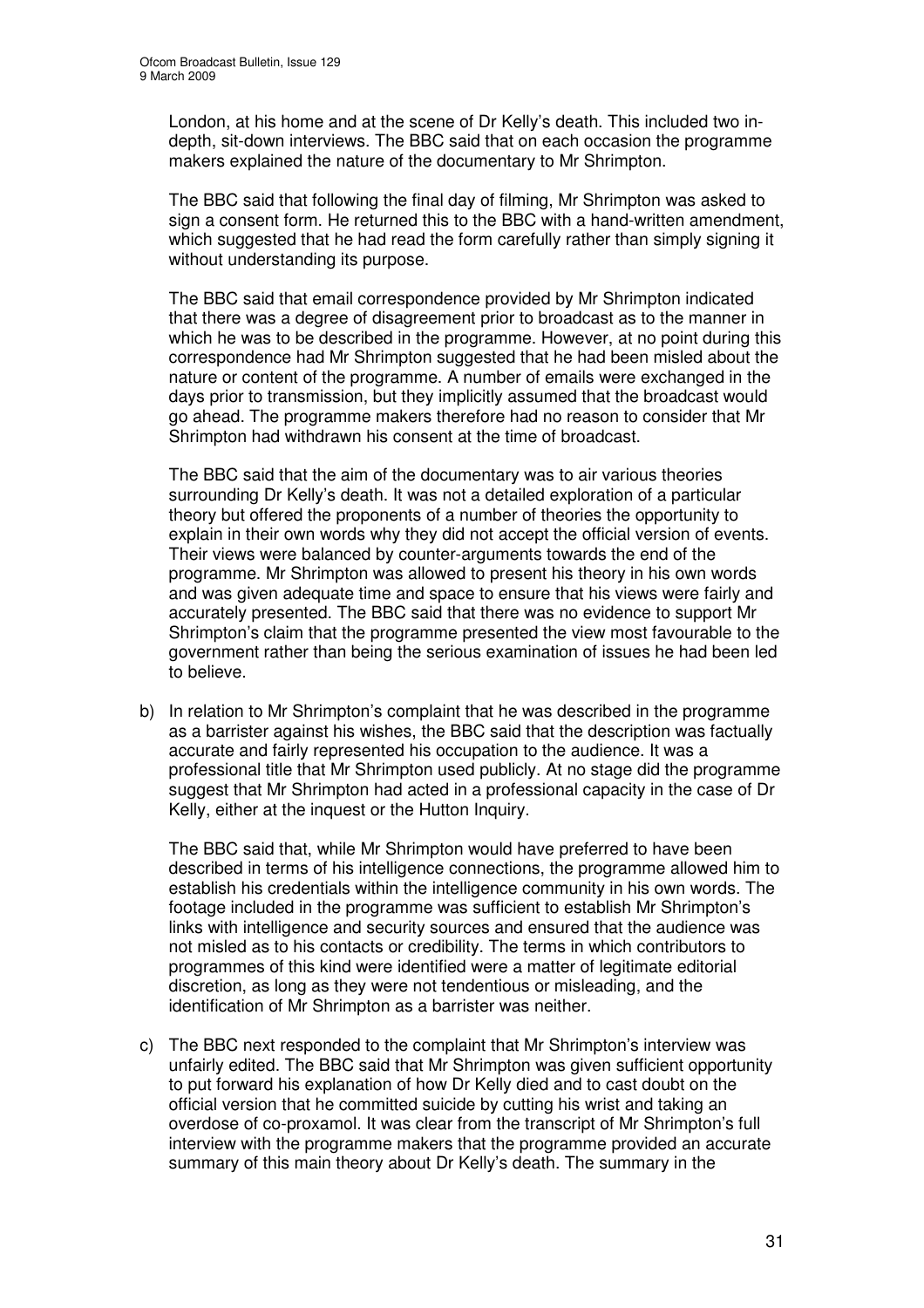programme of Mr Shrimpton's theory as to how Dr Kelly was killed was fair and accurate.

d) As regards Mr Shrimpton's complaint that his home library was rearranged so as to make a facetious point about a Tom Clancy novel, the BBC said that the reference to the novel was reasonable and justified given the similarity between the plot and Mr Shrimpton's theory about Dr Kelly's death. This was a legitimate line of questioning and did not result in Mr Shrimpton's theory being unfairly represented. Mr Shrimpton openly discussed the novel with the programme makers, picked up a copy from his bookshelf and flicked through the pages, in the knowledge that he was being filmed. The programme gave Mr Shrimpton the opportunity to dismiss the suggestion that this theory had been drawn from the plot of Mr Clancy's novel and allowed him to have the final word on the matter.

The BBC accepted that, if the programme makers had wanted a close-up shot of the cover of the book, it would have been preferable if this had been done with Mr Shrimpton's knowledge. However, in the light of his willingness to discuss the book and its contents, the BBC did not consider that the single shot of the book led to any unfairness to him.

### **Mr Shrimpton's comments**

In response to the introductory statement made by the BBC, Mr Shrimpton said that it was a gross misrepresentation of his position for the BBC to say that he believed that the intelligence services were involved in Dr Kelly's death, if by that the BBC meant MI5 or MI6.

In summary Mr Shrimpton responded to the BBC's statement in response to specific complaints as follows:

- a) Mr Shrimpton said that his regrets as to his decision to participate in the programme were pre-broadcast and not post-broadcast. This was because he came to the view prior to transmission that the programme would not be a serious one intending to represent the competing theories about Dr Kelly's death and that he had been conned by the BBC.
- c) In relation to the complaint that his interview was unfairly edited, Mr Shrimpton said that the BBC appeared not to be able to get to grips with the forensic points he had made. He said that he had pointed out to the BBC that if the 97 milligram figure for paracetamol referred to in Lord Hutton's report was not a mistake, then it was about 800 times a lethal dose. This would have been incapable of ingestion by a human being and could only have been administered by injection.

### **The BBC's comments**

The BBC noted Mr Shrimpton's view that it was a gross misrepresentation of his position for the BBC to say that he believed that the intelligence services were involved in Dr Kelly's death, if by that the BBC meant MI5 or MI6. However the BBC argued that the reference to "intelligence services" in the introduction to its first statement in response to the complaint was to intelligence services generally, not the UK's intelligence services in particular. The programme did not state who Mr Shrimpton believed was responsible for Dr Kelly's murder. Mr Shrimpton said in the programme:

*"I was contacted within about twenty four hours by somebody working with David Kelly in the intelligence community and he said he'd been murdered and I wasn't*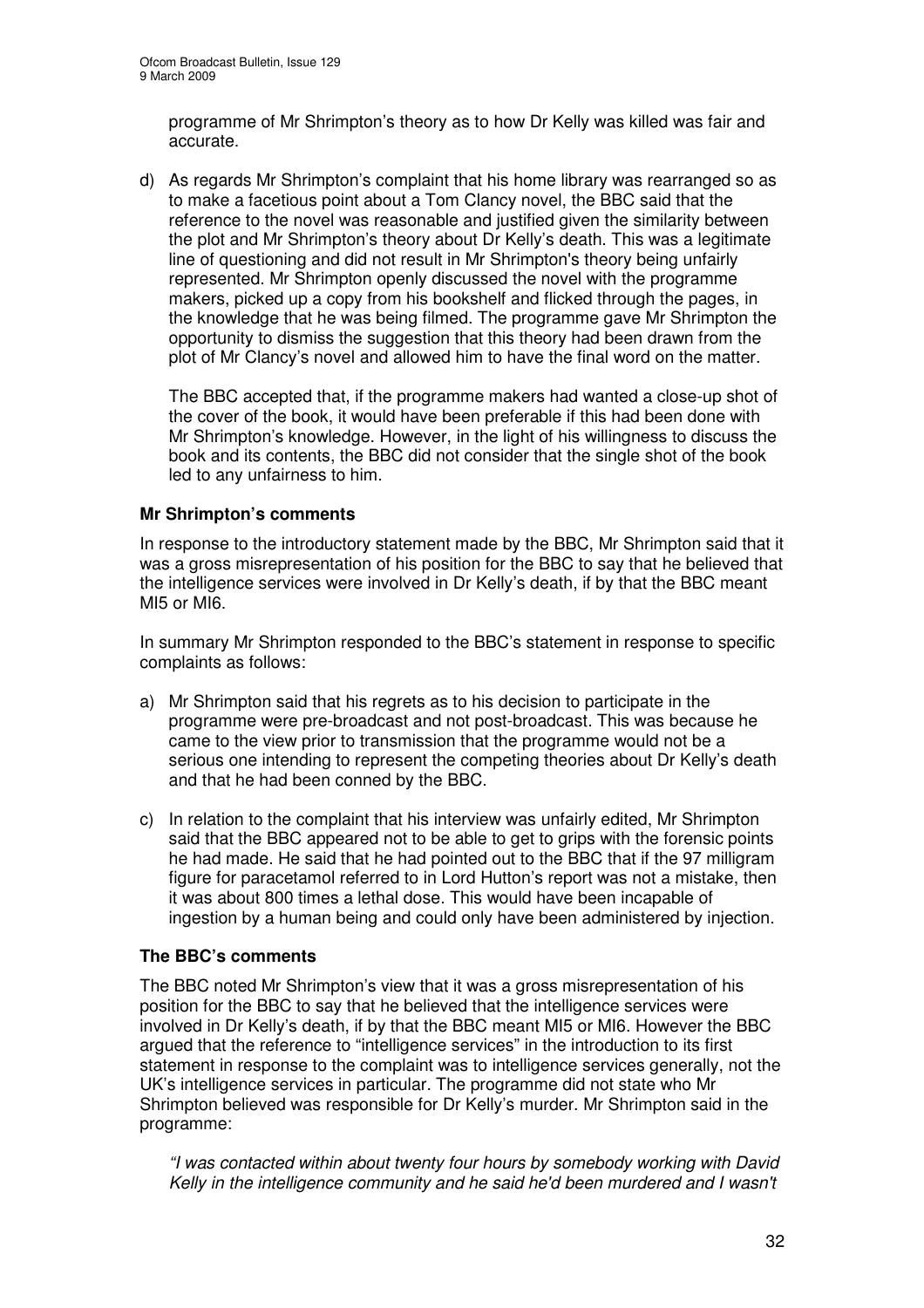*particularly surprised at that and given the source I had no doubts whatsoever that he'd been murdered from that time".*

The BBC also said that the programme did not go into the details of who Mr Shrimpton thought was behind the killing and so could not have misrepresented his position.

In summary the BBC responded to Mr Shrimpton's comments as follows:

- a) In response to the complaint that the programme was broadcast without Mr Shrimpton's consent, the BBC said that nothing in the email exchanges between Mr Shrimpton and the programme makers supported his statement that his regrets as to his decision to participate in the programme were pre-broadcast. The BBC said that the emails contained no suggestion that Mr Shrimpton had been misled as to the nature or content of the programme nor that he wished to withdraw his consent to contribute. Even the disagreement about the terms in which he was to be described in the programme was in a context of explicit assumption that the programme would be broadcast and would include his contribution. The BBC said that Mr Shrimpton had also agreed to assist with media interviews to publicise the programme, which did not appear to be the action of someone who had by then concluded that he had been "conned" into participating.
- c) In relation to the complaint that Mr Shrimpton's interview was unfairly edited, the BBC said that the aim of the programme was to air the various theories about Dr Kelly's death. The programme did not offer a detailed exploration of a particular theory but featured interviews with a number of people who had questioned the official account of his death and put forward alternative explanations. Those views had been balanced by counter-arguments towards the end of the programme. The programme had allowed Mr Shrimpton to explain in his own words how he believed Dr Kelly was killed and accurately reflected his view that the pain killers were simply a cover used by whoever killed Dr Kelly to give the impression that he had committed suicide. Mr Shrimpton's observations on the treatment of co-proxamol in the Hutton report, even if valid, were at best only indirect evidence in support of his theory. Further, the leading toxicologists who took part in the programme did not consider them to be valid. There was therefore no unfairness in not having dealt with them in the programme.

### **Decision**

Ofcom's statutory duties include the application, in the case of all television and radio services, of standards which provide adequate protection to members of the public and all other persons from unfair treatment and unwarranted infringement of privacy in, or in the making of, programmes included in such services.

In carrying out its duties, Ofcom has regard to the need to secure that the application of these standards is in the manner that best guarantees an appropriate level of freedom of expression. Ofcom is also obliged to have regard, in all cases, to the principles under which regulatory activities should be transparent, accountable, proportionate and consistent and targeted only at cases in which action is needed.

Mr Shrimpton's complaint was considered by Ofcom's Executive Fairness Group. In reaching its decision, the Committee carefully considered all the relevant material provided by both parties. This included a recording and transcript of the programme and written submissions from each party.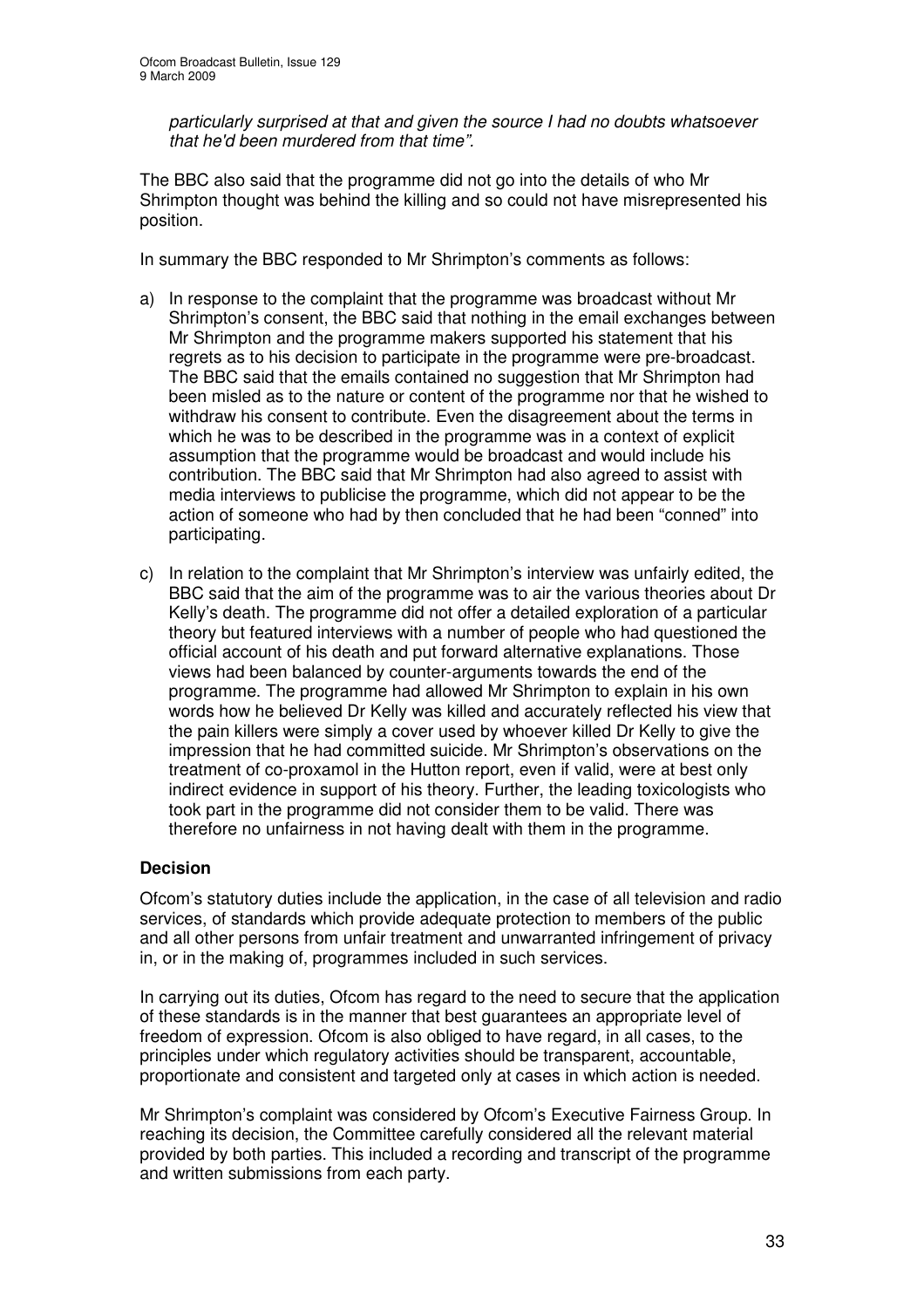a) The Committee first considered the complaint that Mr Shrimpton was misled into participating in the programme, and that it was broadcast without his consent when he realised it would not be a serious examination of the issues.

In considering this part of the complaint Ofcom took account of Practice 7.3 of the Ofcom Broadcasting Code ("the Code"). Practice 7.3 states that where a person is invited to make a contribution to a programme, they should normally be told about the nature and purpose of the programme and what kind of contribution they are expected to make.

In considering this head of complaint, Ofcom took into account the content of preand post-broadcast correspondence between Mr Shrimpton and the programme makers and a transcript of the full interviews with Mr Shrimpton, as well as the programme as broadcast.

As set out above, potential contributors to a programme should be given sufficient information about the programme's nature and purpose, in order for them to be able to make an informed decision about whether or not to take part. In assessing whether a contributor has given informed consent for their participation, Ofcom will look at the information that was provided to the contributor prior to the recording of the contribution (that has been made available for its consideration) which provides an insight into the commencement of their contribution. Where possible Ofcom will also consider the contribution itself and any further involvement, by the contributor, in the production process. In this case, the Committee was able to view pre-interview correspondence and the unedited recordings of Mr Shrimpton's full interview.

On the basis of the interviews and the correspondence, Ofcom considered that Mr Shrimpton had been given sufficient information about the programme to be able to give informed consent for his participation. Ofcom noted that the correspondence provided to it did not set out the aims of the programme, but it was clear from a series of emails between the parties that Mr Shrimpton was aware of the tenor of the programme, as he referred in this correspondence to his intelligence connections, his concerns about being "smeared as a 'conspiracy theorist'" and to how he considered he should be described. Furthermore, in Ofcom's view, the programme was a serious examination of the theories as to how Dr Kelly died which reflected the description of the programme's purpose which appeared to have been provided to Mr Shrimpton prior to his participation. The programme included interviews with an MP, a UN weapons inspector, doctors and lawyers, all of whom stated that they believed that Dr Kelly was murdered. Mr Shrimpton was, therefore, one of a number of credible people who put forward the theory that Dr Kelly was murdered. Viewers were then able to form their own view as to which explanation for Dr Kelly's death they believed. In these circumstances, Ofcom did not consider that there was evidence that Mr Shrimpton was misled about the nature of the programme.

The concerns he raised in pre-transmission correspondence related to details of the programme, such as how he was referred to (see decision head b) below). Mr Shrimpton did raise some concerns and made it clear to the programme makers that they did not have his unqualified consent to his contribution to participate. For example in an email sent to the programme makers on 9 December 2006, Mr Shrimpton said: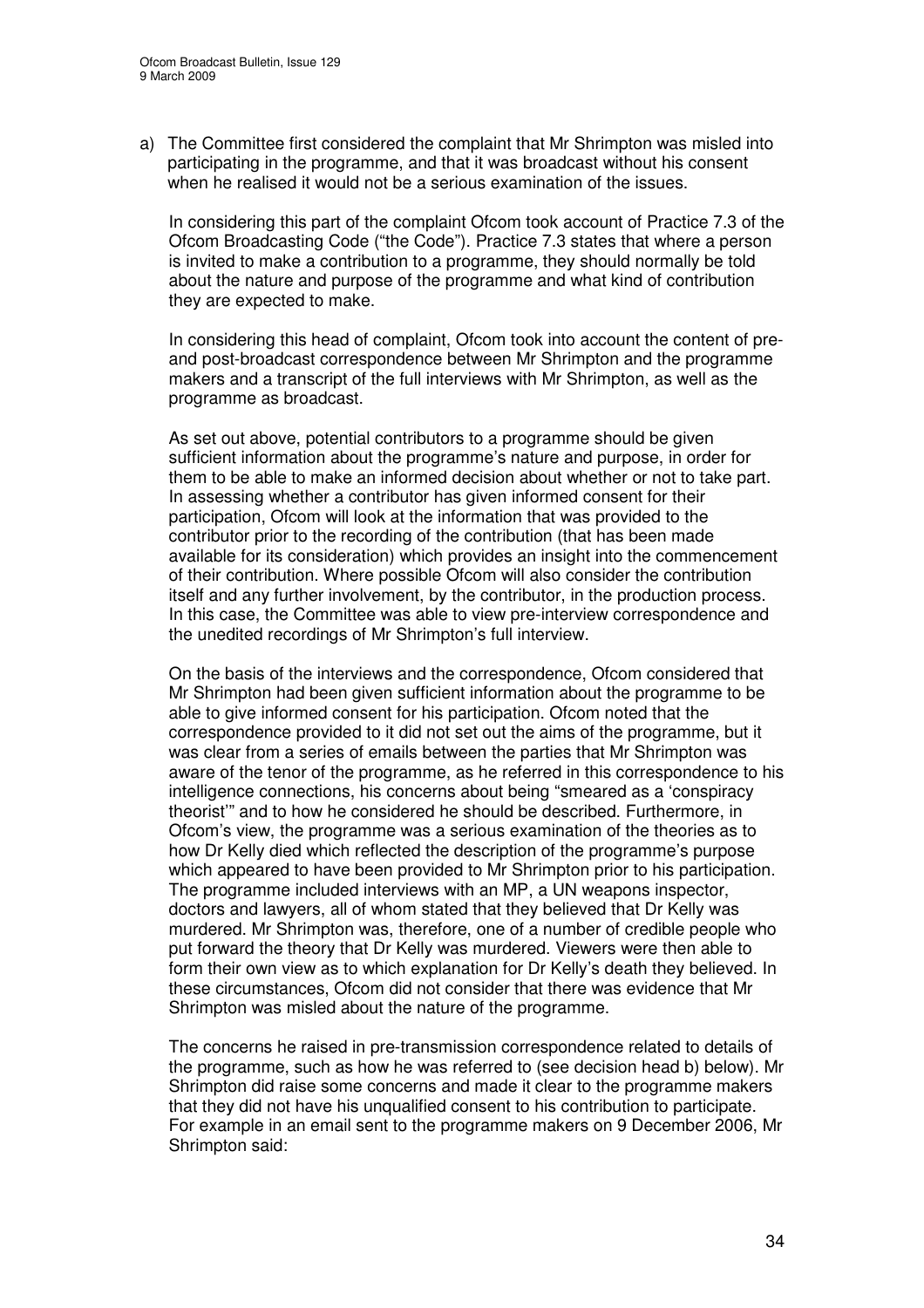"…and we have not cleared up this issue of consent…at the moment you do not have my unqualified consent to appear in this programme".

However, he continued to engage with them throughout the programme making process and did not formally withdraw his consent to appear in the programme. Ofcom noted that Mr Shrimpton agreed 11 days before the broadcast to take part in promotional interviews for the programme. In all the circumstances, Ofcom took the view that, although he had some reservations about the programme, Mr Shrimpton did not seek to withdraw his consent for his interview to be used.

Ofcom therefore found that Mr Shrimpton was not misled and that his inclusion in the programme was with his consent.

b) Ofcom next considered Mr Shrimpton's complaint that the programme described him as a barrister against his wishes.

In considering this part of the complaint Ofcom took account of Practice 7.3, as set out above under decision head a) and Practice 7.9. Practice 7.9 states that broadcasters must take reasonable care to satisfy themselves that material facts have not been presented, disregarded or omitted in a way that is unfair to an individual or organisation.

Ofcom noted that Mr Shrimpton was captioned as a barrister and introduced by the narrator as follows:

*"A different explanation for Dr Kelly's death comes from barrister Michael Shrimpton".*

Ofcom also noted that Mr Shrimpton does not dispute that he is a barrister. Ofcom also noted that he described himself in the programme as follows:

*"I'm known as a national security lawyer and it's known that I have links with the intelligence communities in the United Kingdom and throughout the western world. I was contacted within about twenty four hours by somebody working with David Kelly in the intelligence community and he said he'd been murdered and I wasn't particularly surprised at that and given the source I had no doubts whatsoever that he'd been murdered from that time".*

Later in the programme, footage was included which had been filmed inside Mr Shrimpton's office in which he gave further details of his intelligence connections. The narrator said:

*"Michael Shrimpton says he knows that Dr Kelly was assassinated because of his extensive intelligence contacts".*

Mr Shrimpton then said:

*"That is the red phone and if that phone goes it could be anyone from the White House to President's administration in Russia, to the CIA, to whoever. It's not usual for me to pick up the phone and have Henry Kissinger on the other end but that has happened. He actually has that number but he doesn't have that number. That gives me a direct line through to Vice President Cheney's Office".*

In these circumstances, Ofcom considers that viewers would have understood that Mr Shrimpton was a barrister who dealt with national security issues. The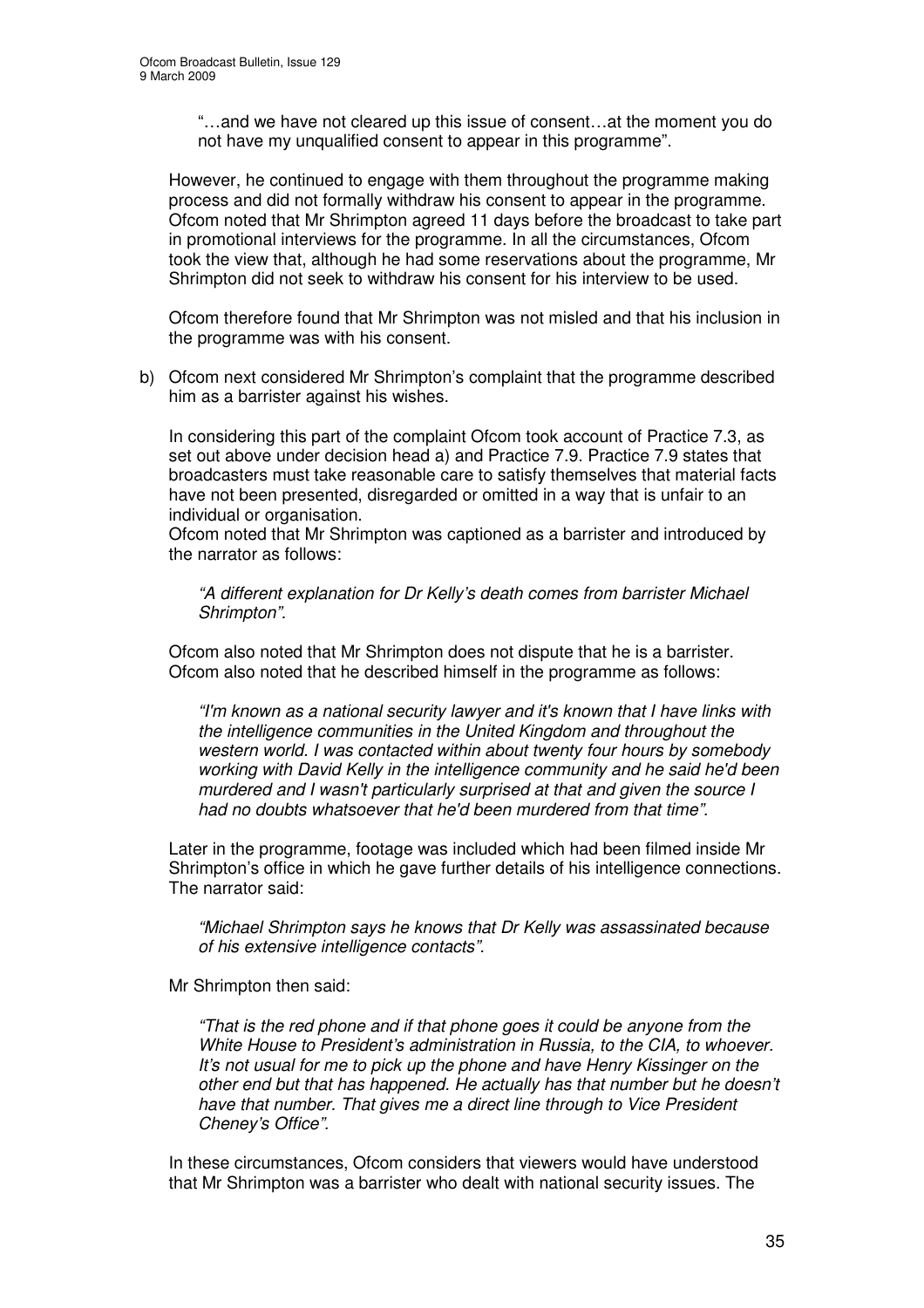use of the word "*barrister*" to describe him was fair and was supplemented by his own explanation of his role. Viewers would not have thought any less of him because he was described as a barrister. In particular in Ofcom's view the programme did not suggest through the use of the word barrister that he had acted as a barrister either at the Dr Kelly's inquest or in the Hutton Inquiry (as Mr Shrimpton complained).

Ofcom noted that it was clear from correspondence between Mr Shrimpton and the programme makers prior to broadcast that Mr Shrimpton informed the programme makers that he did not wish to be described in the programme as a "barrister" and wished to be as a "national security expert" or "national security lawyer". However, as set out above, this description of him did not result in unfairness.

Furthermore it does not appear to Ofcom that Mr Shrimpton's consent to take part in the programme was contingent upon him not being described as a barrister.

Taking these factors into account, Ofcom found that there was no unfairness to Mr Shrimpton in the description of him as a barrister.

c) Ofcom considered Mr Shrimpton's complaint that his interview was unfairly edited.

In considering this part of the complaint Ofcom took account of Practice 7.6, which states that when a programme is edited, contributions should be represented fairly.

Ofcom noted the following extract from the programme, in which Mr Shrimpton put forward his views in his own words:

- Mr Shrimpton: *"You could a hide a platoon or a company of men over the brow of that hill and you wouldn't know if they kept quiet until you were right on top of them. As a place for an ambush it's just frankly ideal. He was clearly assassinated to keep him quiet there was no other motive".*
- Commentary: *"Michael Shrimpton believes that the co-proxamol pain-killers found near the body were simply a cover used by assassins".*
- Mr Shrimpton: *"The plan is to leave co-proxamol by the side of the body. So they're trying to get co-proxamol into the stomach and they're trying to shove co-proxamol down into poor David Kelly he dies on them too quickly. As they're shoving the tablet down him, probably the first tablet, there's vomit, and that's the end then he dies. And that's the end of tablets".*
- Commentary: *"Michael Shrimpton also believes that the cut wrist was really to hide the injection marks created by a different method of death, an injection of a fatal substance".*
- Mr Shrimpton: *"Succynol choline is still very much the favoured means of killing him. That is because it is so easily disguised. The wrist slash is clearly, in my view, designed not just to create the*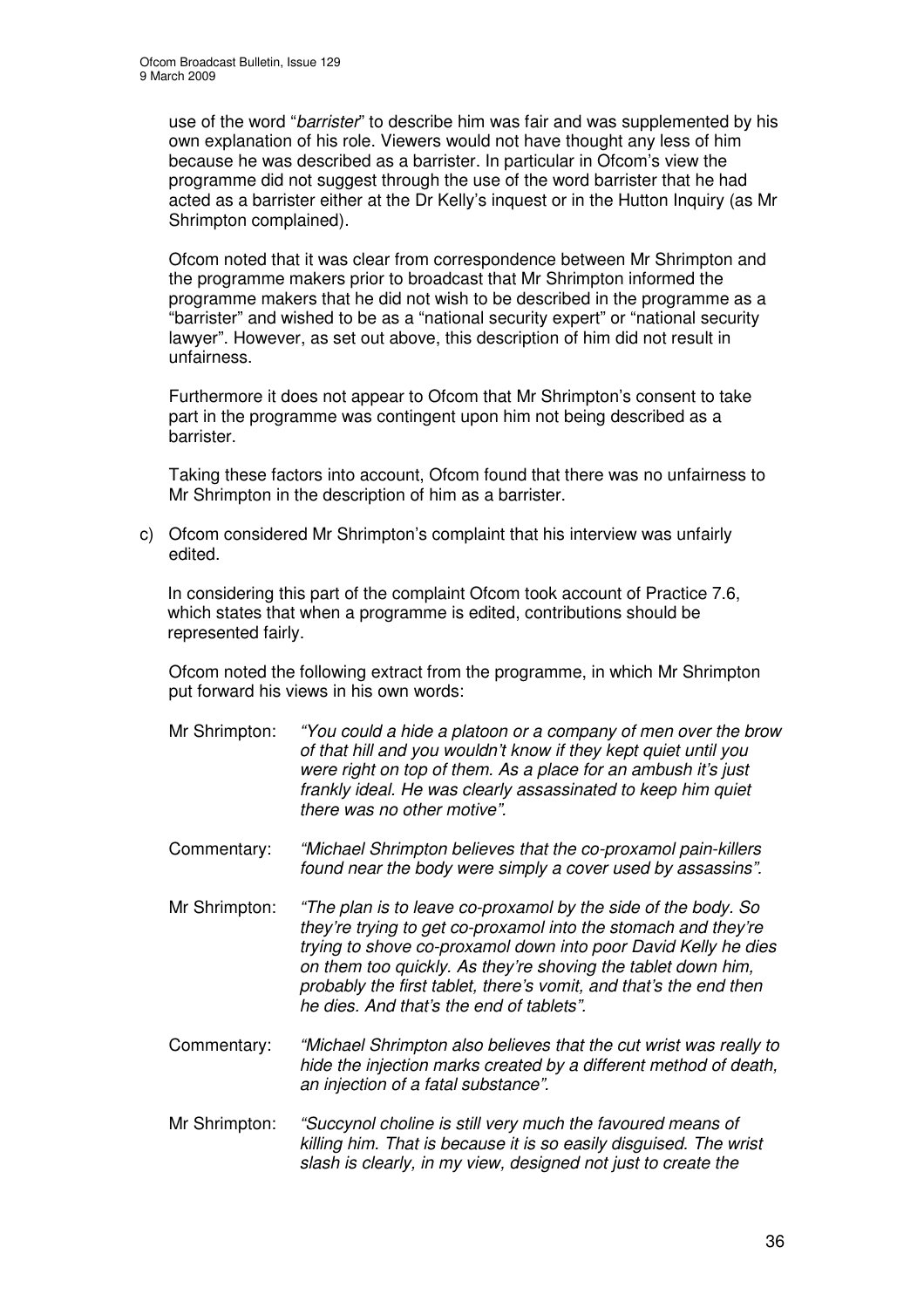### *impression of suicide but it's a perfect means of disguising the puncture wounds".*

In considering Mr Shrimpton's complaint, Ofcom viewed untransmitted footage of a wide-ranging interview with him. During this interview, Mr Shrimpton gave a great deal of information about his theory as to how Dr Kelly died and what he considered to be the flaws in the Hutton Inquiry. It is important to note that the editing of a programme is an editorial matter for a broadcaster. However, in editing an interview, broadcasters must ensure that the programme as broadcast does not result in unfairness to an individual or organisation. In Ofcom's view, in using the above extract from the interview, the programme makers conveyed the key points of Mr Shrimpton's theory, in his own words.

Ofcom also noted that Mr Shrimpton complained that the editing of his contribution unfairly made him appear to be a "crank" and a conspiracy theorist. In Ofcom's view however Mr Shrimpton was one of a number of credible contributors to the programme who set out their theories that Dr Kelly was murdered. Mr Shrimpton was, fairly, portrayed as a being an adherent to a theory that Dr Kelly was murdered by assassins, as he stated in the extract from the programme set out above. However, in Ofcom's view, he was clearly one of a number of people in the programme who believed that the Hutton Inquiry had reached a flawed conclusion and that Dr Kelly was murdered. In these circumstances, Mr Shrimpton's portrayal in the programme was not unfair.

Ofcom found no unfairness to Mr Shrimpton in this respect.

d) Ofcom considered Mr Shrimpton's complaint that he was portrayed unfairly in that his home library was rearranged without his knowledge so as to make a facetious point about a Tom Clancy novel.

In considering this part of the complaint Ofcom took account of Practice 7.9, as set out under decision head b) above.

Ofcom noted the following extract from the programme:

- Commentary: *"Michael Shrimpton is also a fan of espionage fiction from Frederick Forsyth to Tom Clancy".*
- Mr Shrimpton: *"Yes, he's one of my favourite authors".*
- Commentary: "O*ne of Tom Clancy's books, The Teeth of the Tiger concerns an "off the books" team of US Government assassins who avoid detection by killing their victims with succynol choline".*
- Mr Shrimpton: *"There is a reference to succynol choline in this book and I think that follows the assassination of David Kelly. Tom Clancy has very good contacts with the, in the national security community. It may be that Tom Clancy picked up a reflection if you like, or a loopback from the Kelly assassination. But if the suggestion is that I got succynol choline from a Tom Clancy novel then sorry that won't wash".*

Ofcom took the view that no unfairness arose from the programme makers' decision, in the context of a programme investigating the various theories about Dr Kelly's death, to explore the similarities between Mr Shrimpton's theory and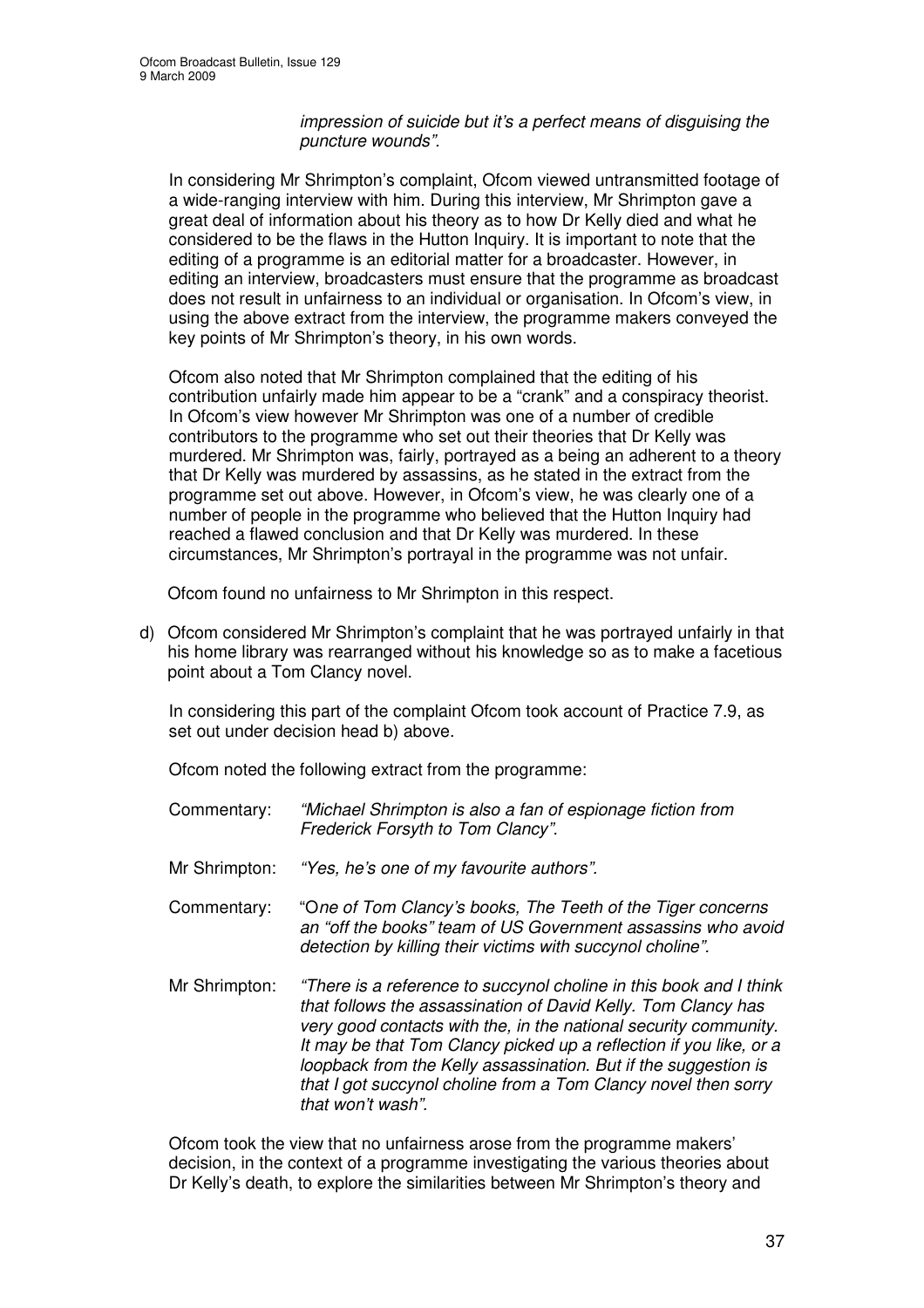the story in the Tom Clancy book. In particular Ofcom noted that, having raised the issue, the programme gave Mr Shrimpton the opportunity to dismiss immediately any suggestion that his theory originated in the novel.

In these circumstances, Ofcom found no unfairness to Mr Shrimpton in this respect.

**Accordingly Ofcom has not upheld Mr Shrimpton's complaint of unfair treatment in the broadcast of the programme.**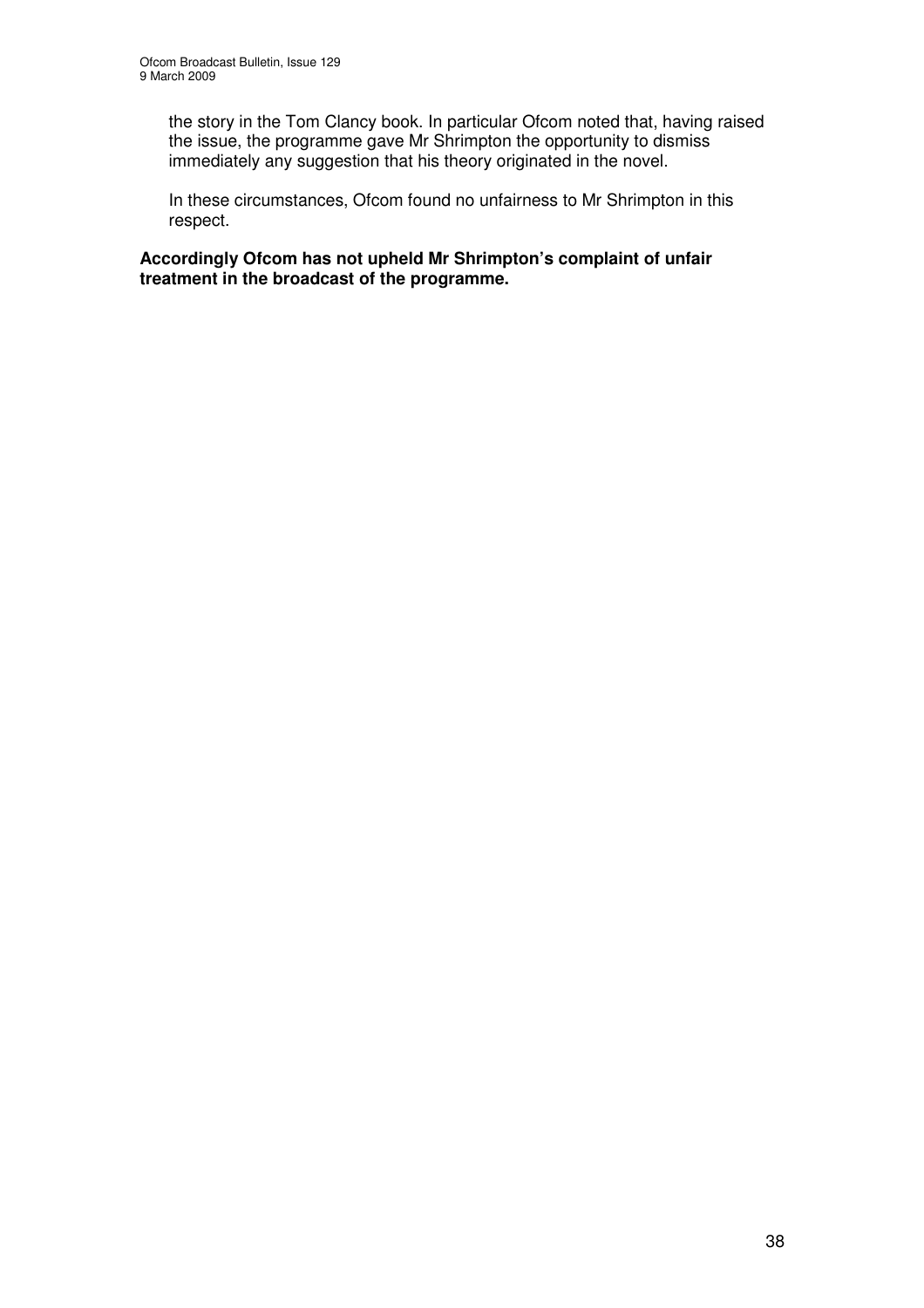# **Not Upheld**

# **Complaint by Ms Annette Howard**

*Come Dine With Me, Channel 4 Television, 31 December 2007 and 1, 2, 3 and 4 January 2008*

**Summary:** Ofcom has not upheld this complaint of unfair treatment made by Ms Annette Howard.

The programmes, shown as part of the third series of *Come Dine With Me*, featured five contestants, including Ms Howard, competing over the course of a week to throw the best dinner party. The contestants marked and commented on the meals cooked by the other participants. Ms Howard complained that she was misled about the real nature of the programme as she had not expected it to include scenes of personal confrontation.

In summary Ofcom found that Ms Howard was not misled about the nature of the programmes and gave informed consent to participate. Ofcom found no unfairness to Ms Howard in the programmes as broadcast.

### **Introduction**

From 31 December 2007 to 4 January 2008, Channel 4 broadcast five episodes of the third series of the *Come Dine With Me*.

These episodes took place in Cardiff and featured the contestants Annette (the complainant), Charlie, Jane, Jim and Suzanne. The contestants took turns to host a dinner party in a competition to win a £1000 prize. Each guest scored each dinner party out of ten and the contestant with the most points was awarded the prize on the final night.

The programmes featured some verbal confrontation between the contestants. This culminated in a heated argument between the complainant, Charlie, Jane and Suzanne in the final episode. The programme showed that the complainant left the table as she felt excluded from the conversation and was served her dessert in a separate room. The contestants were shown swearing at each other (the expletives were 'bleeped out').

Ms Howard complained to Ofcom that she was treated unfairly in the programme as broadcast.

### **The Complaint**

### **Ms Howard's case**

In summary, Ms Howard complained that she was treated unfairly in the programme as broadcast in that:

a) She was misled about the real nature of the programme. She said she was expecting to participate in a tasteful programme, but in reality her contribution had been used in a "Jerry Springer" type programme including personal confrontation. For example, the programme included footage of other participants shouting at Ms Howard and telling her to "*f\*\*\* off*".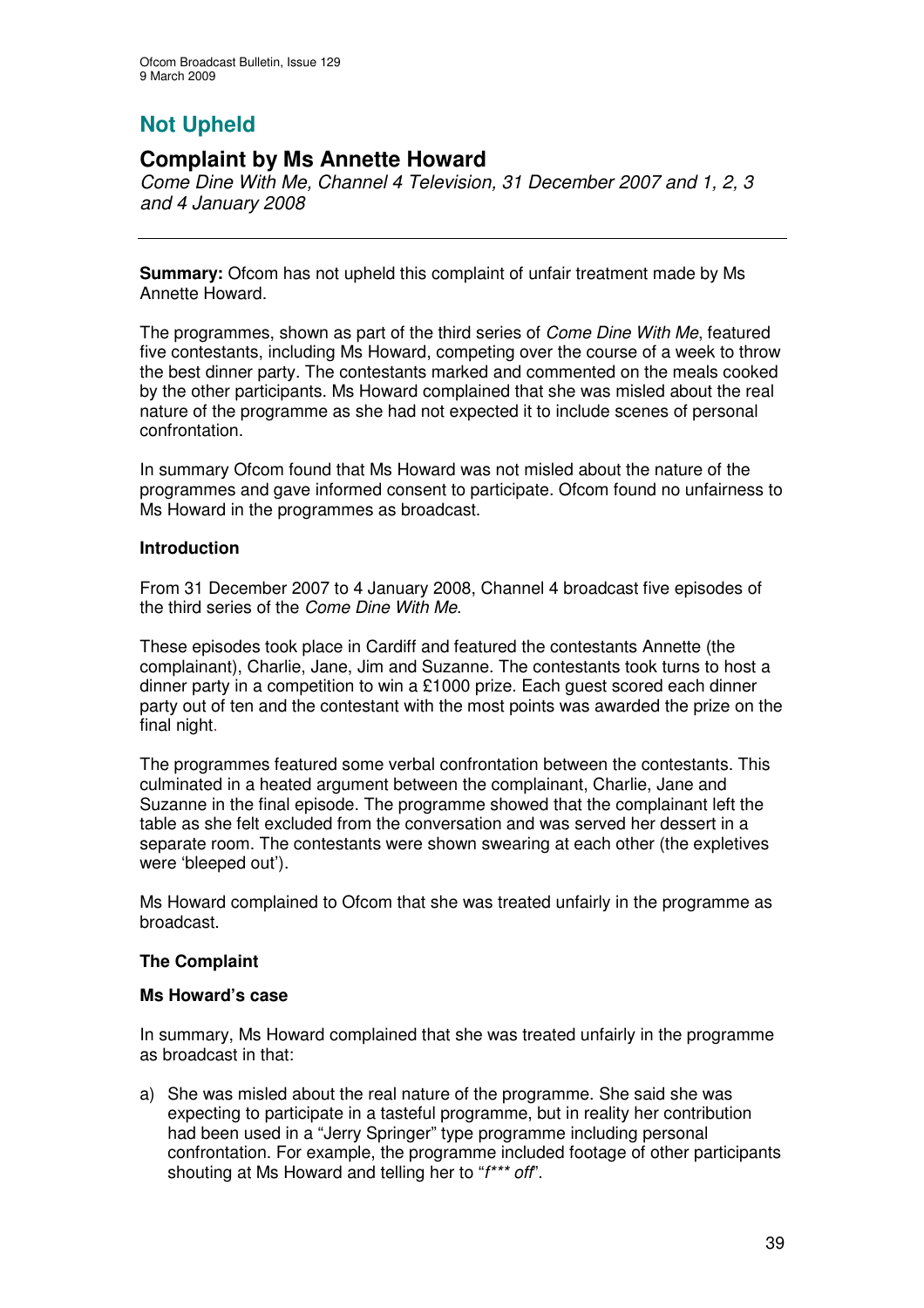By way of backgound, Ms Howard said that she had been the subject of verbal abuse, harassment and constant bullying by a number of the other programme participants throughout the making of the programme. She said the programme makers should have intervened to stop the abuse and not allowed the situation between the participants to have deteriorated to the extent that it did.

### **Channel 4's case**

In summary the broadcaster responded to Ms Howard's fairness complaint as follows:

a) Channel 4 stated that Ms Howard was familiar with the format of the programme before she agreed to appear on the show. The programmes were part of the third series of the popular format where five strangers who lived locally to each other competed over the course of a week to throw the best dinner party. By way of background the broadcaster stated that the programme had always taken a lighthearted, cheeky tone; focused on contributor interaction and involved conflict and tension. It said that this was to be expected when five strangers were placed in a stressful, competitive situation.

The programme makers explained in their written submissions that Ms Howard had contacted the programme in response to a mailshot inviting people to participate. During initial telephone conversations and a visit to Ms Howard's home to assess her suitability and film a 'taster tape', they ascertained that she had seen the programme before. The producer stated that Ms Howard demonstrated a clear understanding of the programme which led him to be confident she had seen the series. The programme mailshot and contributor profile of Ms Howard were provided in support of the written statements.

Channel 4 highlighted that Ms Howard had signed a release form that was explicitly clear about what would be expected of her as a contributor to the programme and how her contribution would be used. The broadcaster pointed out that the form included a paragraph that unambiguously stated that statements of a personal nature would be made about the contributors and that these would be included in the programme as broadcast. The broadcaster also noted that the programme's director had outlined exactly what would be required of Ms Howard during filming.

In conclusion the broadcaster said that the complainant gave fully informed consent to participate in the programme and that there was no evidence that she was misled about the nature of the programme.

By way of background to the complaint, Channel 4 provided comments on the complainant's allegations of harassment and bullying. The broadcaster said that while the statements from the production team acknowledge there were arguments between some of the contributors during filming, the complainant was not bullied or harassed. In fact the broadcaster said that the transcripts, recordings and statements showed that the complainant had instigated arguments, made personal comments about the other contributors and that they tried to appease her when exchanges became heated.

The broadcaster further stated that the complainant did not indicate to the production team that she felt she was being bullied or wanted them to intervene at any point during the filming. As the programme focuses on the interaction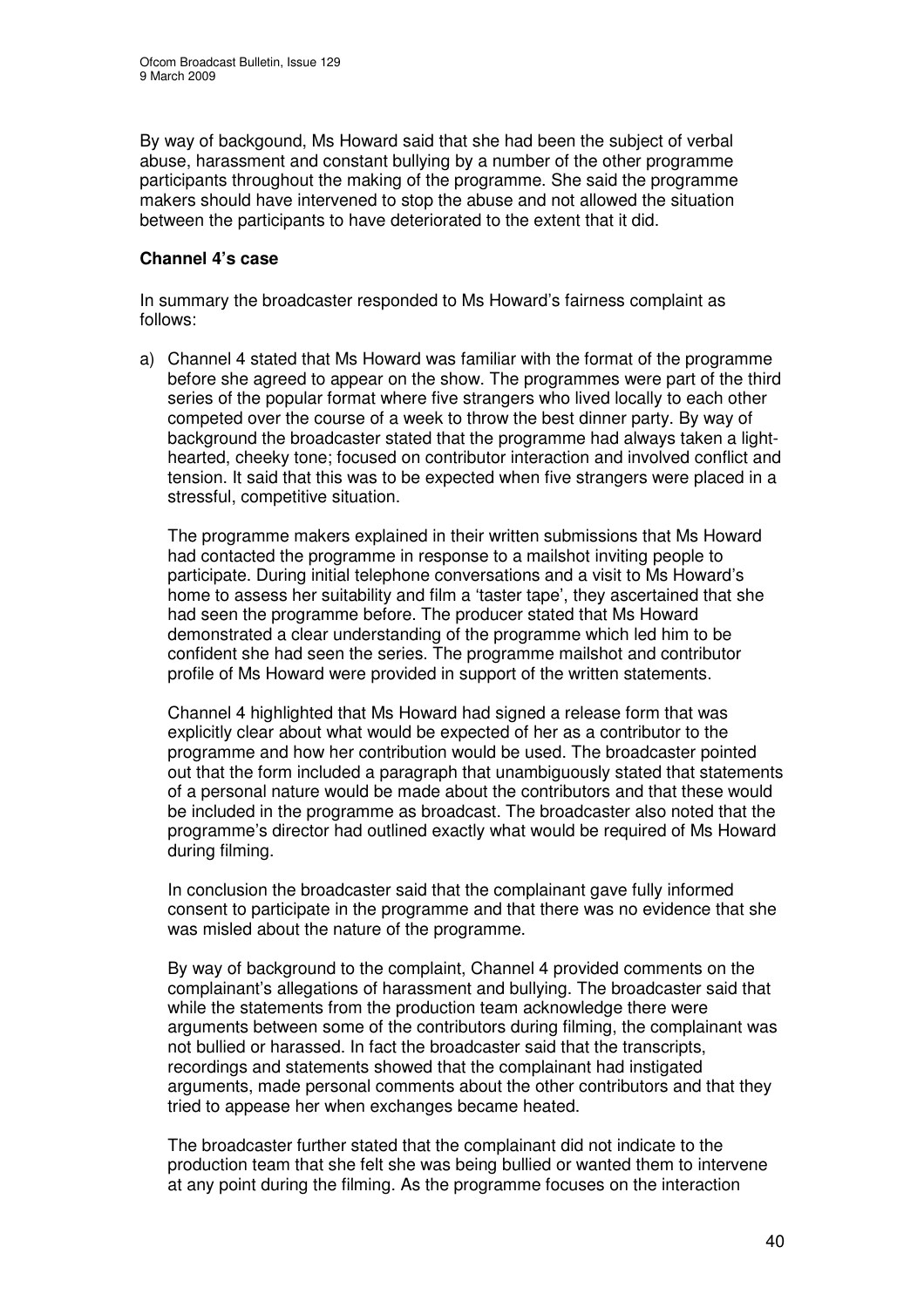between the group of contributors it was not appropriate for the production staff to get involved unless the situation got out of hand. On the final night, however, they instigated a short break in filming when another argument involving Ms Howard became heated. She ate her dessert separately from the other contributors and there were no further arguments as a result.

### **Decision**

Ofcom's statutory duties include the application, in the case of all television and radio services, of standards which provide adequate protection to members of the public and all other persons from unfair treatment and unwarranted infringement of privacy in, or in the making of, programmes included in such services.

Where there appears to have been unfairness in the making of the programme, this will only result in a finding of unfairness, if Ofcom finds that it has resulted in unfairness to the complainant in the programme as broadcast.

In carrying out its duties, Ofcom has regard to the need to secure that the application of these standards is in the manner that best guarantees an appropriate level of freedom of expression. Ofcom is also obliged to have regard, in all cases, to the principles under which regulatory activities should be transparent, accountable, proportionate and consistent and targeted only at cases in which action is needed.

Ms Howard's complaint was considered by Ofcom's Executive Fairness Group. In reaching its decision, Ofcom carefully considered all the relevant material provided by both parties. This included a recording and transcript of the programme as broadcast and the written submissions of both parties.

c) Ofcom considered Ms Howard's complaint that she was misled about the nature of the programme. Ofcom considered whether the programme makers' actions ensured that the programme as broadcast avoided unjust or unfair treatment of individuals, as set out in Rule 7.1 of the Ofcom Broadcasting Code ("the Code"), and whether they were fair in their dealings with Ms Howard as a potential contributor to the programme (as outlined in Practice 7.2 of the Code). In particular, Ofcom considered whether Ms Howard gave her 'informed consent' to participate in the programme (as outlined in Practice 7.3 of the Code).

Practice 7.3 of the Code sets out that in order for potential contributors to a programme to be able to make an informed decision about whether to take part, they should be given sufficient information about: the programme's nature and purpose; their likely contribution; any changes to the programme that might affect their decision to contribute; and the contractual rights and obligations of both parties.

Ofcom first considered the information that was available to Ms Howard about the nature, likely content of the programme and her likely contribution in advance of agreeing to participate. Ofcom was able to view: the targetted mailshot inviting potential contributors to contact the production team; a contemporaneous note of the programme researcher's initial conversation with Ms Howard (the "contributor profile"); statements from the production team; and the consent form signed by Ms Howard.

It was noted that Ms Howard responded to a mailshot inviting people to get in touch with the production team if they would like to be considered for the programme. Ofcom noted that the programme was in its third series and had an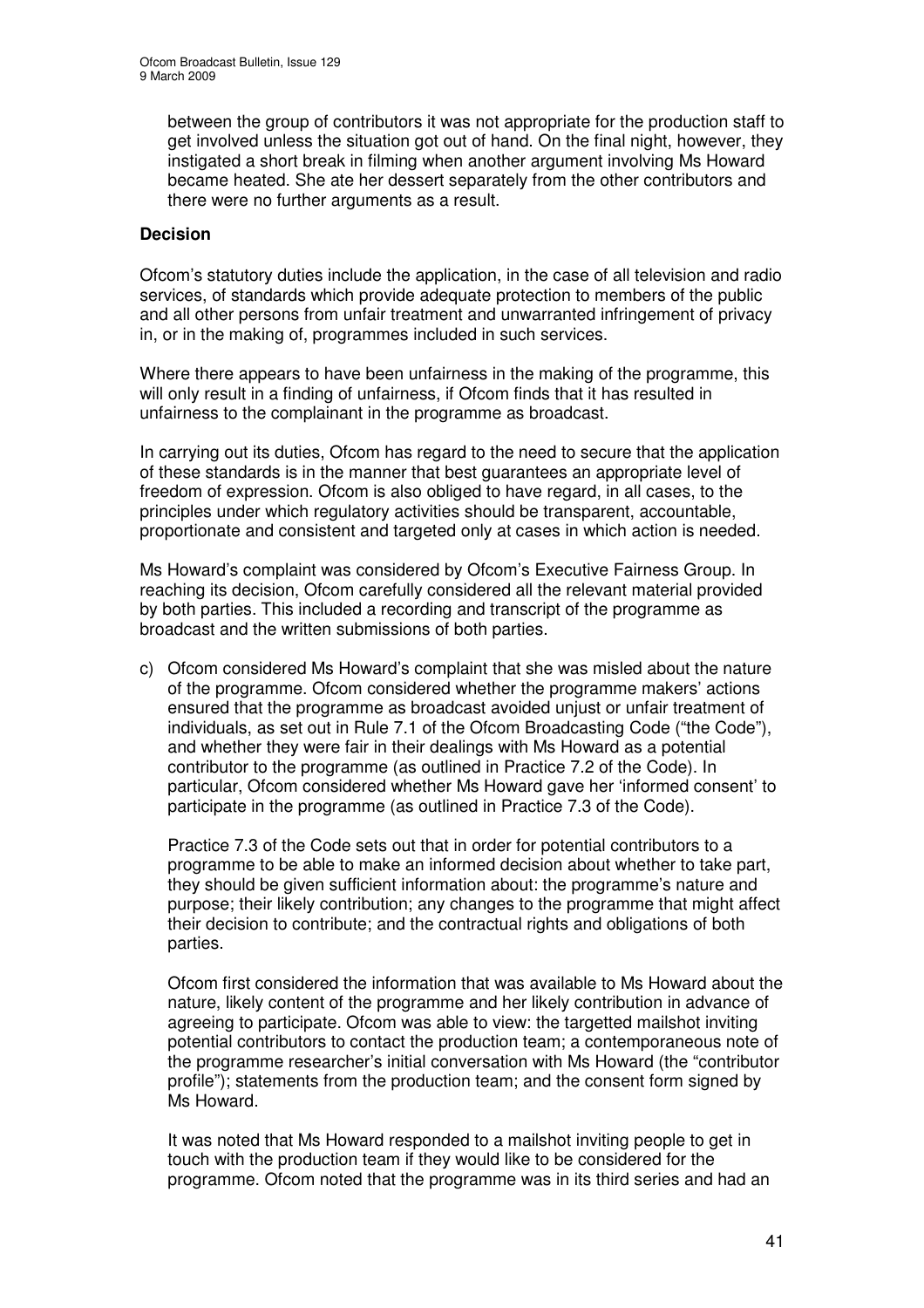established nature and format, which was reflected in the mailshot. The mailshot stated that contestants would "take it in turns to try to prepare the best meal, be the best host and hold the most memorable party for the others" in competition for £1000 and they were looking for people "from all walks of life".

Ofcom noted that prior to being selected for the programme Ms Howard was contacted by the programme's researcher and producer by telephone and that they also visited her home to discuss her contribution and film a 'taster tape'. They confirmed in their written statements that they had described the nature of the programme to Ms Howard on these occasions and that they were confident that she was aware of the format. The contributor profile produced by the researcher noted that she watched the programme. The producer said that Ms Howard "demonstrated a genuine understanding of *Come Dine With Me* that left [him] in no doubt that she was familiar with the series".

Ofcom noted that Ms Howard had signed a consent form which detailed her agreement with the production company in respect of her participation in the programme. It had particular regard for the following paragraph:

"You agree and understand that you and the Other Contributors may be required to record truthful and honest views, opinions, thoughts and experiences during the Filming Period and you have no objection to this forming part of the Programme at our sole discretion. Furthermore you acknowledge that part of the Programme shall incorporate the views, opinions, and thoughts of the Other Contributors (the "Statements"). The Statements may include personal and subjective comments in relation to (by way of example) you or your contribution or your Home and may or may not depict you positively. You agree that the inclusion of the Statements is fundamental to the Programme and agree to the inclusion of such Statements within the Programme."

In Ofcom's view this paragraph explicitly stated that the programme could potentially include unfavourable personal comments about Ms Howard or the other contributors. Ofcom also noted that the director stated in her written submission that she had talked to Ms Howard about what would be required of her during filming. The director said that she had explained that Ms Howard would be asked to make personal comments about the other contributors.

As a result of the information provided to Ms Howard by the production team before filming started as detailed above and taking into account that the programme had established a clear nature and format over the two previous series, Ofcom considered that she was fully informed about the programme before agreeing to participate. This, coupled with the comprehensive consent form which included an explicit statement that the programme may include personal comments, meant that Ofcom considered that Ms Howard gave her 'informed consent' to participate.

Ofcom next considered the programmes as broadcast and whether the content of the particular programmes reflected the nature and purpose explained to her prior to filming. Ofcom noted that the programmes included scenes of personal confrontation which involved Ms Howard. In particular, it noted that the contestants were shown shouting and swearing at each other (although any expletives were 'bleeped out'). The first programme included an argument between Ms Howard and another contestant, Charlie, but they were shown reconciling their differences in the following two programmes. Another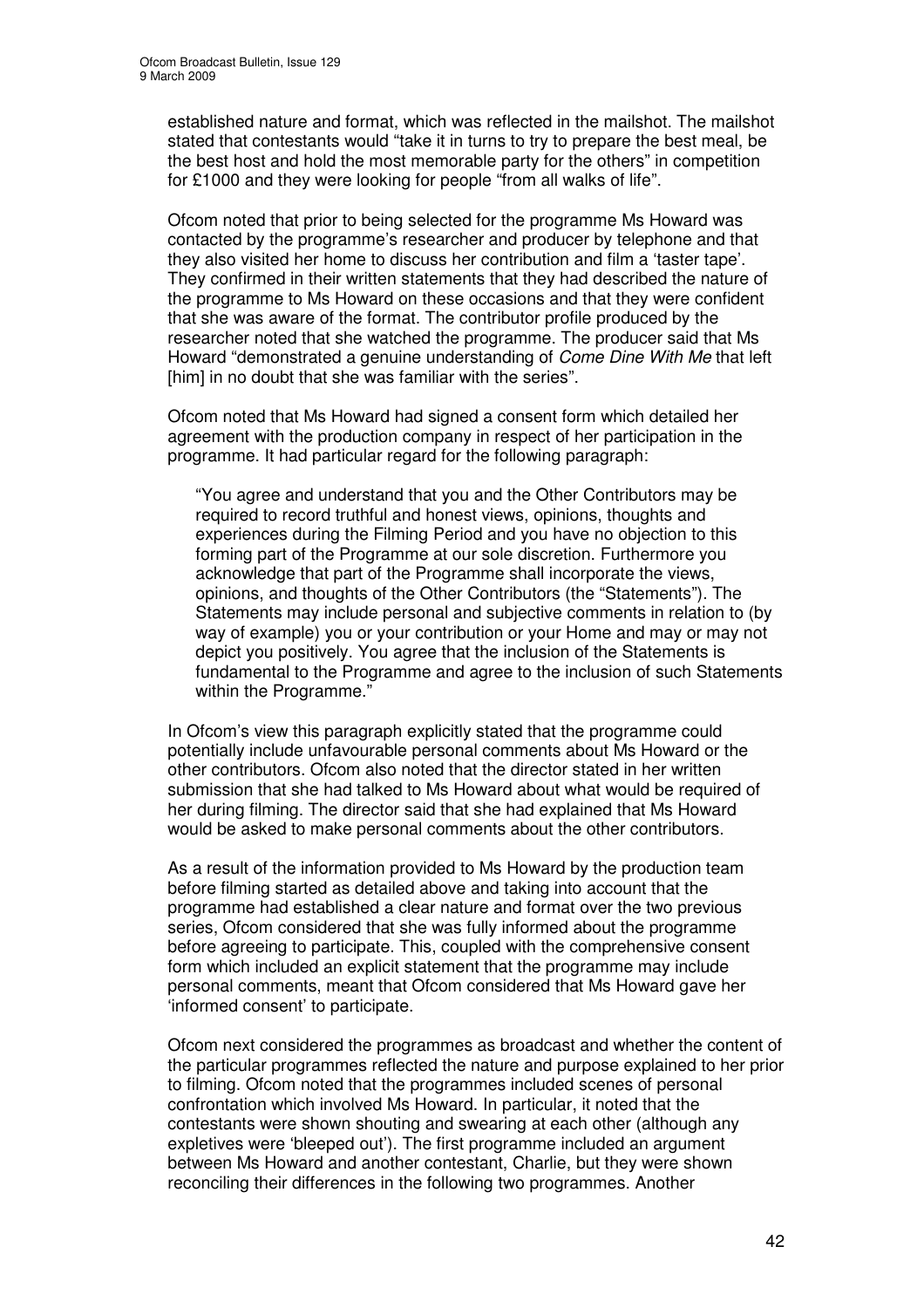confrontation was shown in the third episode of the week and this was referred to in the fourth and fifth episodes. The conflict culminated in a particularly heated argument, shown in the fifth and final programme of the week, when Ms Howard said she felt excluded from the conversation as the other contestants were talking about food. When she said she planned to leave the table, Charlie admonished her, saying she was "*worse than a two year old little kid*" and "*I'll be writing to the Pope next week and get* [your husband] (*bleep) canonised… he must be a (bleep) saint*". Suzanne was then also shown swearing at Ms Howard before she left the dinner table and Jane served her dessert alone in the lounge.

Ofcom considered that Ms Howard participated in the programme and engaged with the other contestants throughout in a manner which demonstrated she understood its nature and format. As set out in the consent form, Ms Howard and the other contestants were given opportunities to express themselves and were asked to provide personal opinions about the other guests, their food and their homes. Ms Howard was shown entering into this process: she was at the centre of the arguments that developed and gave unfavourable comments about other contestants both directly and in the daily interviews. For example, at the dinner table on the first night she made the following remark to Charlie: "*I've got no problem, Charlie, other than you being like a postman. For 20 years, you didn't want to be a postman for 20 years*". Following this when she was shown giving her assessment of the evening she said: "*Charlie's the postman. He's a (bleeps)*".

Ofcom considered that the programme as broadcast followed the nature and format established in the previous two series of the programme; Ms Howard was fully informed about the likely nature and content of the programme when she consented to participate; and the programme as broadcast was in line with the information she was given before agreeing to take part. Ms Howard's contribution to the programme showed her engaging in personal confrontation and swearing which suggested that she was aware that this kind of behaviour might feature in the programme as broadcast.

In light of the above, Ofcom does not consider that Ms Howard was misled about the nature of the programme therefore found that the programme as broadcast did not result in unfairness to her.

### **Accordingly Ofcom has not upheld Ms Howard's complaint of unfair treatment in the broadcast of the programme.**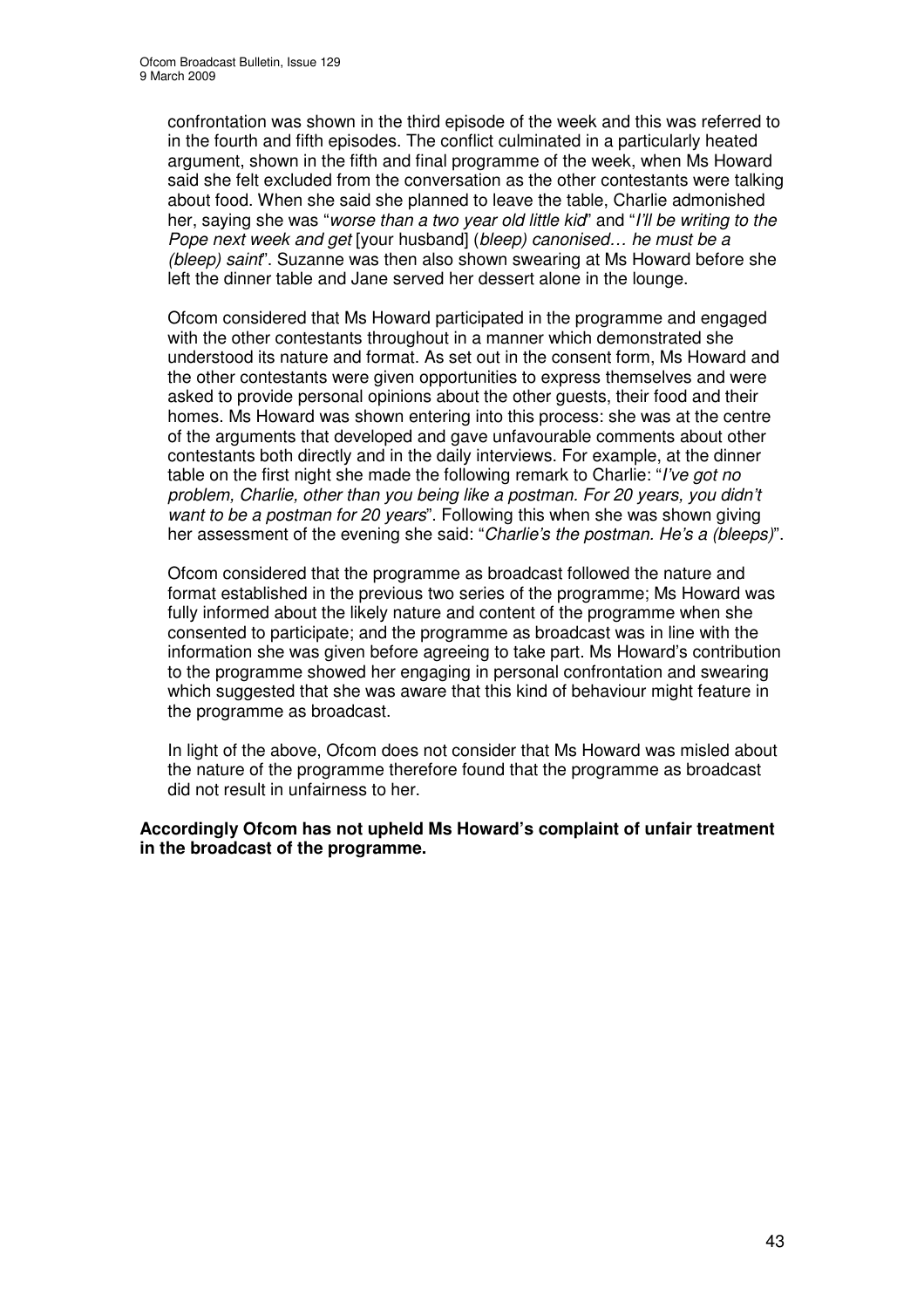# **Other Programmes Not in Breach/Resolved**

# **Up to 3 March 2009**

| Programme                                        | <b>Trans</b><br><b>Date</b> | <b>Channel</b>              | Category                                      | No of<br><b>Complaints</b> |
|--------------------------------------------------|-----------------------------|-----------------------------|-----------------------------------------------|----------------------------|
| 5 Live Sport                                     | 18/02/2009                  | <b>BBC Radio 5</b><br>Live  | Due Impartiality/Bias                         |                            |
| A Short Stay in Switzerland                      | 25/01/2009                  | BBC1                        | Suicide/Self Harm                             | 1                          |
| Aapani Sehat (My Health)                         | 07/12/2008                  | <b>KBC (Sky 836)</b>        | Generally Accepted<br>Standards               | 1                          |
| American Godfathers Weekend<br>(trailer)         | 10/01/2009                  | Paramount<br>Comedy         | Offensive Language                            | 1                          |
| Aunt Bessie Sponsors Old<br>Classics             | 07/12/2008                  | ITV3                        | Other                                         | 1                          |
| <b>BBC News</b>                                  | 16/02/2009                  | BBC1                        | Generally Accepted<br>Standards               | 1                          |
| <b>BRMB</b> Breakfast                            | 10/02/2009                  | <b>BRMB</b><br>(Birmingham) | Sex/Nudity                                    | 1                          |
| Barbie Petites Club sponsorship/<br>Milkshake    | n/a                         | Five                        | Sponsorship                                   | 1                          |
| Bear Behaving Badly                              | 19/02/2009                  | <b>CBBC</b>                 | Generally Accepted<br>Standards               | 1                          |
| <b>Beyond Westminster</b>                        | 27/12/2008                  | <b>BBC Radio 4</b>          | Generally Accepted<br>Standards               | 1                          |
| <b>Blighty Channel Promotion</b>                 | 03/02/2009                  | Dave                        | Generally Accepted<br><b>Standards</b>        | 1                          |
| <b>Breakfast</b>                                 | 08/02/2009                  | Bath FM 107.9               | Offensive Language                            | 1                          |
| <b>Breakfast Show</b>                            | 06/02/2009                  | Absolute Radio              | Generally Accepted<br>Standards               | 1                          |
| CSI: Crime Scene Investigation                   | 20/01/2009                  | Five                        | Violence                                      | $\mathbf{1}$               |
| Carolyn Stewart U105 Lunch<br>promotion          | 12/02/2009                  | <b>UTV</b>                  | Flashing images                               | 1                          |
| Cash in the Attic                                | 19/02/2009                  | BBC1                        | Sex/Nudity                                    | 1                          |
| Celebrity Big Brother                            | 21/01/2009                  | Channel 4                   | Offensive Language                            | 1                          |
| Celebrity Big Brother                            | 21/01/2009                  | Channel 4                   | Use of Premium Rate<br><b>Numbers</b>         | 1                          |
| Celebrity Big Brother's Big Mouth                | 15/01/2009                  | E <sub>4</sub>              | Crime (incite/encourage)                      | $\mathbf{1}$               |
| Celebrity Big Brother's Big Mouth                | 23/01/2009                  | E <sub>4</sub>              | <b>Generally Accepted</b><br><b>Standards</b> | 1                          |
| Celebrity Big Brother's Big Mouth                | 02/01/2009                  | E4                          | Use of Premium Rate<br><b>Numbers</b>         | 1                          |
| Celebrity Big Brother's Little<br><b>Brother</b> | 16/01/2009                  | Channel 4                   | Violence                                      | $\mathbf{1}$               |
| Celebrity Big Brother's Little<br><b>Brother</b> | 15/01/2009                  | E <sub>4</sub>              | Generally Accepted<br><b>Standards</b>        | 1                          |
| <b>Central News</b>                              | 16/01/2009                  | <b>ITV Central</b>          | <b>Commercial References</b>                  | 1                          |
| Channel 4 News                                   | 22/01/2009                  | Channel 4                   | Due Impartiality/Bias                         | 5                          |
| Channel 4 News                                   | 10/01/2009                  | Channel 4                   | Due Impartiality/Bias                         | 1                          |
| Channel 4 News                                   | 15/01/2009                  | Channel 4                   | Due Impartiality/Bias                         | $\mathbf{1}$               |
| <b>Chris Moyles Show</b>                         | 19/11/2008                  | <b>BBC Radio 1</b>          | Generally Accepted<br><b>Standards</b>        | 28                         |
| Chris Moyles Show                                | 20/01/2009                  | <b>BBC Radio 1</b>          | Generally Accepted<br>Standards               | 6                          |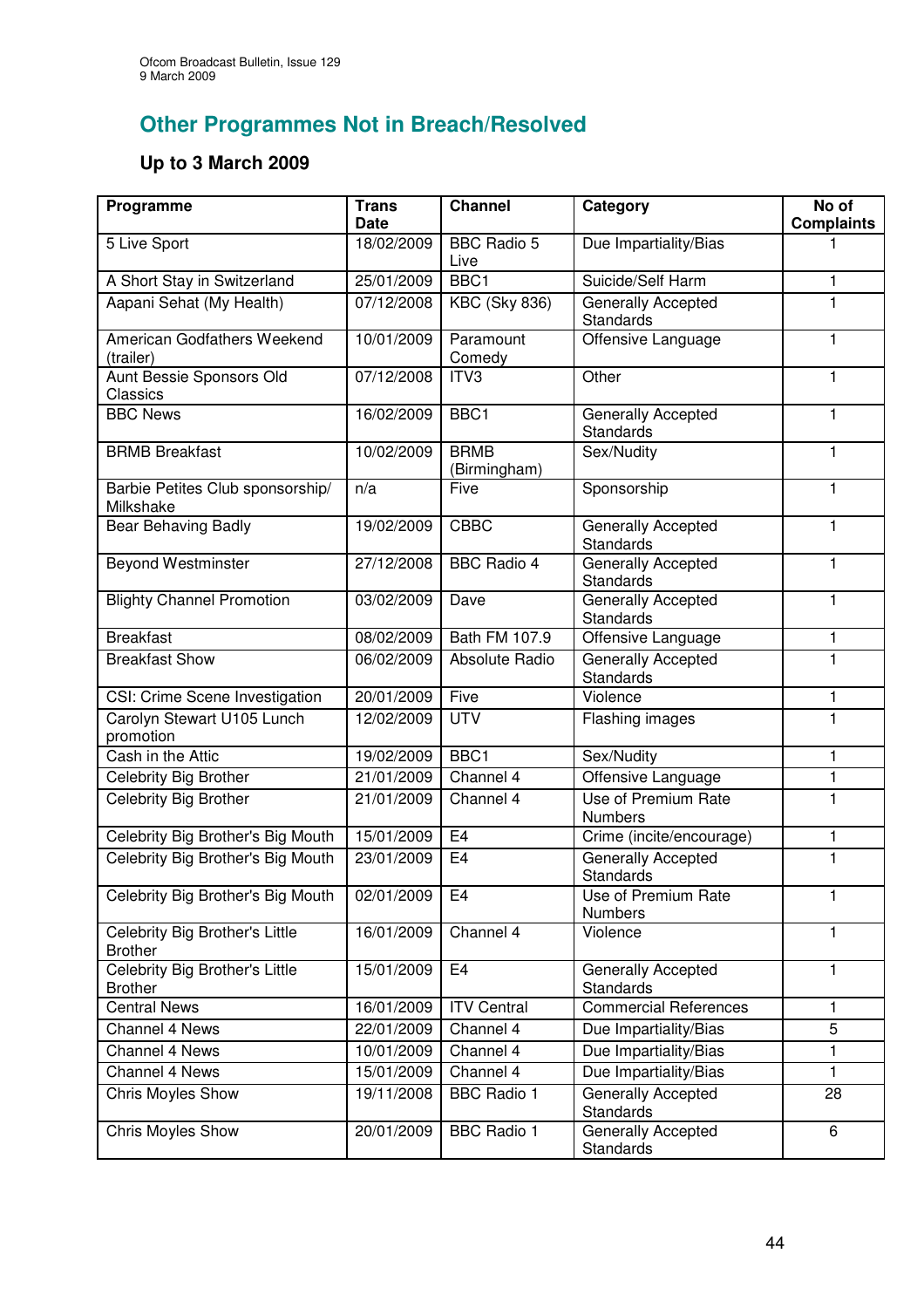| Come Dine With Me                            | 05/12/2008 | Channel 4          | Generally Accepted                               | 1            |
|----------------------------------------------|------------|--------------------|--------------------------------------------------|--------------|
| <b>Coronation Street</b>                     | 14/01/2009 | ITV <sub>1</sub>   | <b>Standards</b><br><b>Religious Offence</b>     | 27           |
| <b>Coronation Street</b>                     | 30/01/2009 | ITVI               | Offensive Language                               | 8            |
| <b>Coronation Street</b>                     | 16/01/2009 | ITV1               | <b>Generally Accepted</b>                        | 1            |
|                                              |            |                    | <b>Standards</b>                                 |              |
| <b>Coronation Street</b>                     | 16/01/2009 | ITV <sub>1</sub>   | Sex/Nudity                                       | 1            |
| <b>Coronation Street</b>                     | 14/01/2009 | ITV1               | Generally Accepted                               | 6            |
|                                              |            |                    | <b>Standards</b>                                 |              |
| Could You Eat an Elephant?                   | 14/01/2009 | Channel 4          | <b>Animal Welfare</b>                            | 34           |
| <b>Cowboy Builders</b>                       | 15/01/2009 | Five               | Inaccuracy/Misleading                            | 6            |
| <b>Daily News</b>                            | 11/01/2009 | <b>Bangla TV</b>   | <b>Generally Accepted</b><br><b>Standards</b>    | 1            |
| Dancing on Ice                               | 01/03/2009 | ITVI               | Generally Accepted<br><b>Standards</b>           | 1            |
| Dancing on Ice                               | 18/01/2009 | ITV <sub>1</sub>   | <b>Generally Accepted</b><br>Standards           | 6            |
| Demons                                       | 24/01/2009 | ITVI               | Offensive Language                               | 1            |
| Demons                                       | 31/01/2009 | ITV1               | Scheduling                                       | 1            |
| Demons                                       | 17/01/2009 | ITVI               | Violence                                         | 3            |
| Demons                                       | 17/01/2009 | ITV <sub>1</sub>   | Offensive Language                               | 3            |
| Demons                                       | 10/01/2009 | ITV1               | <b>Generally Accepted</b><br>Standards           | 3            |
| Dickinson's Real Deal                        | 19/01/2009 | ITV <sub>1</sub>   | Inaccuracy/Misleading                            | 1            |
| <b>Doctors</b>                               | 16/01/2009 | BBC1               | Sex/Nudity                                       | $\mathbf{1}$ |
| Eastenders                                   | 23/01/2009 | BBC1               | <b>Generally Accepted</b><br>Standards           | 5            |
| Eastenders                                   | 27/01/2009 | BBC1               | Sex/Nudity                                       | 3            |
| Eastenders                                   | 27/01/2009 | BBC1               | Generally Accepted<br><b>Standards</b>           | 1            |
| Eastenders                                   | 17/02/2009 | BBC1               | <b>Generally Accepted</b><br><b>Standards</b>    | 1            |
| Ekattorer Dinguli                            | 16/12/2008 | <b>ATN Bangla</b>  | Violence                                         | 1            |
| Europorno and Porno Valley                   | 12/12/2008 | Viasat Explorer    | Scheduling                                       | $\mathbf{1}$ |
| Extraordinary People: Building a<br>New Face | 29/01/2009 | Fiver              | Generally Accepted<br>Standards                  | $\mathbf{1}$ |
| FA Cup Football                              | n/a        | ITVI               | Unconscious<br>influence/hypnosis/<br>subliminal | 1            |
| <b>Fifth Gear</b>                            | 12/01/2009 | Five               | <b>Generally Accepted</b><br>Standards           | $\mathbf{1}$ |
| <b>Five News</b>                             | 06/01/2009 | Five               | Violence                                         | 1            |
| <b>GMTV</b>                                  | 20/01/2009 | ITV1               | Generally Accepted<br>Standards                  | 1            |
| <b>GMTV</b>                                  | 12/01/2009 | ITVI               | Due Impartiality/Bias                            | $\mathbf{1}$ |
| Gastronuts                                   | 11/02/2009 | <b>CBBC</b>        | Generally Accepted<br><b>Standards</b>           | 1            |
| George Lamb                                  | 17/11/2008 | <b>BBC 6 Music</b> | Generally Accepted<br><b>Standards</b>           | 1            |
| Going For Gold                               | n/a        | Five               | Use of Premium Rate<br><b>Numbers</b>            | 1            |
| <b>Golden Balls</b>                          | 08/01/2009 | ITV1               | Generally Accepted<br><b>Standards</b>           | 1            |
| Golden Balls                                 | 18/02/2009 | <b>ITV1</b>        | Crime (incite/encourage)                         | 1            |
| Gossip Girl (trailer)                        | 17/01/2009 | ITV1               | Sex/Nudity                                       | 1            |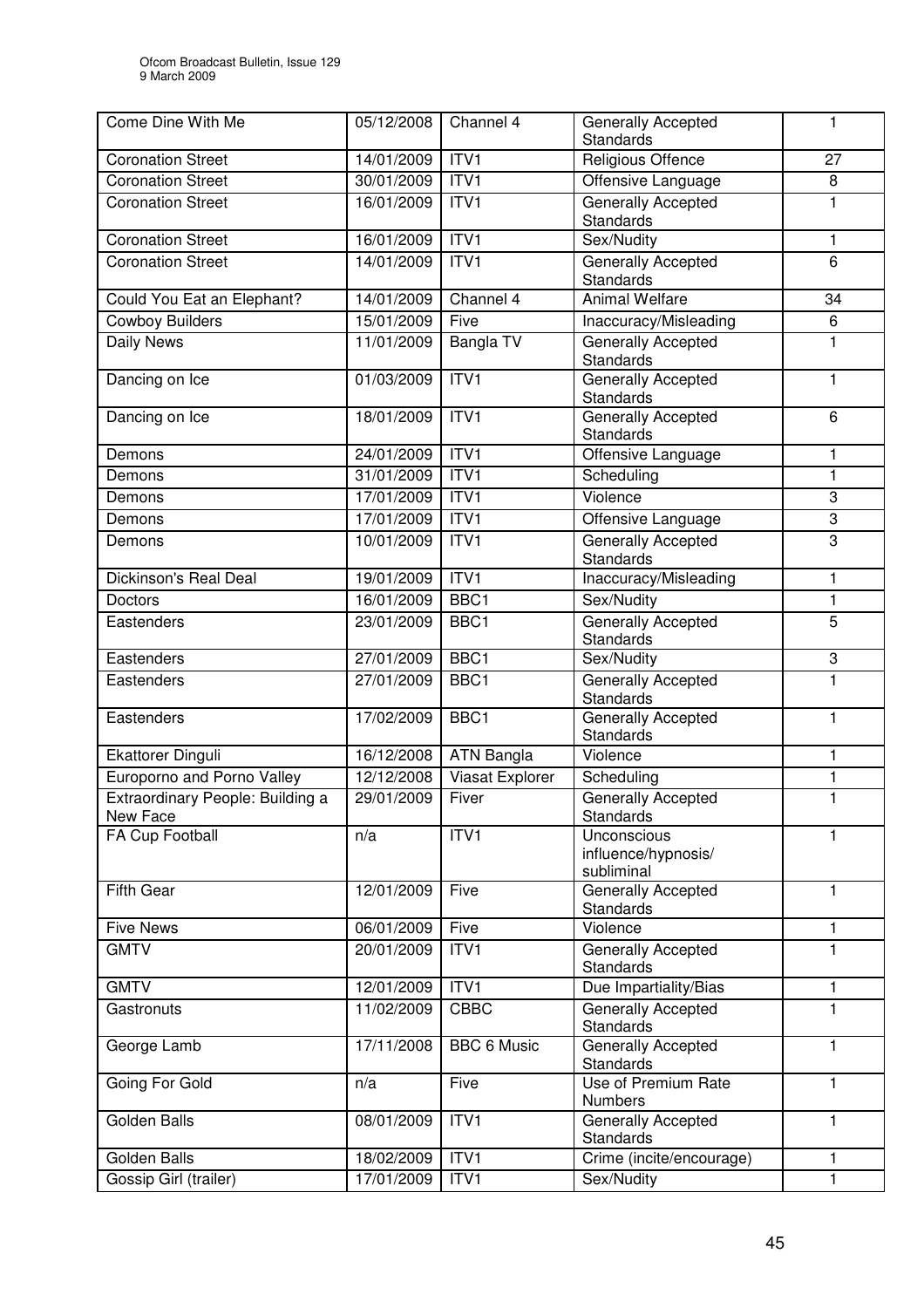| <b>Grand Designs</b>                   | 04/02/2009 | Channel 4                  | Inaccuracy/Misleading                         | 1                       |
|----------------------------------------|------------|----------------------------|-----------------------------------------------|-------------------------|
| <b>Grand Designs</b>                   | 25/02/2009 | Channel 4                  | Inaccuracy/Misleading                         | 1                       |
| Grow Your Own Drugs (trailer)          | 17/02/2009 | BBC1                       | Substance Abuse                               | $\overline{c}$          |
| HD Promo                               | 29/01/2009 | <b>Sky Three</b>           | Inaccuracy/Misleading                         | 1                       |
| Hare Krishna Culture                   | 04/01/2009 | <b>MATV</b>                | Inaccuracy/Misleading                         | $\mathbf{1}$            |
| Harry Hill's TV Burp                   | 14/02/2009 | ITVI                       | Inaccuracy/Misleading                         | 1                       |
| Harry Hill's TV Burp                   | 24/01/2009 | ITV1                       | <b>Animal Welfare</b>                         | 3                       |
| Harry Hill's TV Burp                   | 13/01/2009 | ITV1                       | <b>Generally Accepted</b>                     | 1                       |
|                                        |            |                            | Standards                                     |                         |
| Hidden                                 | 20/12/2008 | Channel 4                  | Crime (incite/encourage)                      | 1                       |
| <b>Holby City</b>                      | 13/01/2009 | BBC1                       | Offensive Language                            | 5                       |
| Hollyoaks                              | 19/01/2009 | Channel 4                  | <b>Generally Accepted</b><br><b>Standards</b> | $\overline{\mathbf{4}}$ |
| Hollyoaks Omnibus                      | 25/01/2009 | Channel 4                  | Generally Accepted<br>Standards               | 1                       |
| Hunter                                 | 19/01/2009 | BBC1                       | Generally Accepted<br>Standards               | 11                      |
| I Survived a Japanese                  | 25/01/2009 | $\overline{\text{TV6}}$    | Advertising                                   | $\mathbf{1}$            |
| Gameshow                               |            |                            |                                               |                         |
| <b>ITV News</b>                        | 09/01/2009 | ITV <sub>1</sub>           | Due Impartiality/Bias                         | 1                       |
| <b>ITV News</b>                        | 15/01/2009 | ITV1                       | Due Impartiality/Bias                         | 13                      |
| <b>ITV News</b>                        | 25/02/2009 | ITV1                       | Dangerous Behaviour                           | $\overline{c}$          |
| Iceland sponsors I'm A Celebrity       | n/a        | ITV1                       | Sponsorship                                   | 1                       |
| Inside Out                             | 14/01/2009 | BBC1                       | <b>Animal Welfare</b>                         | 3                       |
| Jamie Saves Our Bacon                  | 29/01/2009 | Channel 4                  | Inaccuracy/Misleading                         | 1                       |
| Jamie Saves Our Bacon                  | 29/01/2009 | Channel 4                  | Sex/Nudity                                    | 3                       |
| Jamie Saves Our Bacon                  | 29/01/2009 | Channel 4                  | Animal Welfare                                | 1                       |
| Jeff Randall Live (trailer)            | n/a        | <b>Sky News</b>            | Due Impartiality/Bias                         | 1                       |
| Jeremy Kyle Show                       | 26/01/2009 | ITV2                       | Offensive Language                            | 1                       |
| <b>Jeremy Vine</b>                     | 08/01/2009 | <b>BBC Radio 2</b>         | <b>Generally Accepted</b><br><b>Standards</b> | 1                       |
| Jo Russell                             | 23/11/2008 | Absolute Radio             | <b>Animal Welfare</b>                         | 1                       |
| Jonathan Creek                         | 01/01/2009 | BBC1                       | Generally Accepted<br>Standards               | 1                       |
| Katy Brand's Big Ass Show              | 17/02/2009 | ITV1                       | Religious Offence                             | $\overline{c}$          |
| Katy Brand's Big Ass Show              | 27/01/2009 | ITV1                       | Generally Accepted<br>Standards               | 1                       |
| Ken Livingstone                        | 10/01/2009 | <b>LBC 97.3FM</b>          | Due Impartiality/Bias                         | $\mathbf{1}$            |
| Kill It, Cook It, Eat It               | 05/01/2009 | <b>BBC Three</b>           | <b>Animal Welfare</b>                         | 3                       |
| Learners                               | 11/01/2009 | Watch                      | Advertising                                   | 1                       |
| Live at the Apollo                     | 05/12/2008 | BBC1                       | <b>Generally Accepted</b><br>Standards        | 1                       |
| Loch Ness Terror                       | 20/12/2008 | Sci-Fi                     | Violence                                      | $\mathbf{1}$            |
| Loose Women                            | 19/02/2009 | ITV1                       | Generally Accepted<br>Standards               | 1                       |
| Loose Women                            | 22/01/2009 | ITV1                       | Sex/Nudity                                    | 1                       |
| Malcolm in the Middle                  | 24/01/2009 | BBC <sub>2</sub>           | Sex/Nudity                                    | 1                       |
| Maltesers sponsorship / Loose<br>Women | 16/02/2009 | ITV1                       | Sex/Nudity                                    | 1                       |
| Manchester Utd v Middlesbrough         | 29/12/2008 | <b>BBC Radio 5</b><br>Live | Generally Accepted<br>Standards               | 1                       |
| Margaret                               | 26/02/2009 | BBC <sub>2</sub>           | Offensive Language                            | $\mathbf{1}$            |
| Minder                                 | 18/02/2009 | Five                       | Dangerous Behaviour                           | 1                       |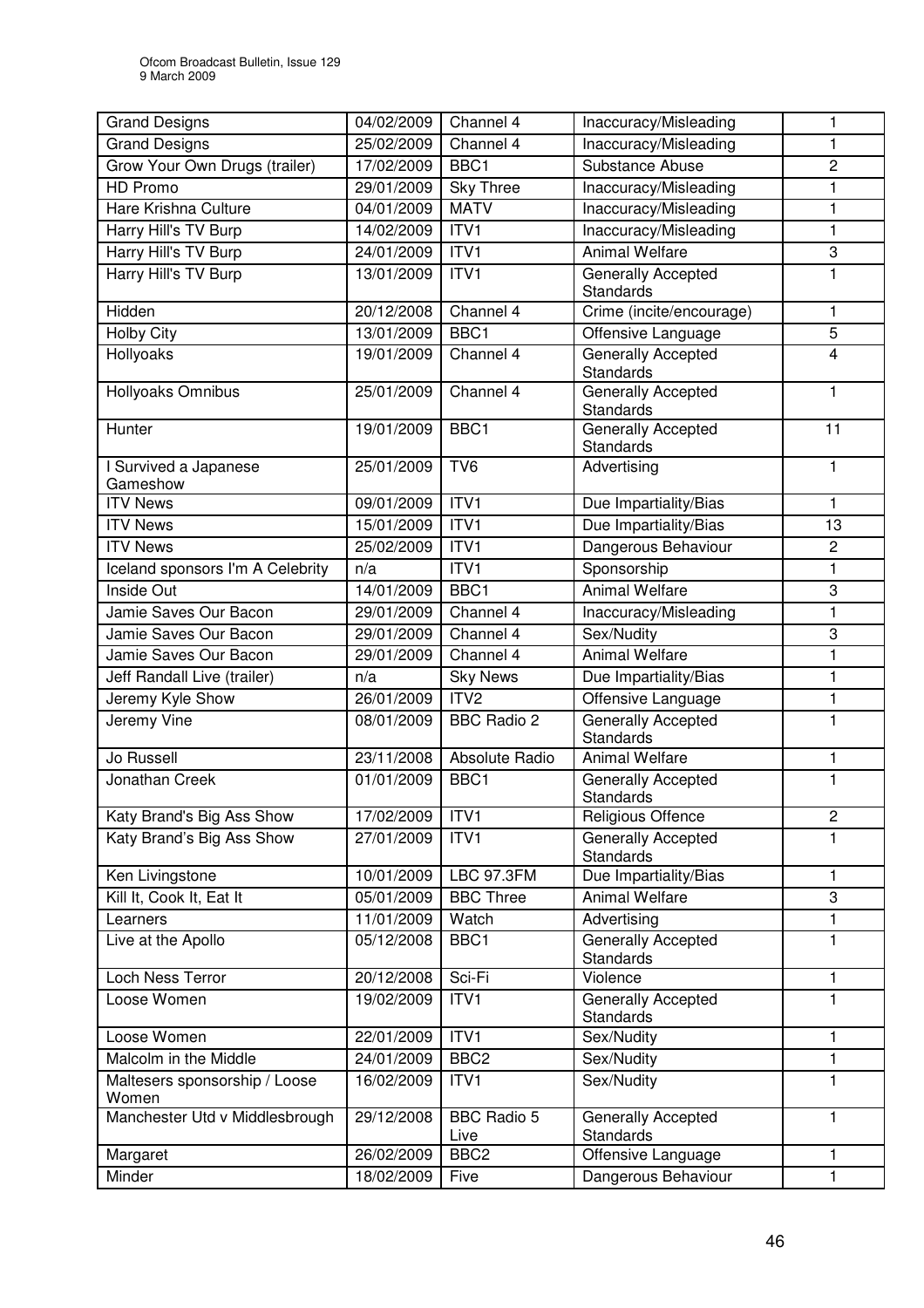| Minder                                      | 14/02/2009 | Five                        | Dangerous Behaviour                           | 1              |
|---------------------------------------------|------------|-----------------------------|-----------------------------------------------|----------------|
| Monster.co.uk sponsorship/<br>American Idol | 30/01/2009 | ITV <sub>2</sub>            | <b>Animal Welfare</b>                         | 1              |
| <b>Most Haunted Live</b>                    | 13/01/2009 | Living                      | Generally Accepted<br>Standards               | 1              |
| Most Haunted Live: The Search<br>for Evil   | 10/01/2009 | <b>Living TV</b>            | Religious Offence                             | $\mathbf{1}$   |
| Motorway Cops: A Traffic Cops<br>Special    | 26/01/2009 | BBC1                        | Offensive Language                            | $\mathbf{1}$   |
| My Crazy Media Life                         | 15/01/2009 | Channel 4                   | Sex/Nudity                                    | $\mathbf{1}$   |
| <b>New Tricks</b>                           | 13/01/2009 | BBC1                        | Generally Accepted<br><b>Standards</b>        | 1              |
| New You've Been Framed!                     | 28/02/2009 | ITV1                        | Dangerous Behaviour                           | $\mathbf{1}$   |
| <b>News</b>                                 | 23/12/2008 | ITV1                        | Inaccuracy/Misleading                         | 1              |
| <b>News</b>                                 | 08/01/2009 | Magic 105.4                 | Inaccuracy/Misleading                         | $\mathbf{1}$   |
| <b>News</b>                                 | 14/02/2009 | <b>Sky News</b>             | <b>Generally Accepted</b><br><b>Standards</b> | 1              |
| News at Ten                                 | 21/01/2009 | ITVI                        | Due Impartiality/Bias                         | 1              |
| News at Ten                                 | 18/01/2009 | ITV1                        | Due Impartiality/Bias                         | 5              |
| News at Ten                                 | 15/01/2009 | ITV <sub>1</sub>            | Inaccuracy/Misleading                         | $\mathbf{1}$   |
| Newsbeat                                    | 16/01/2009 | <b>BBC</b> Radio 1          | Violence                                      | 1              |
| Nick Ferrari                                | 12/01/2009 | <b>LBC 97.3FM</b>           | Due Impartiality/Bias                         | 1              |
| <b>Nick Ferrari</b>                         | 10/12/2008 | <b>LBC 97.3FM</b>           | <b>Religious Offence</b>                      | 1              |
| Nick Ferrari                                | 07/01/2009 | <b>LBC 97.3FM</b>           | Religious Offence                             | 1              |
| Nick JR 2 (promo)                           | 05/01/2009 | Nick JR 2                   | Dangerous Behaviour                           | 1              |
| On The Fiddle                               | 07/01/2009 | BBC1                        | <b>Generally Accepted</b><br><b>Standards</b> | $\mathbf{1}$   |
| Outback 8                                   | 23/01/2009 | BBC1                        | <b>Generally Accepted</b><br><b>Standards</b> | $\mathbf{1}$   |
| Oz and James Drink To Britain               | 10/02/2009 | BBC <sub>2</sub>            | Generally Accepted<br><b>Standards</b>        | $\mathbf{1}$   |
| Panorama                                    | 05/01/2009 | BBC <sub>1</sub>            | Information/Warnings                          | $\mathbf{1}$   |
| Paris Hilton's British Best Friend          | 19/02/2009 | ITV <sub>2</sub>            | <b>Generally Accepted</b><br><b>Standards</b> | $\mathbf{1}$   |
| Piers Morgan's Life Stories                 | 22/02/2009 | ITV <sub>1</sub>            | <b>Generally Accepted</b><br>Standards        | 1              |
| Police Interceptors                         | 23/01/2009 | Five                        | Generally Accepted<br><b>Standards</b>        | 1              |
| Pulling                                     | 12/01/2009 | <b>BBC Three</b>            | <b>Animal Welfare</b>                         | $\mathbf{1}$   |
| QI                                          | 13/02/2009 | BBC1                        | Sex/Nudity                                    | 1              |
| QI                                          | 16/01/2009 | BBC1                        | Religious Offence                             | $\mathbf{1}$   |
| Quote Unquote                               | 26/01/2009 | <b>BBC Radio 4</b>          | Religious Offence                             | 3              |
| Ray Atkinson                                | 07/02/2009 | <b>Moray Firth</b><br>Radio | <b>Animal Welfare</b>                         | 1              |
| Repossessed                                 | 06/01/2009 | BBC1                        | Generally Accepted<br><b>Standards</b>        | 1              |
| <b>Richard Bacon</b>                        | 23/12/2008 | <b>BBC Radio 5</b><br>Live  | Religious Offence                             | $\mathbf{1}$   |
| Ricky Gervais: Fame                         | 20/02/2009 | Channel 4                   | Generally Accepted<br><b>Standards</b>        | $\overline{7}$ |
| Rogue Traders                               | 19/02/2009 | BBC1                        | <b>Animal Welfare</b>                         | 1              |
| Saturday Kitchen                            | 24/01/2009 | BBC1                        | Use of Premium Rate<br><b>Numbers</b>         | $\mathbf{1}$   |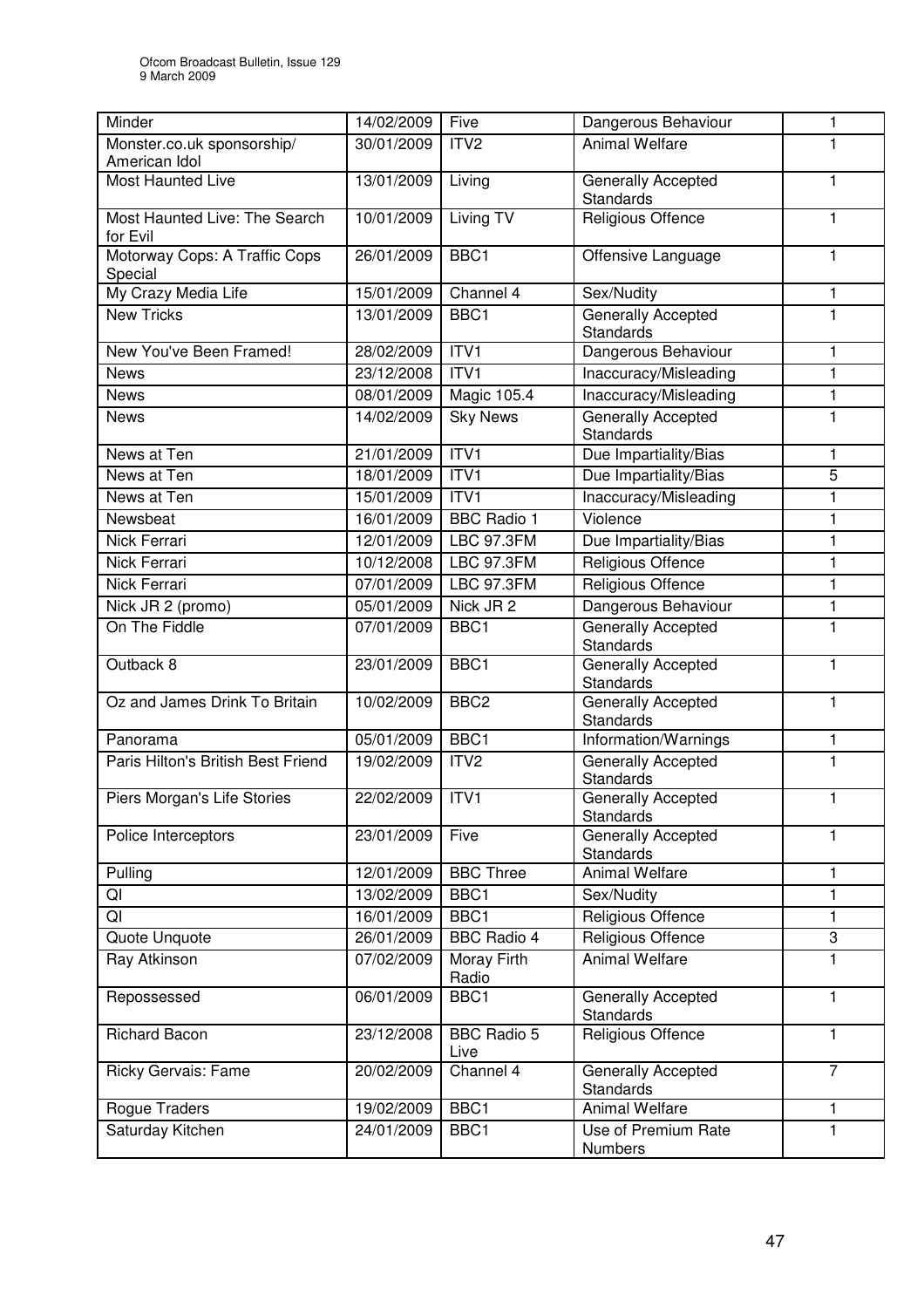| Science Fiction Season (trailer)          | 24/02/2009 | BBC <sub>2</sub>     | Generally Accepted<br>Standards                  | 1              |
|-------------------------------------------|------------|----------------------|--------------------------------------------------|----------------|
| Shameless                                 | 17/02/2009 | Channel 4            | Generally Accepted<br><b>Standards</b>           | 1              |
| <b>Shameless</b>                          | 03/02/2009 | Channel 4            | Substance Abuse                                  | 1              |
| <b>Skins</b>                              | 12/02/2009 | E <sub>4</sub>       | Dangerous Behaviour                              | $\mathbf{1}$   |
| <b>Skins</b>                              | 12/02/2009 | E <sub>4</sub>       | Substance Abuse                                  | 1              |
| <b>Skins</b>                              | 05/02/2009 | E <sub>4</sub>       | Offensive Language                               | 1              |
| Sky Bet promo                             | 23/02/2009 | Sky Sports 1         | Sponsorship                                      | $\mathbf{1}$   |
| Sky HD promo                              | n/a        | Sky                  | Inaccuracy/Misleading                            | $\mathbf{1}$   |
| <b>Sky News</b>                           | 06/01/2009 | <b>Sky News</b>      | Due Impartiality/Bias                            | 1              |
| <b>Sky News</b>                           | 12/01/2009 | <b>Sky News</b>      | Due Impartiality/Bias                            | 1              |
| <b>Sky News</b>                           | 05/01/2009 | <b>Sky News</b>      | Inaccuracy/Misleading                            | 1              |
| <b>Sky News</b>                           | 23/02/2009 | <b>Sky News</b>      | Generally Accepted<br><b>Standards</b>           | 1              |
| <b>Sky News</b>                           | 10/01/2009 | <b>Sky News</b>      | Generally Accepted<br><b>Standards</b>           | $\mathbf{1}$   |
| Soccer Special                            | 25/02/2009 | Sky Sports 1         | <b>Generally Accepted</b><br>Standards           | $\mathbf{1}$   |
| <b>Steve Allen</b>                        | 27/01/2009 | <b>LBC 97.3FM</b>    | Offensive Language                               | 3              |
| Steve Wright in the Afternoon             | 18/02/2009 | <b>BBC Radio 2</b>   | Sex/Nudity                                       | 1              |
| Take on the Takeaway                      | 03/01/2009 | BBC1                 | Dangerous Behaviour                              | 1              |
| The Big Fat Quiz of the Year              | 28/12/2008 | Channel 4            | <b>Generally Accepted</b><br><b>Standards</b>    | 4              |
| The Big Questions                         | 25/01/2009 | BBC1                 | Offensive Language                               | 1              |
| The Bill                                  | 20/02/2009 | Alibi                | Generally Accepted<br><b>Standards</b>           | 1              |
| <b>The Fairies</b>                        | 21/01/2009 | Nick Jr <sub>2</sub> | Offensive Language                               | 1              |
| The Green Green Grass                     | 22/01/2009 | BBC1                 | <b>Generally Accepted</b><br>Standards           | $\mathbf{1}$   |
| The Hunt For Britain's Tightest<br>Person | 09/01/2009 | Channel 4            | Religious Offence                                | $\mathbf{1}$   |
| The Hunt For Britain's Tightest<br>Person | 09/01/2009 | Channel 4            | <b>Generally Accepted</b><br><b>Standards</b>    | 8              |
| The Jeremy Kyle Show                      | 19/01/2009 | ITV <sub>1</sub>     | Generally Accepted<br><b>Standards</b>           | 1              |
| The Jeremy Kyle Show                      | 29/01/2009 | ITVI                 | Offensive Language                               | 1              |
| The Jeremy Kyle Show                      | 26/01/2009 | ITV1                 | Offensive Language                               | $\overline{c}$ |
| The Krypton Factor                        | 08/01/2009 | ITV1                 | Flashing images                                  | $\mathbf{1}$   |
| The Paul O'Grady Show                     | 15/12/2008 | Channel 4            | <b>Generally Accepted</b><br><b>Standards</b>    | 2              |
| The Paul O'Grady Show                     | 15/12/2008 | Channel 4            | Sex/Nudity                                       | $\overline{4}$ |
| The Sex Life of Twins                     | 04/01/2009 | Virgin1              | Generally Accepted<br><b>Standards</b>           | 1              |
| The Simpsons                              | 15/12/2008 | Sky One              | Offensive Language                               | $\mathbf{1}$   |
| The Sunday Night Project                  | 01/02/2009 | Channel 4            | Generally Accepted<br>Standards                  | 1              |
| The Sunday Night Project                  | 18/01/2009 | Channel 4            | Generally Accepted<br>Standards                  | 1              |
| The Wright Stuff                          | 23/01/2009 | Five                 | Unconscious<br>influence/hypnosis/<br>subliminal | $\mathbf{1}$   |
| The Wright Stuff                          | 26/01/2009 | Five                 | Generally Accepted<br>Standards                  | 1              |